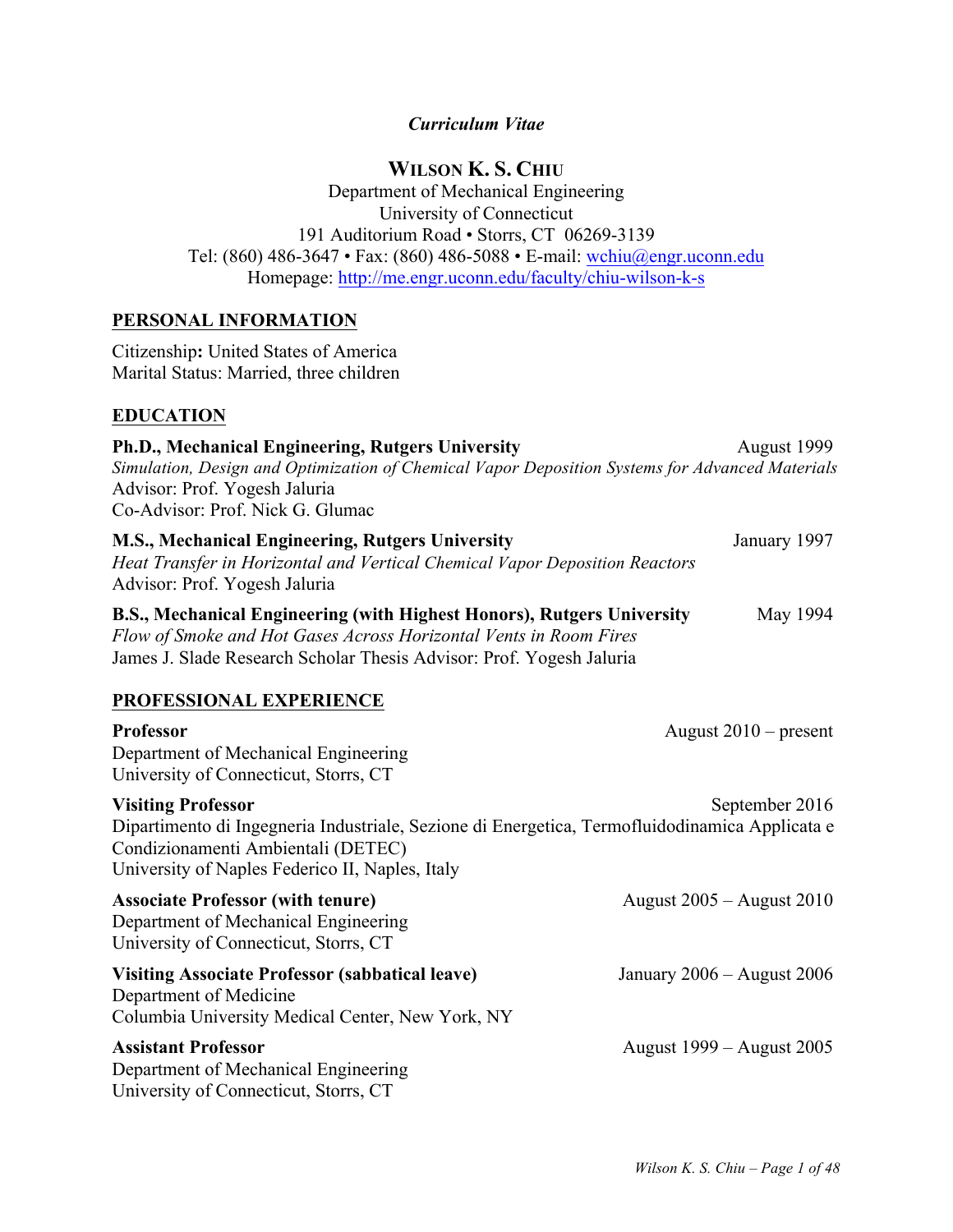#### **AWARDS AND HONORS**

*Otto Mønsted Guest Professorship*, Technical University of Denmark, awarded 2018. Fellow, *American Society of Mechanical Engineers*, 2013. *Connecticut Academy of Science and Engineering, elected member, 2013. Medal of Excellence Award for Distinguished Young Alumnus,* School of Engineering, Rutgers University, 2010. *United Technologies Corporation Professorship in Engineering Innovation*, 2008-2010. *Research Excellence Award*, Dept. of Mechanical Engineering, University of Connecticut, 2007. *ASME Bergles-Rohsenow Young Investigator Award in Heat Transfer*, 2006. *Army Research Office Young Investigator (YIP) Award*, 2005. *Outstanding Faculty Award*, Dept. of Mechanical Engineering, University of Connecticut, 2004. *Outstanding Junior Faculty Award*, School of Engineering, University of Connecticut, 2002. *Office of Naval Research Young Investigator (YIP) Award*, 2001. *National Science Foundation Faculty Early Career Development (CAREER) Award*, 2001. *U. S. Navy/ASEE Summer Faculty Research Fellow*, 2001. *Harold K. Raisler Graduate* Fellowship, 1994. *James J. Slade Research Scholar*, School of Engineering, Rutgers University, 1994. *Dean's Honor List*, School of Engineering, Rutgers University, all semesters (1990 – 1994). *Tau Beta Pi National Engineering Honor Society*, 1993. *Golden Key National Honor Society*, 1993. *Anne Sonnenblick Scholar*, 1992. *New Jersey Garden State Scholar*, 1990.

- Keynote Speaker, *The 2nd Pacific Rim Thermal Engineering Conference*, Maui, HI, December 13-17, 2019.
- Invited Speaker, *Molten Salt Reactor Workshop, Actinide Science Team, Nuclear Chemistry and Engineering Group, Pacific Northwest National Laboratory*, Richland, WA, October 3, 2019.
- Invited Speaker, *Symposium on Thermodynamics of Materials in Extreme Environments, Materials Science & Technology (MS&T) Technical Meeting and Exposition*, Portland, OR, September 29 – October 3, 2019.
- Invited Speaker, *Symposium on Molten Salt Chemistry*, *258th National Meeting of the American Chemical Society*, San Diego, CA, August 25-29, 2019.
- Invited Speaker, *Workshop on Molten Salt Properties, Structures and Interfaces Under Extreme Environments*, *2019 NSLS-II & CFN Users' Meeting*, Brookhaven National Laboratory, NY, May 20-22, 2019.
- Invited Speaker, Focused Session on *Materials Issues in Nuclear Waste Treatment and Disposal*, *8th Forum on New Materials, 14th International Conference on Modern Materials and Technologies (CIMTEC 2018)*, Perugia, Italy, June 10-14, 2018.
- Keynote Speaker, *7th International Symposium on Advances in Computational Heat Transfer (CHT-17)*, Naples, Italy, May 28-June 1, 2017.
- Invited Speaker, *Indo-US Science and Technology Forum on Recent Advances in Multiscale, Multiphysics Analysis of Energy Conversion in Li-Ion Batteries*, Mumbai, India, June 17-19, 2016.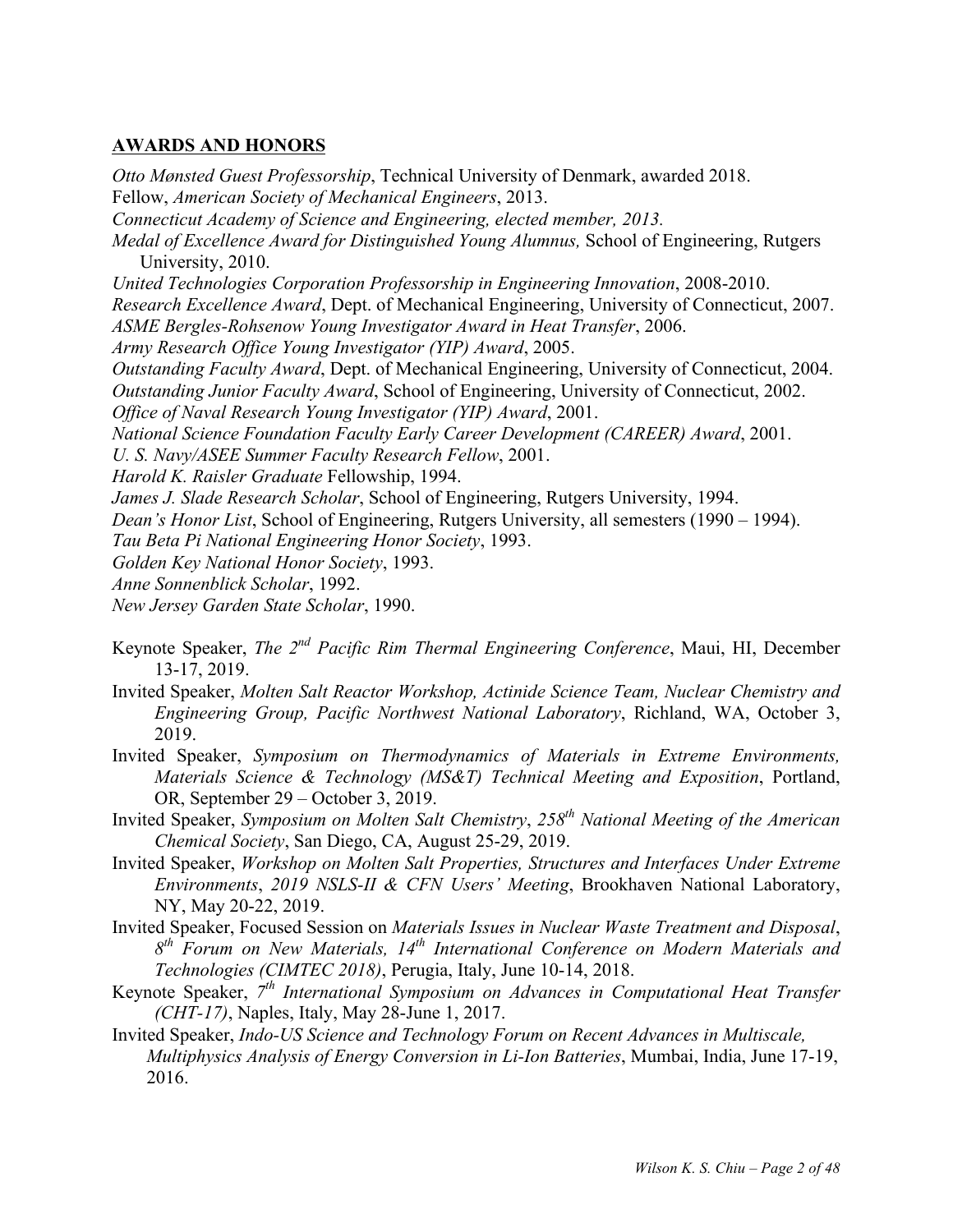Invited Speaker, *12th International Conference on Durability of Composite Systems (DURACOSYS)*, Arlington, TX, June 12-15, 2016.

- Invited Speaker, *Photon Science Seminar Series*, SLAC National Accelerator Laboratory, Stanford, CA, May 25, 2016.
- Keynote Speaker, *13th Symposium on Modeling & Experimental Validation of Fuel Cells, Batteries & Electrolysers (MODVAL13)*, Lausanne, Switzerland, March 22-23, 2016.
- Invited Speaker, *TMS 2016 145th Annual Meeting & Exhibition*, Nashville, TN, February 15, 2016.
- Keynote Speaker, *International Conference on Computational & Experimental Engineering and Sciences (ICCES'15),* Reno, NV, July 23, 2015.
- Invited Speaker, *6th International Symposium on Computational Heat Transfer (CHT-15)*, Rutgers University, Piscataway, NJ, May 26, 2015.
- Invited Speaker, *ASME-ATI-UIT 2015 – Thermal Energy Systems: Production, Storage, Utilization and the Environment*, Napoli, Italy, May 18, 2015.
- Invited Speaker, *2015 Energy Forum – Nanotechnology and Energy Materials, MIT Club of Hartford*, Connecticut Clean Energy Finance and Investment Authority (Connecticut Green Bank), February 7, 2015.
- Invited Speaker, *2nd International PhD Summer School – IMAGINE, DTU Energy Conversion, Technical University of Denmark*, Toruplund Hotel and Conference Center, August 25-29, 2014.
- Invited Speaker, *Workshop on 4D Imaging Applications in Dynamic Studies, APS/CNM/EMC Users Meeting*, Argonne National Laboratory, May 12-15, 2014.
- Invited Speaker, *Symposium on In-Situ Studies of Fuel Cell Materials and Devices, 247th American Chemical Society National Meeting & Exposition*, Dallas, TX, March 16-20, 2014.
- Invited Speaker, *Symposium on Frontiers in Energy Conversion and Fuel Production, 246th American Chemical Society National Meeting & Exposition*, Indianapolis, IN, September 8- 12, 2013.
- Invited Speaker, *NSLS Workshop on Frontiers of X-ray and Electron Imaging, 2013 NSLS/CFN Users' Meeting, Brookhaven National Laboratory*, May 20-22, 2013.
- Invited Speaker, *Symposium on Fuel Cell Science and Technologies, 245th American Chemical Society National Meeting & Exposition,* New Orleans, LA, April 7-11, 2013.
- Plenary Lecture, 10<sup>th</sup> *Edition of the International Conference on Durability of Composite Systems (Duracosys-2012)*, Brussels, Belgium, September 17-20, 2012.
- Invited Speaker, *Cross-facility Thematic Workshop on Imaging at All Length and Time Scales, APS/CNM/EMC Users' Meeting*, Argonne National Laboratory, May 7-9, 2012.
- Invited Speaker, *APS Workshop on Energy Materials and Energy Systems Applications of In Situ X-ray Microscopy, APS/CNM/EMC Users' Meeting*, Argonne National Laboratory, May 7-9, 2012.
- Invited Speaker, "Next-Generation Transmission X-ray Microscopy and Nanotomography Program at APS," *APS Upgrade Beamline Proposal Scientific Reviews*, Advanced Photon Source, Argonne National Laboratory, March 7, 2011.
- Invited Speaker, *Challenges in Image Processing in Tomographic Data Sets Workshop, 2010 LCLS / SSRL Annual Users' Meeting*, SLAC National Accelerator Laboratory, Menlo Park, CA, October 17-21, 2010.
- Invited Speaker, *Multi-Scale Multi-Disciplinary Modeling of Electronic Materials Workshop,* Army Research Laboratory, Fairfax, VA, September 1-2, 2010.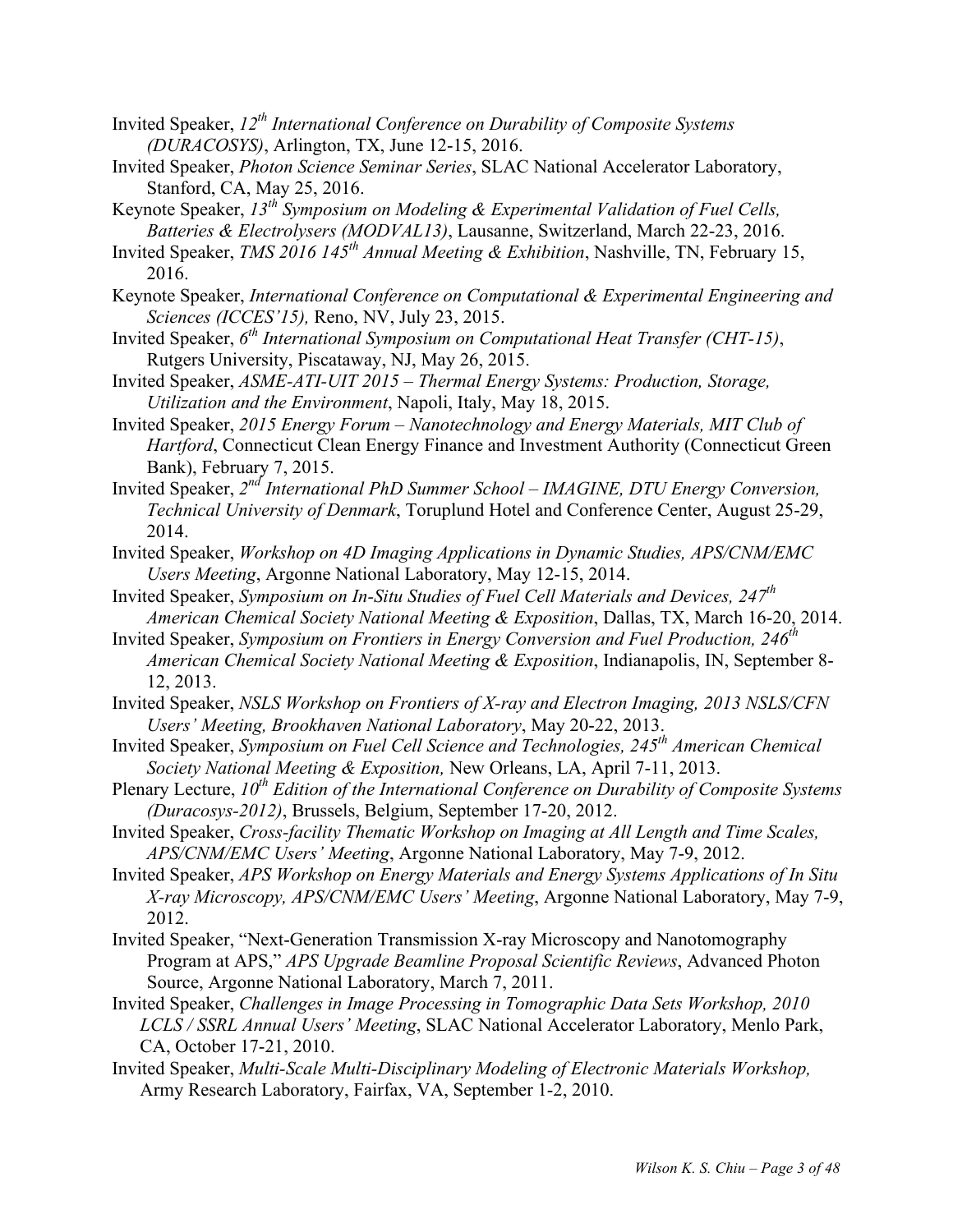- Invited Speaker, *New Energy and Industrial Technology Development Organization,* Kyoto University, Japan, April 21, 2010.
- Invited Speaker, *80th Meeting of the Solid Oxide Fuel Cell Society of Japan,* Tokyo, Japan, April 19, 2010.
- Invited Speaker, *Symposium on Optical Science and Emerging Energy Technologies, 239th National Meeting of the American Chemical Society,* San Francisco, CA, March 21-25, 2010.
- Invited Speaker, *ARO Workshop on Atomistic Interfaces '09: Ionic Solids*, Storrs, CT, August 24- 26, 2009.
- Invited Speaker, *NSF CMMI Workshop on Multifunctional Materials and Distributed Renewable Energy for Sustainable Infrastructure*, Honolulu, HI, June 22, 2009.
- Invited Speaker, *NSF Division of Human Resource Development Joint Annual Meeting*, Washington, DC, June 8-11, 2009.
- Invited Speaker, *IBM-BECAT Workshop on High Performance Computational Science and Engineering*, Booth Engineering Center for Advanced Technology, University of Connecticut, December 17, 2008.
- Invited Speaker, *APS Renewal Project Workshop*, Advanced Photon Source, Argonne National Laboratory, IL, October 20-21, 2008.
- Invited Speaker, *Ultra-High Temperature Ceramics: Materials for Extreme Environment Applications Conference*, Lake Tahoe, California, August 3-8, 2008.

Keynote Speaker,  $16^{th}$  *Discrete Simulation of Fluid Dynamics: Micro, Nano and Multiscale Physics for Emerging Technologies Conference*, Banff, Canada, July 23-27, 2007.

## **PROFESSIONAL SOCIETIES**

American Society of Mechanical Engineers (ASME) American Society of Thermal and Fluids Engineers (ASTFE) The Electrochemical Society (ECS)

# **PROFESSIONAL ACTIVITIES**

## *Journal Editorial Activities*

Editor, *ASME Journal of Electrochemical Energy Conversion and Storage*, 2016-2023. Member, Editorial Board, *Scientific Reports*, Nature Publishing Group, since 2015. Guest Editor, *Journal of the Electrochemical Society*, 2019-2020. Editor, *ASME Journal of Fuel Cell Science and Technology*, 2015. Associate Editor, *International Journal of Thermal Sciences*, 2007-2019. Associate Editor, *ASME Journal of Heat Transfer*, 2012-2016. Guest Editor, *ASME Journal of Heat Transfer*, 2009-2011. Member, Editorial Board, *Sustainable Energy Technologies and Assessments*, since 2012. Member, Editorial Board, *Reports in Electrochemistry*, since 2011. Member, Editorial Board, *Renewable Bioresources*, since 2013. Member, Editorial Board, *The Open Energy and Fuels Journal*, 2007-2017. Member, Editorial Board, *The Open Renewable Energy Journal*, 2008-2015.

## *Technical Committee Activities*

*Current Positions:* Chair, ASTFE Energy and Sustainability Technical Group, since 2017. Member, ASME Energy Conversion and Storage Segment Leadership Team, since 2017.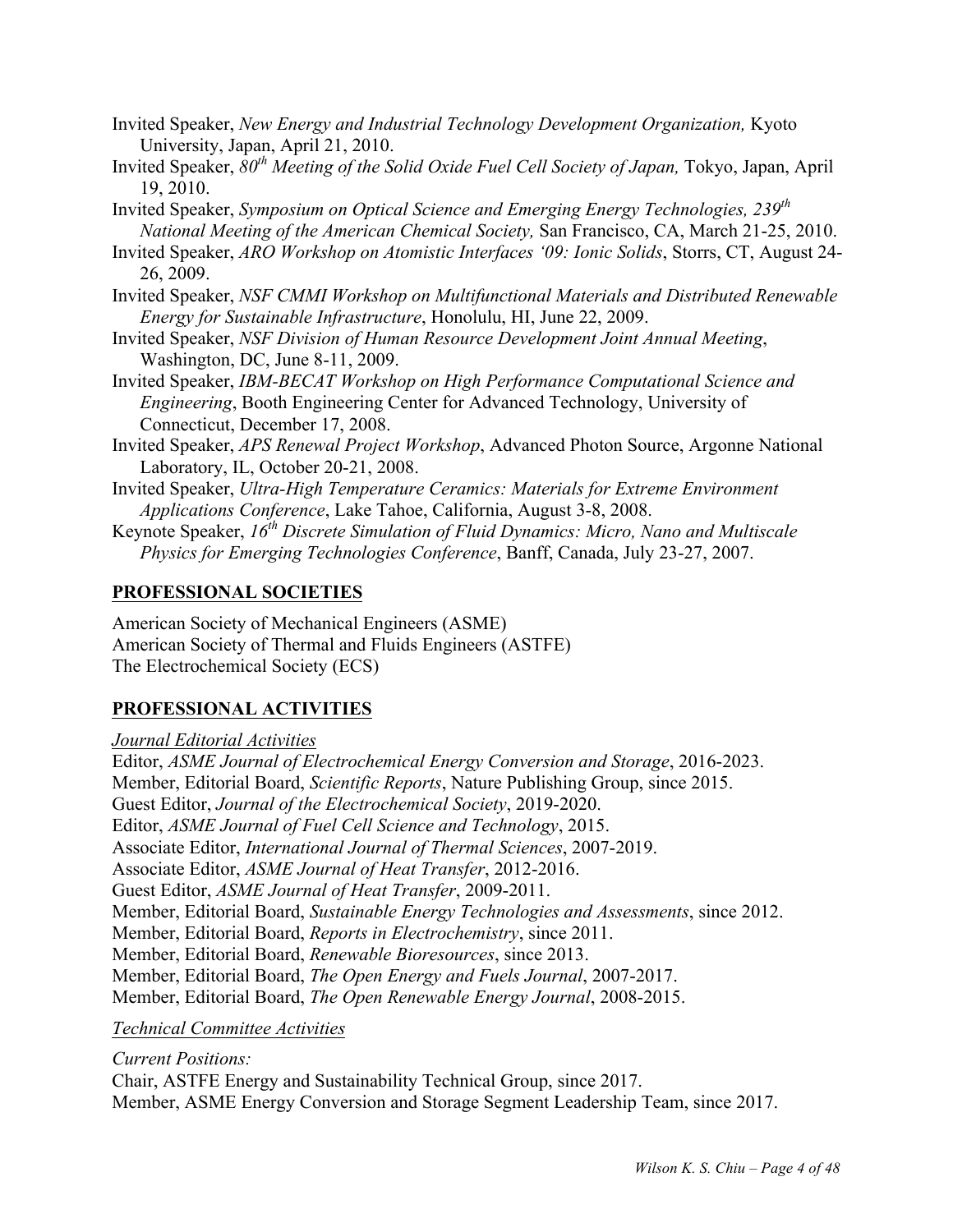Member-at-Large, Executive Committee, *ECS High Temperature Materials Division*, since 2013. Member, *ECS High Temperature Materials Division* Awards Committee, since 2019.

- Member, ASME Soichiro Honda Medal Award Committee, since 2015.
- Member, ASME Edward F. Obert Award Committee, since 2011.
- Member, *ASME Heat Transfer Division K-15 Technical Committee on Transport Phenomena in Manufacturing and Materials Processing*, since 1999.
- Member, *ASME Advanced Energy Systems Division Technical Committee on Electrochemical Energy Conversion and Storage*, since 2011.
- *Past Positions:*
- Past Co-Chair, Executive Committee, *ASME Advanced Energy Systems Division*, 2015 2016.
- Co-Chair, Executive Committee, *ASME Advanced Energy Systems Division*, 2014 2015.
- Secretary & Treasurer, Executive Committee, *ASME Advanced Energy Systems Division*, 2013 2014.
- Honors & Awards, Executive Committee, *ASME Advanced Energy Systems Division*, 2011 2013.
- Member, Executive Committee, *ASME Advanced Energy Systems Division*, since 2009-2016.
- Chair, *ASME Advanced Energy Systems Division Technical Committee on Electrochemical Energy Conversion and Storage*, 2012-2014.
- Chair, *ASME Heat Transfer Division K-15 Technical Committee on Transport Phenomena in Manufacturing and Materials Processing*, 2009-2012.
- Advanced Energy Systems Division Representative, *ASME Energy Conversion Group*, 2010- 2011.
- Vice Chair, *ASME Advanced Energy Systems Division Technical Committee on Electrochemical Energy Conversion and Storage*, 2011-2012.
- Vice Chair, *ASME Advanced Energy Systems Division Fuel Cell and Hydrogen Energy Technical Committee*, 2008-2011.
- Member, Executive Committee, *ASME International Fuel Cell Science, Engineering and Technology Conference*, 2009.
- Secretary, *ASME Advanced Energy Systems Division Systems Analysis and Fuel Cell Technical Committee*, 2008.
- Vice Chair, *ASME Heat Transfer Division K-15 Technical Committee on Transport Phenomena in Manufacturing and Materials Processing*, 2007-2009.
- Secretary, *ASME Heat Transfer Division K-15 Technical Committee on Transport Phenomena in Manufacturing and Materials Processing*, 2005-2007.
- Member, *ASME Advanced Energy Systems Division Technical Committee on Fuel Cell and Hydrogen Energy*, 2008-2011.

*Conference Organization Activities*

- American Scientific Committee, *The 2nd Pacific Rim Thermal Engineering Conference*, Maui, HI, December 13-17, 2019.
- Topic Organizer, *The 2nd Pacific Rim Thermal Engineering Conference*, Maui, HI, December 13- 17, 2019.
- Symposium Organizer, *Heterogeneous Functional Materials for Energy Conversion and Storage* 2, *235th ECS Meeting*, Dallas, TX, May 26-31, 2019.
- Scientific Committee*, 35th Unione Italiana Termofluidodinamica (UIT) Heat Transfer Conference*, Ancona, Italy, June 26-28, 2017.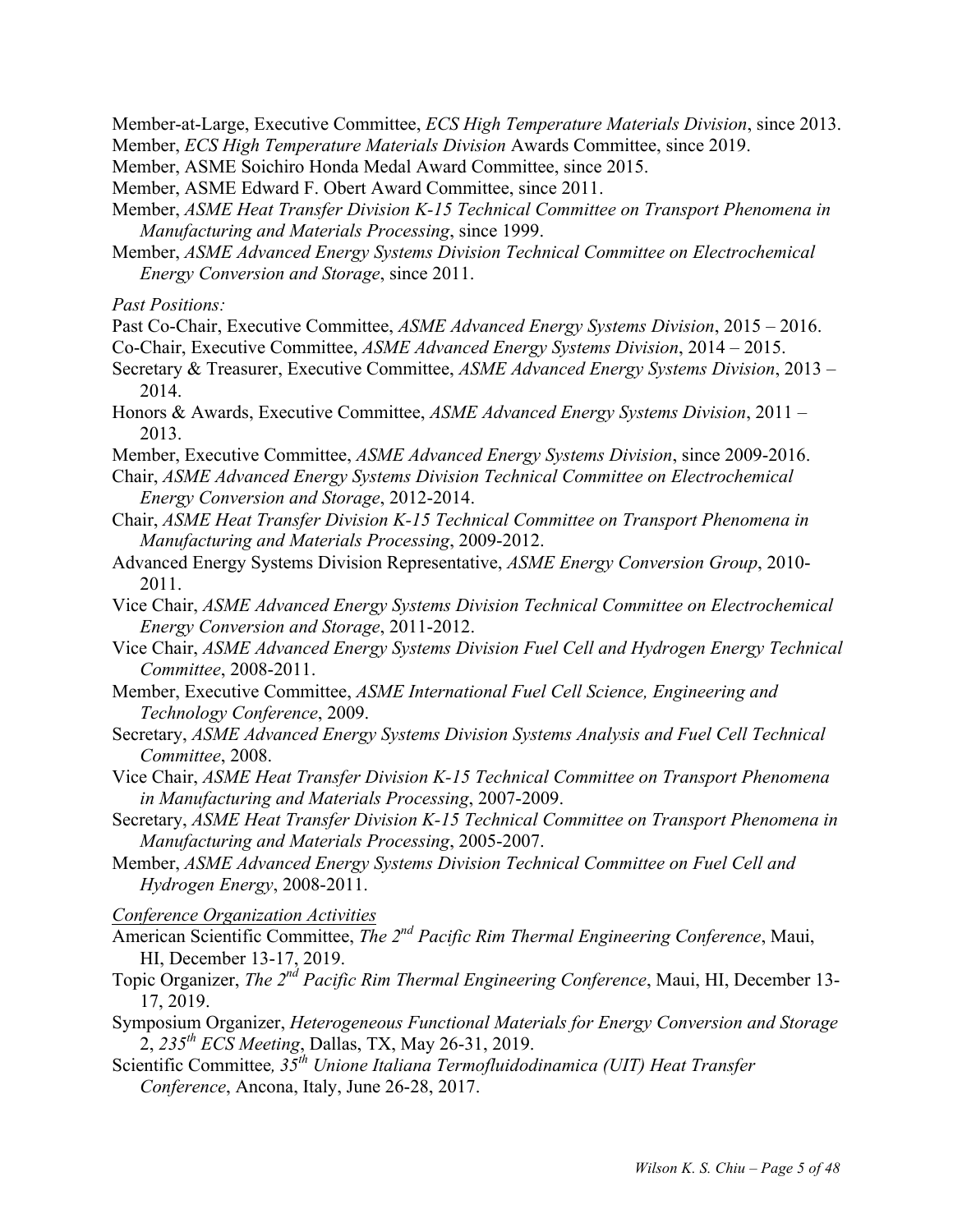- International Scientific Committee*, 7th International Symposium on Advances in Computational Heat Transfer (CHT-17)*, Naples, Italy, May 28 – June 1, 2017.
- Topic Chair, Energy and Sustainability, *2nd Thermal and Fluids Engineering Conference*, Las Vegas, NV, April 2 – 5, 2017.
- Scientific Advisory Committee, *2nd Thermal and Fluids Engineering Conference*, Las Vegas, NV, April 2 – 5, 2017.
- Scientific Committee*, First International Conference on "Sustainable Materials Processing and Manufacturing*," Skukuza, Kruger National Park, South Africa, January 23-25, 2017.
- Conference Chair for the *ASME Fuel Cell Conference*, *ASME Power & Energy Conference and Exhibition*, Charlotte, NC, June 26 – 30, 2016.
- Executive Advisory Committee, *ASME Power & Energy Conference and Exhibition*, Charlotte, NC, June 26 – 30, 2016.
- Symposium Organizer, *Heterogeneous Functional Materials for Energy Conversion and Storage*, *229th ECS Meeting*, San Diego, CA, May 29 – June 3, 2016.
- Technical Program Co-Chair, *ASME 13th Fuel Cell Science, Engineering, and Technology Conference*, *ASME Power & Energy*, San Diego, CA, June 28 – July 2, 2015.
- International Scientific Committee*, 6th International Symposium on Advances in Computational Heat Transfer (CHT-15)*, Piscataway, New Jersey, May 25-29, 2015.
- Scientific Committee, *ASME-ATI-UIT 2015 Conference on Thermal Energy Systems: Production, Storage, Utilization and the Environment*, Naples, Italy, May 17-20, 2015.
- International Scientific Committee, *11th International Conference on Durability Analysis of Composite Systems* (Duracosys2014), Tokyo, Japan, September 15-17, 2014.
- Topic Organizer, Topic 7-4: Electrochemical Energy Conversion and Storage, *ASME International Mechanical Engineering Congress and Exposition*, 2013.
- Topic Organizer, Topic 7-5: Fuel Cell System Design and Application, *ASME International Mechanical Engineering Congress and Exposition*, 2013.
- Track Organizer, Track 2-4: Modeling, Design, and Optimization for High Temperature Fuel Cells, 11th *ASME International Fuel Cell Science, Engineering and Technology Conference*, 2013.
- Topic Organizer, Topic 6-33: Electrochemical Energy Conversion and Storage, *ASME International Mechanical Engineering Congress and Exposition*, 2012.
- Topic Organizer, Topic 6-27: Fuel Cells and Hydrogen Energy, *ASME International Mechanical Engineering Congress and Exposition*, 2012.
- Scientific Committee, *Tenth International Conference on Durability of Composite Systems* (Duracosys 2012), Brussels, Belgium, September 17-19, 2012.
- Symposium Co-Organizer, *PRiME Symposium on Renewable Fuels from Sunlight and Electricity, 222nd Electrochemical Society Meeting*, Honolulu, HI, October 7-12, 2012.
- Track Organizer, Track 8: Transport Phenomena in Manufacturing and Materials Processing, *ASME Heat Transfer, Fluids, Nanochannel, Microchannel, and Minichannel Conference*, 2012.
- Topic Organizer, Topic 2-8: Fuel Cells and Hydrogen Energy, *ASME International Mechanical Engineering Congress and Exposition*, 2011.
- Symposium Co-Organizer, *B6 - Nanostructured Materials for Energy Storage and Conversion, 219th Electrochemical Society Meeting*, 2011.
- Heat Transfer Division K-15 Technical Committee Representative (KCR), *ASME-JSME Thermal Engineering Joint Conference*, 2011.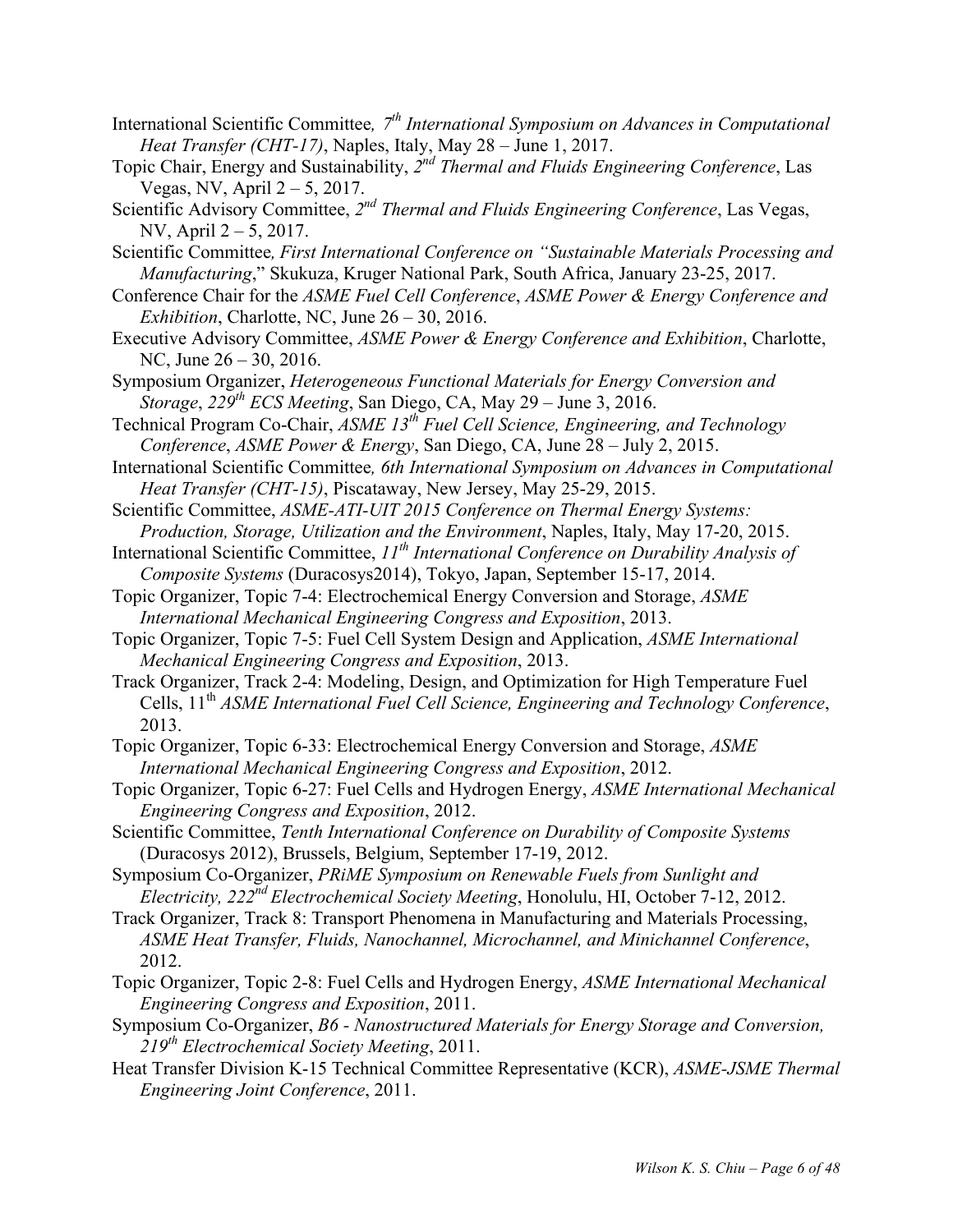Track Organizer, Track 7: Energy Systems: Analysis, Thermodynamics and Sustainability, *ASME International Mechanical Engineering Congress and Exposition*, 2010.

- Conference Co-Organizer, 8th *ASME International Fuel Cell Science, Engineering and Technology Conference*, 2010.
- Heat Transfer Division K-15 Technical Committee Representative (KCR), *AIAA/ASME Joint Thermophysics and Heat Transfer Conference*, 2010.

Organizer, *Celebratory Session in Honor of Professor Yogesh Jaluria's 60th Birthday*, *ASME International Mechanical Engineering Congress and Exposition*, 2009.

- Organizer, *NSF Panel on Challenges and Opportunities in Manufacturing and Materials Processing*, San Francisco, CA, July 21, 2009.
- Organizer, *NSF Symposium on Advanced Thermal Processing*, Boston, MA, November 5, 2008.
- Topic Organizer, Computational Study of Nanostructures and MEMS, MicroElectroMechanical Systems (MEMS) Division, *ASME International Mechanical Engineering Congress and Exposition*, 2009.

Topic Organizer, Heat Transfer Division K-15 Technical Committee, *ASME International Mechanical Engineering Congress and Exposition*, 2009.

- Track Co-Organizer, Advanced Energy Systems Division, *ASME International Mechanical Engineering Congress and Exposition*, 2009.
- Topic Co-Organizer, Systems Analysis and Fuel Cell Technical Committee, Advanced Energy Systems Division, *ASME International Mechanical Engineering Congress and Exposition*, 2009.
- Track Co-Chair, Fuel Cells and Hydrogen Energy Technologies, *ASME 3rd International Conference on Energy Sustainability*, 2009.
- Track Chair, *ASME Summer Heat Transfer Conference*, 2009*.*
- Member, Awards Sub-Committee, Systems Analysis and Fuel Cell Technical Committee, Advanced Energy Systems Division, *ASME International Mechanical Engineering Congress and Exposition*, 2008.
- Heat Transfer Division K-15 Technical Committee Representative (KCR), *ASME International Mechanical Engineering Congress and Exposition*, 2008.
- Co-Topic Organizer, Systems Analysis and Fuel Cell Technical Committee, Advanced Energy Systems Division, *ASME International Mechanical Engineering Congress and Exposition*, 2008.
- Heat Transfer Division K-15 Technical Committee Representative (KCR), *AIAA/ASME Joint Thermophysics and Heat Transfer Conference*, 2006.
- Program Committee, *Reliability of Optical Fiber Components, Devices, Systems, and Networks III, SPIE Photonics Europe, 2006*.
- Heat Transfer Division K-15 Technical Committee Representative (KCR), *ASME International Mechanical Engineering Congress and Exposition*, 2005.
- Program Committee, *Reliability of Optical Fiber Components, Devices, Systems, and Networks II, SPIE Photonics Europe, 2004*.
- Session Chair, Fundamentals of Heat and Mass Transfer: Topic (a-2) Computational Heat and Mass Transfer - Optimization and Control, *The 2nd Pacific Rim Thermal Engineering Conference*, Maui, HI, December 13-17, 2019.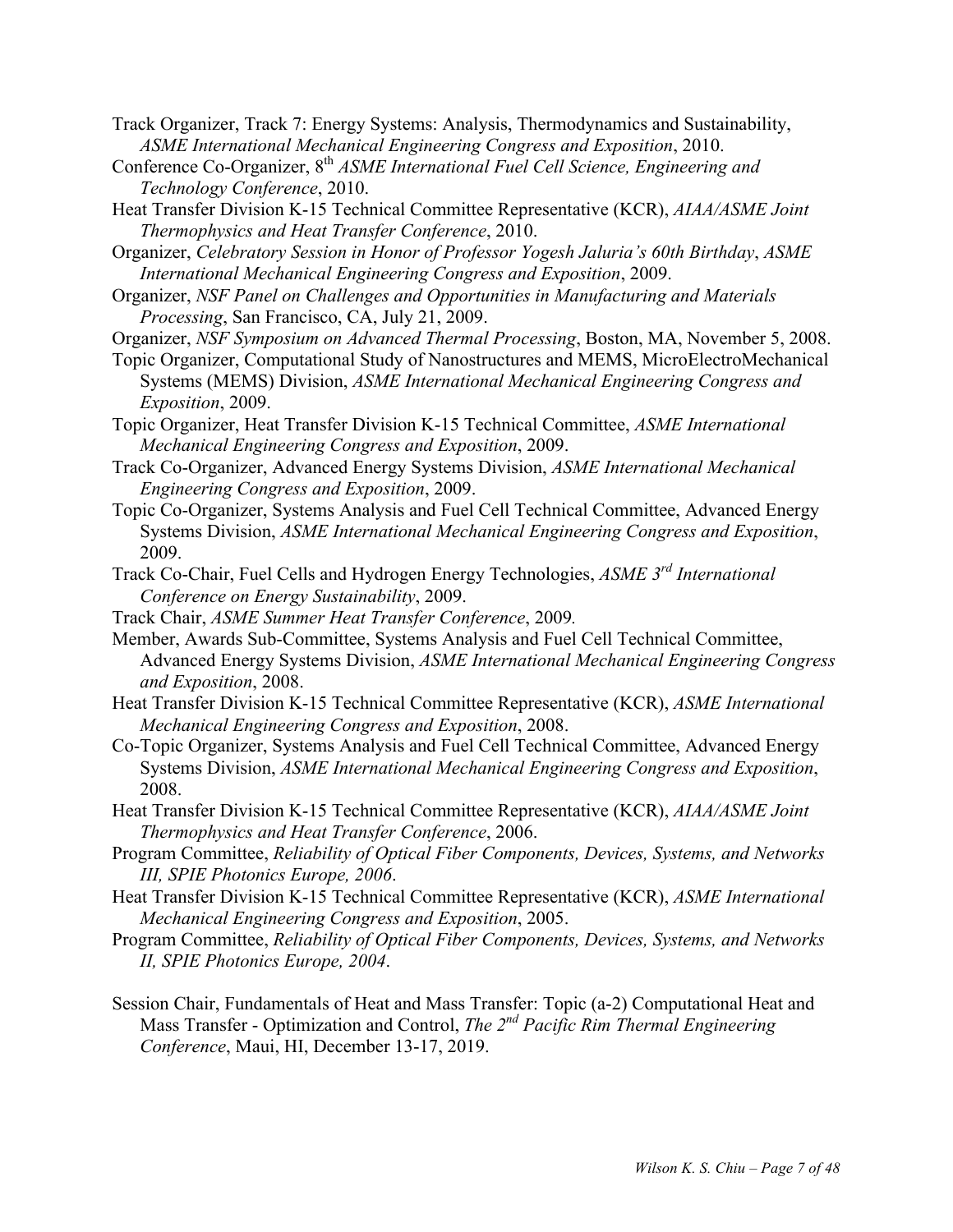- Session Chair, Low Temperature Fuel Cell Technologies III, *Track 3-1: Low Temperature Fuel Cell Technologies, ASME 2015 13th Fuel Cell Science, Engineering, and Technology Conference*, 2015.
- Session Co-Chair, Low Temperature Fuel Cell Technologies II, *Track 3-1: Low Temperature Fuel Cell Technologies, ASME 2015 13th Fuel Cell Science, Engineering, and Technology Conference*, 2015.
- Session Co-Chair, Low Temperature Fuel Cell Technologies I, *Track 3-1: Low Temperature Fuel Cell Technologies, ASME 2015 13th Fuel Cell Science, Engineering, and Technology Conference*, 2015.
- Session Co-Chair, High Temperature Spectroscopy, *Symposium B7: High Temperature Experimental Techniques and Measurements, 224th Electrochemical Society Meeting*, 2013.
- Session Co-Chair, Past, Present and Future of Transport Phenomena in Materials Processing and Manufacturing, *ASME Summer Heat Transfer Conference*, 2013.
- Session Chair, *Materials for High Temperature Fuel Cells, 2011 Energy Sustainability Conference and Fuel Cell Conference*, 2011.
- Session Chair, SOFC Modelling, *Symposium B7 - Solid Oxide Fuel Cells XII (SOFC-XII), 219th Electrochemical Society Meeting*, 2011.
- Session Chair, Supercapacitors-2, *Symposium B6 - Nanostructured Materials for Energy Storage and Conversion, 219th Electrochemical Society Meeting*, 2011.
- Session Co-Chair, *14th International Heat Transfer Conference*, 2010.
- Session Chair, Alkaline Electrochemistry in Fuel Cells, *216th Electrochemical Society Meeting*, 2009.
- Session Chair, 7*th ASME International Fuel Cell Science, Engineering & Technology Conference*, 2009.
- Session Chair, *ASME International Mechanical Engineering Congress and Exposition*, 2008. Session Organizer, *ASME Summer Heat Transfer Conference*, 2008.
- Session Chair, *ASME International Mechanical Engineering Congress and Exposition*, 2007.
- Session Co-Chair, *ASME International Mechanical Engineering Congress and Exposition*, 2007.
- Speaker, Research Funding & Proposal Writing, *Tips for Tenure and Promotion: A Symposium for New and Prospective Faculty sponsored by Mechanical Engineering Department Heads*
- *Committee, ASME International Mechanical Engineering Congress and Exposition*, 2007.
- Session Chair, *16th Discrete Simulation of Fluid Dynamics: Micro, Nano and Multiscale Physics for Emerging Technologies Conference*, 2007.
- Session Chair, *ASME-JSME Thermal Engineering Summer Heat Transfer Conference*, 2007.
- Session Chair, *5th ASME International Fuel Cell Science, Engineering & Technology Conference*, 2007.
- Session Chair, *AIAA/ASME Joint Thermophysics and Heat Transfer Conference*, 2006.
- Panel Moderator, *NSF/NIH Workshop on Engineering Approaches to Energy Balance and Obesity*, Arlington, VA, 2006.
- Session Co-Chair, *ASME International Mechanical Engineering Congress and Exposition*, 2005.
- Session Co-Chair, *ASME International Mechanical Engineering Congress and Exposition*, 2002. Session Chair, *ASME International Mechanical Engineering Congress and Exposition*, 2001.
- Session Co-Chair, *ASME National Heat Transfer Conference*, 2001.
- Session Co-Chair, *ASME International Mechanical Engineering Congress and Exposition*, 2000.

*Advisory Boards / Review Committees*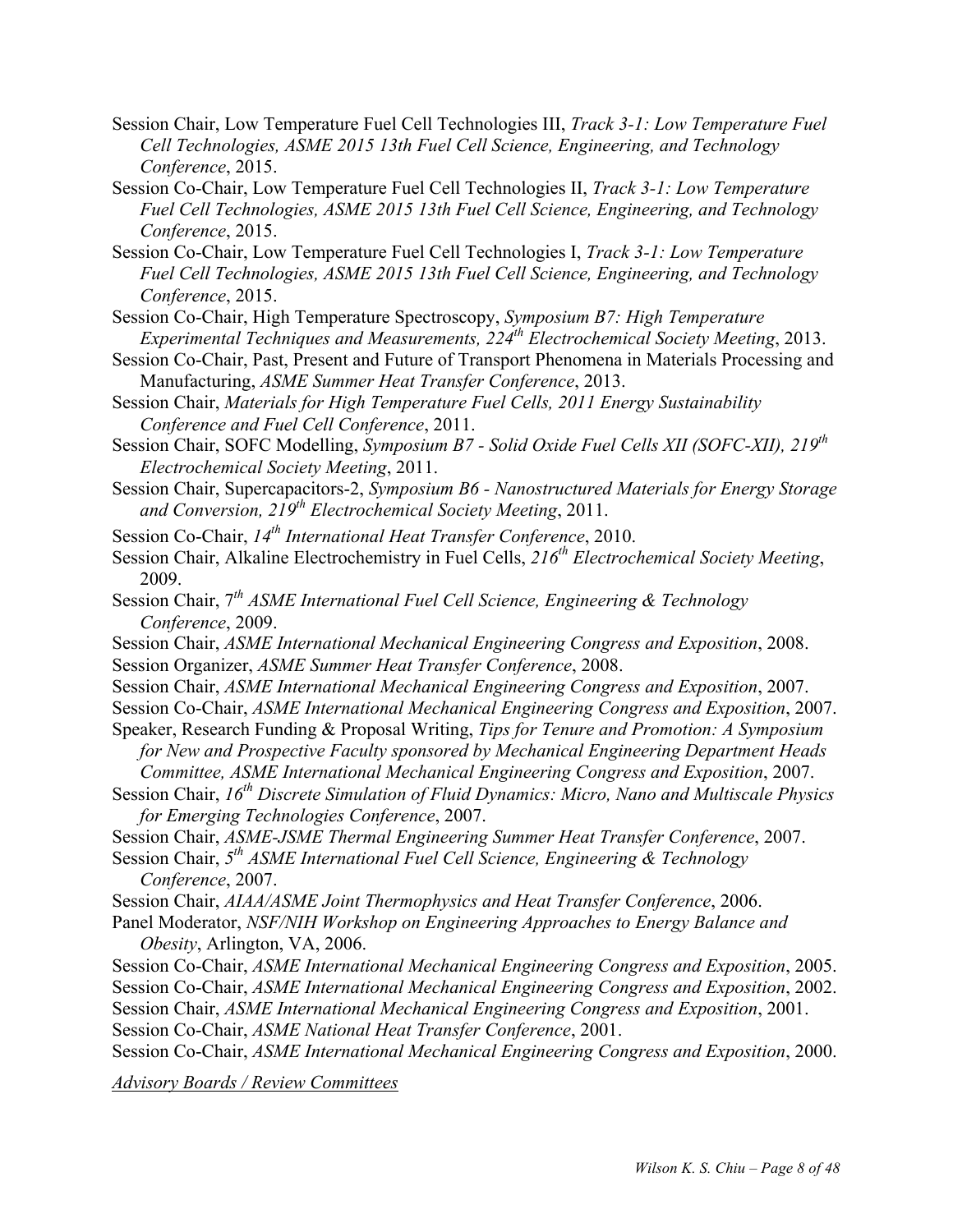NSLS-II Microscopy and Imaging Proposal Review Panel, *National Synchrotron Light Source II, Brookhaven National Laboratory, NY*, 2017 – 2020 (Chair, since 2019).

- NSLS-II Science Advisory Committee (SAC) Review Committee, HXN Triennial Beamline Review, *National Synchrotron Light Source II, Brookhaven National Laboratory, NY*, 2018.
- Full field X-ray Imaging (FXI) Beamline Advisory Team, *National Synchrotron Light Source II, Brookhaven National Laboratory, NY*, 2012 – 2017 (Chair, 2017).
- Imaging Beam Line Review Committee, *Stanford Synchrotron Radiation Lightsource, SLAC National Accelerator Laboratory*, Stanford, CA, 2015.

Oversight Committee, *Booth Engineering Center for Advanced Technologies*, 2009 – present. Member, External Advisory Board, *Connecticut Global Fuel Cell Center*, 2006-2008. Member, Technical Advisory Board, *American Specialty Products*, 2003-2004.

Reviewer for over 120 different *journals*, *publishers, funding agencies*, *technical conferences, and professional societies:*

*Journals*: ACS Applied Energy Materials, ACS Applied Materials & Interfaces, Acta Materialia, Advanced Materials, Advanced Science, AIChE Journal, Annual Review of Heat Transfer, Applied Energy, Applied Physics Letters, Applied Thermal Engineering, AIAA Journal of Thermophysics and Heat Transfer, ASME Journal of Energy Resources Technology, ASME Journal of Engineering Materials and Technology, ASME Journal of Electrochemical Energy Conversion and Storage, ASME Journal of Fuel Cell Science and Technology, ASME Journal of Heat Transfer, ASME Journal of Manufacturing Science and Engineering, Carbon, ChemElectroChem, Chemical Engineering and Processing, Chemical Engineering Journal, Chemical Engineering Science, Chemical Papers, Communications Chemistry, Computational Geosciences, Computational Materials Science, Computational Mechanics, Diamond and Related Materials, ECS Electrochemistry Letters, ECS Transactions, Electrochemical and Solid-State Letters, Electrochemistry Communications, Electrochimica Acta, Energy Systems, Energy Technology, Experimental Mechanics, Frontiers in Energy, Fuel Cells, Fuel Processing Technology, Functional Materials Letters, Fusion Engineering and Design, Heat Transfer Engineering, Industrial and Engineering Chemistry Research, International Journal of Multiphase Flow, International Journal of Numerical Methods for Heat and Fluid Flow, International Journal of Green Energy, International Journal of Heat and Mass Transfer, International Journal of Hydrogen Energy, International Journal of Energy Research, International Journal of Sustainable Energy, International Journal of Thermal Sciences, International Journal of Thermophysics, Ionics, Journal of Aerospace Engineering, Journal of the American Ceramic Society, Journal of Analytical and Applied Pyrolysis, Journal of Electroanalytical Chemistry, Journal of Applied Electrochemistry, Journal of Applied Physics, Journal of Biomedical Optics, Journal of the European Ceramic Society, Journal of the Electrochemical Society, Journal of Enhanced Heat Transfer, Journal of Materials Science, Journal of Micromechanics and Microengineering, Journal of Microscopy, Journal of Nanoscience and Nanotechnology, Journal of Non-Crystalline Solids, Journal of Physical Chemistry, Journal of Physical Chemistry Letters, Journal of Physics: Condensed Matter, Journal of Physics D: Applied Physics, Journal of Porous Media, Journal of Power Sources, Journal of Raman Spectroscopy, Journal of Synchrotron Radiation, Journal of Undergraduate Chemistry Research, Langmuir, Materials, Materials Letters, Materials Research Bulletin, Materials Science and Engineering, Microscopy and Microanalysis, Modern Aspects of Electrochemistry, Nano Energy, Nanotechnology, npj Computational Materials, Numerical Heat Transfer, Optical Engineering, Optics Express, Optics and Laser Technology, Physica A: Statistical Mechanics and its Applications, Plasma Chemistry and Plasma Processing, PLOS ONE, Polymer Composites,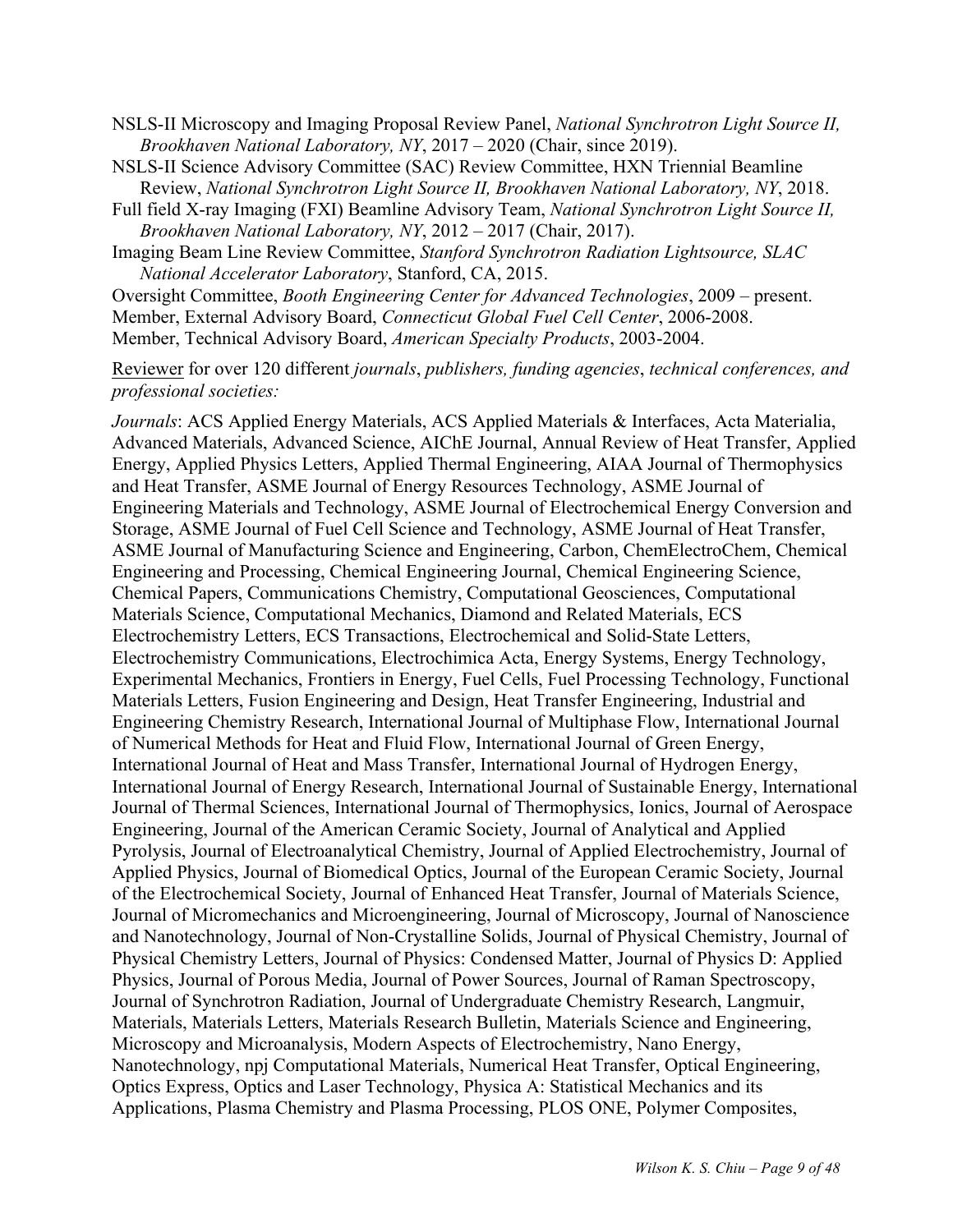Powder Technology, Progress in Energy and Combustion Science, Renewable Energy, Scientific Reports, Sensors and Actuators, Solid State Ionics, Surface and Coatings Technology, Sustainable Energy Technologies and Assessments, The Open Energy and Fuels Journal, The Open Fuels & Energy Science Journal, The Open Renewable Energy Journal, Thin Solid Films.

*Publishers:* Elsevier, Springer, Taylor & Francis.

*Funding Agencies*: American Chemical Society Petroleum Research Fund, Army Research Office, Austrian Science Fund, Canada 150 Research Chairs Program, Czech Republic Academy of Sciences, Department of Energy - Advanced Fuel Cycle Initiative, Department of Energy - Basic Energy Sciences, Department of Energy - Basic Energy Sciences Early Career Research Program, Department of Energy - EERE Building Technologies Office, Department of Energy – Nuclear Energy University Program, Hong Kong Innovation and Technology Commission, Israeli Ministry of Science and Technology, Israeli Pazy Foundation, Italian Ministry for Education, University, and Research, Knowledge Foundation of Sweden, National Research Foundation (South Africa), National Science Foundation, National Synchrotron Light Source II, Netherlands Organisation for Scientific Research, Office of Naval Research, South Carolina EPSCoR/IDeA State Office, Stanford Synchrotron Radiation Lightsource, Swiss National Science Foundation, U. S. Civilian Research and Development Foundation, U. S. Navy ILIR Program, University of Connecticut Research Excellence Program, University of Connecticut Research Foundation.

*Technical Conferences and Professional Societies*: 6<sup>th</sup> International Symposium on Advances in Computational Heat Transfer (CHT-15), International Heat Transfer Conferences, ASME Fuel Cell Science, Engineering, and Technology Conferences, ASME International Conferences on Energy Sustainability, ASME IMECE Conferences, ASME 2015 Power and Energy Conversion Conference, ASME Summer Heat Transfer Conferences, AIAA/ASME Joint Thermophysics & Heat Transfer Conference, ASME-JSME Thermal Engineering Summer Heat Transfer Conference, American Ceramic Society, International Conference on Advanced Ceramics and Composites, International Conference on Durability of Composite Systems.

Reviewer for tenure and/or promotion: Brookhaven National Laboratory, Clemson University, Colorado School of Mines, Drexel University, McMaster University (for the Canada 150 Research Chairs Program), Missouri University of Science and Technology, New Jersey Institute of Technology, Politecnico di Torino, Stanford Synchrotron Radiation Lightsource, Technical University of Denmark, Texas A&M University, Universidad de Guanajuato, University of Bridgeport, University of California, Irvine, University of Louisville, University of South Carolina, University of Texas at Arlington, Washington State University, West Virginia University, Wright State University.

### **RESEARCH INTERESTS**

My interests center on transport phenomena during synthesis and processing of nanostructured materials at the fundamental research and application level. Extensive analytical, experimental and numerical studies have been carried out to elucidate underlying physical mechanisms and important practical issues. Areas of particular interest include:

1. **Computational and Experimental Transport Phenomena:** Advanced algorithms for numerical modeling of heat transfer, mass transfer, charge transfer, and fluid flow with chemical reactions using lattice Boltzmann, Monte Carlo, finite difference, finite volume, finite element, and boundary element methods. Flow visualization, non-intrusive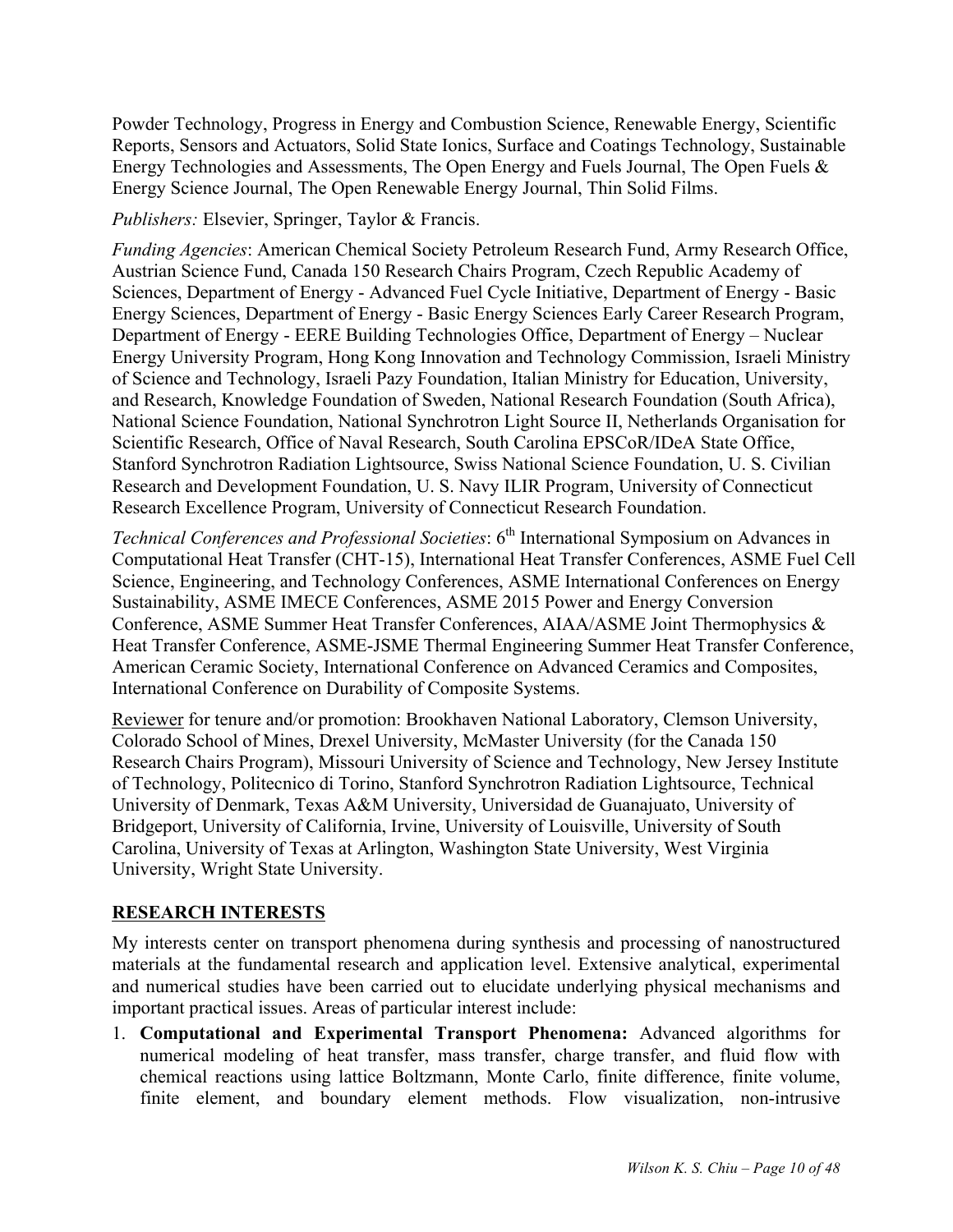temperature, concentration and flux measurement. Non-intrusive and in-situ temperature and species measurement techniques. Materials characterization by electron and atomic force microscopy, Raman spectroscopy, electron and photon-based spectroscopy, and nanoindentation.

- 2. **Energy Conversion & Storage:** Heat, mass and charge transport in electrochemical cells (fuel cells, batteries, electrolyzers, reversible electrochemical cells, electrochemical separation membranes) and nuclear waste form material, electrochemical modeling, nanoscale functional grading of cell material, tailoring electrode structure to enhance material performance and durability. Influence of 3-D chemical microstructure on transport phenomena.
- 3. **Radiative Heat Transfer in Nanostructured Materials:** Radiative heat transfer in participating media containing pore size comparable to thermal radiation wavelength, with applications to photonic crystal and fuel cell manufacture.
- 4. **Nanomanufacturing:** Open-air carbon nanotube synthesis by laser-induced chemical vapor deposition, thus allowing for direct writing, continuous processing, and direct chemical conversion of nanotubes. Process control and functional grading of nanoscale structures.
- 5. **Chemical Vapor Deposition (CVD):** A successful technique used to create nanostructured materials and thin films, CVD is used in my group to create new nanostructured materials and nanomanufacturing techniques including open-air synthesis, selective deposition and ultra-fast growth rates.
- 6. **Photonics:** Numerical and experimental study of photonic crystal optical fiber manufacture and hermetic optical fiber coatings by chemical vapor deposition. Multiple free surface draw of ultra-pure fused silica glass containing nanometer to micron-sized voids, heat and gas transport with chemical reactions to hermetically coat a moving optical fiber.

### **RESEARCH FUNDING**

(\$24.8M total, \$5.4M Chiu's portion, in collaboration with over 50 researchers in 10 countries)

- 31. **System-Level Design and Analysis Tool for Air-Independent Propulsion System.** National Institute for Undersea Vehicle Technologies, Office of Naval Research (1/20-12/20, PI: U. Pasaogullari, co-PIs: W. K. S. Chiu + 4 others, \$100,000).
- 30. **Safe, High Energy and Power Density Fuel Cells and Batteries, with Underwater Wireless Recharging Capability: Supplement for Fuel Cell Hardware Development.** National Institute for Undersea Vehicle Technologies, Office of Naval Research (1/20-12/20, PI: U. Pasaogullari, co-PIs: W. K. S. Chiu  $+$  4 others, \$100,000).
- 29. **Safe, High Energy and Power Density Fuel Cells and Batteries, with Underwater Wireless Recharging Capability.** National Institute for Undersea Vehicle Technologies, Office of Naval Research (1/19-12/20, PI: A. Bose, co-PIs: W. K. S. Chiu + 4 others, \$400,000).
- 28. *in situ* **High Temperature Measurement and Validation of Uranium Molten Salt Properties.** Department of Energy - Nuclear Energy University Program (10/18-9/21, PI: W. K. S. Chiu, co-PIs: K. S. Brinkman and T. M. Besmann, \$799,979).
- 27. **Symposium on Heterogeneous Functional Materials for Energy Conversion and Storage.** Army Research Office (9/17-9/19, sole PI, \$3,000).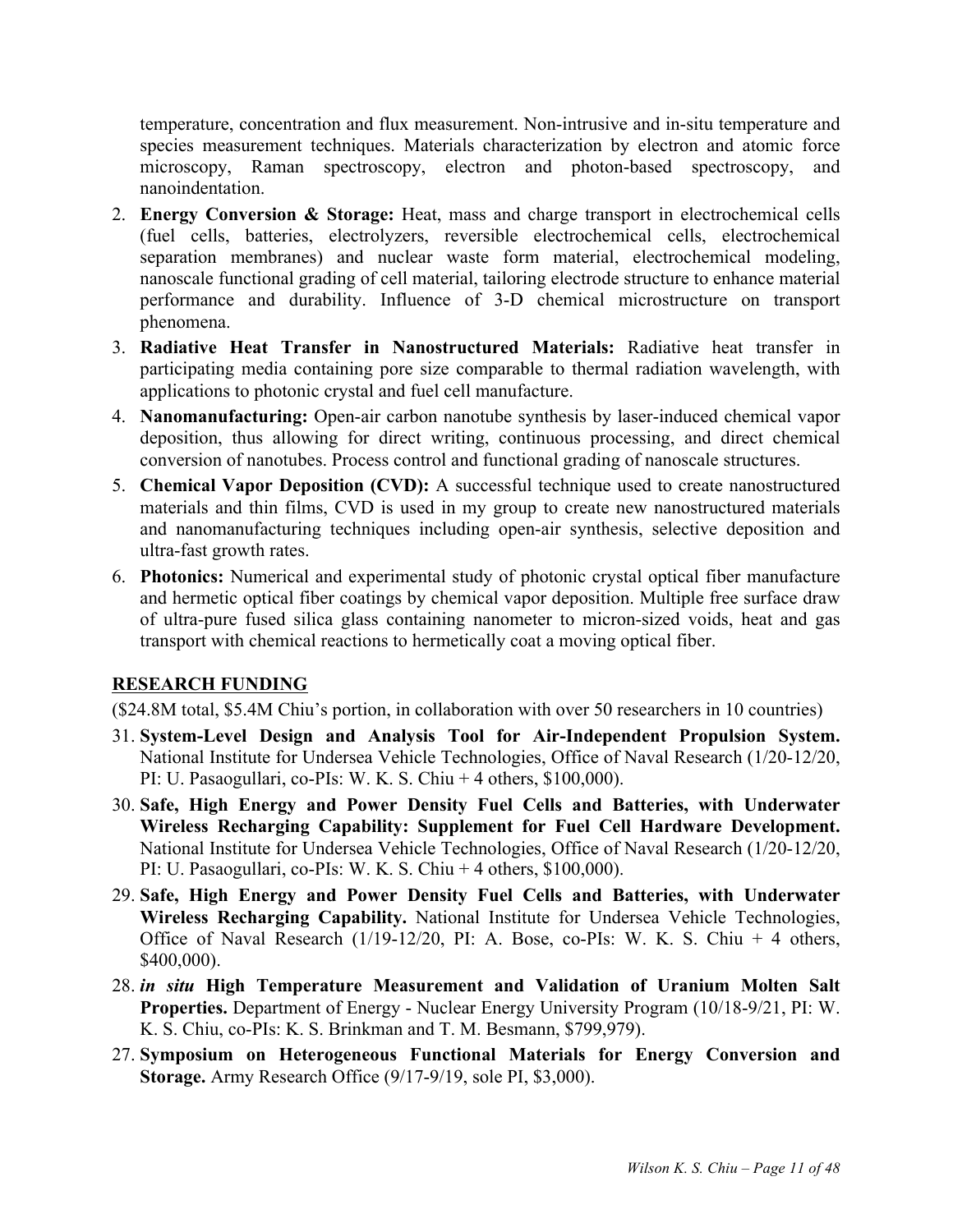- 26. **Mini-Symposium: Multiphysics Coupling in Energy Storage, Houston, TX, November 11 - 19, 2015.** National Science Foundation (9/15-8/16, PI: P. Mukherjee, co-PI: G. Nelson, W.K.S. Chiu, \$5,046).
- 25. **A New Paradigm for Understanding Multi-phase Ceramic Waste Form Performance.** Department of Energy - Nuclear Energy University Program (10/14-9/17, PI: K. S. Brinkman, co-PIs: W. K. S. Chiu + 3 others, \$800,000).
- 24. **Carbonate and Hydroxide Ion Transport in Alkaline Anion Exchange Materials.** Army Research Office (9/14-8/18, sole PI, \$359,997).
- 23. **Predicting Carbonate Ion Transport in Alkaline Anion Exchange Materials.** Army Research Office Short Term Innovative Research Program (4/12-12/12, sole PI, \$50,000).
- 22. **In Situ Imaging and Analysis of Solid Oxide Fuel Cell Anodes during Degradation.** National Science Foundation (10/11-9/16, PI: W. K. S. Chiu, co-PI: G. J. Nelson, \$302,489).
- 21. **Carbon Film Coating Thickness Measurement.** OFS Specialty Photonics Division (3/11- 6/11, sole PI, \$5,000).
- 20. **REU Site: Engineering Next Generation Energy Processes and Systems.** National Science Foundation (3/11-2/14, PI: K. D. Murphy, co-PI: M. W. Renfro, Investigators: W. K. S. Chiu + 8 others, \$299,242).
- 19. **The Effect of Airborne Contaminants on Fuel Cell Performance and Durability.** Department of Energy  $(1/11-3/15,$  PI: T. M. Molter, co-PIs: W. K. S. Chiu + 4 others, \$898,117).
- 18. **Full Field X-ray Imaging from Micron to Nanometer Scales.** Brookhaven National Laboratory: NSLS-II Beamline Development Proposal (1/11-12/12, PIs: J. Wang and J. Socha, co-PIs: W. K. S. Chiu + 24 others, \$1,800,000).
- 18. **High Resolution XRadia X-ray Micro-computed Tomography System.** University of Connecticut Provost Equipment Competition (7/10-6/11, PI: S. Kotha, co-PIs: W. K. S. Chiu  $+ 35$  others, \$530,000).
- 16. **High Pressure Electrolyzer Membrane Mass Transport.** Hamilton Sundstrand (1/10- 12/11, Sole PI, \$75,635).
- 15. **Science Based Nano-Structure Design and Synthesis of Heterogeneous Functional Materials for Energy Systems.** Department of Energy - Energy Frontier Research Center (8/09-7/15, PI: K. L. Reifsnider, co-PIs: W. K. S. Chiu + 6 others, \$12,500,000).
- 14. **Pore-Scale Understanding of Ohmic Polarization in Solid Oxide Fuel Cell Electrodes.** National Science Foundation (10/08-9/11, PI: W. K. S. Chiu, co-PI: A. T. Crumm - industrial collaborator, \$96,000).
- 13. **Advanced Thermal Processing Workshop.** National Science Foundation (8/08-7/10, PI: W. K. S. Chiu, co-PI: C. P. Grigoropoulos, University of California Berkeley, \$10,000).
- 12. **Dual Beam FIB/SEM System for Nano Materials Research and other DOD-Related Activities.** Office of Naval Research (4/08-4/09, PI: E. H. Jordan, co-PIs: W. K. S. Chiu, S. Suib, F. Papadimitrakopoulos, and M. Aindow, \$727,093 + \$300,000 University Match).
- 11. **Carbon Nanotube Synthesis by Open-Air Laser-Induced Chemical Vapor Deposition.** National Science Foundation (9/07-8/11, Sole PI, \$388,284).
- 10. **Fuel Cell Performance Using Hydrogen Peroxide Reformate as the Oxidant.** Office of Naval Research (12/06-3/11, Sole PI, \$260,000).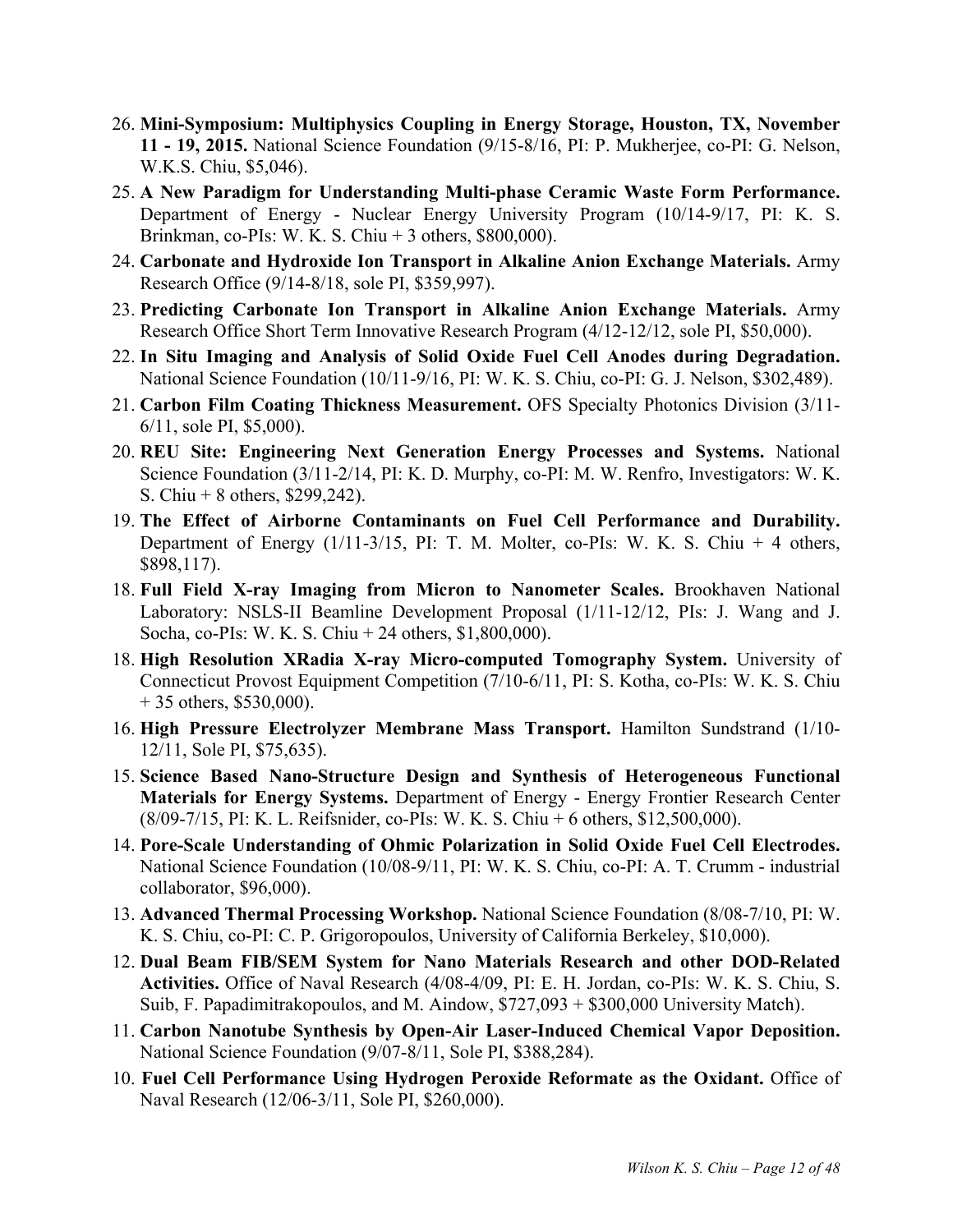- 9. **Effects of Impurities on Fuel Cell Performance and Durability.** Department of Energy (11/07-10/11, PI: T. M. Molter, co-PIs: W. K. S. Chiu + 19 others, \$1,900,000).
- 8. **Structural Imaging and Optimization of Microtubular Solid Oxide Fuel Cell Electrodes.** Army Research Office Young Investigator Program (4/05-3/09, Sole PI,  $$150,000 + $180,000$  University of Connecticut Matching).
- 7. **Advanced Fuel Cell Research for Weapon Applications.** Office of Naval Research (10/04- 9/07, Sole PI, \$192,000).
- 6. **Understanding Hole Pattern Formation During Microstructured Optical Fiber Draw.** National Science Foundation GOALI (10/03-9/07, PI: W. K. S. Chiu, co-PI: D. J. DiGiovanni - industrial collaborator, \$305,000).
- 5. **Electrochemical Modeling of Advanced Naval Fuel Cell Systems.** Office of Naval Research (6/02-5/05, Sole PI, \$180,000).
- 4. **Performance and Reliability of Optical Fibers for Use in Underwater Acoustic Arrays.** Office of Naval Research Young Investigator Program (6/01-9/04, Sole PI, \$330,025).
- 3. **Transport Phenomena in the Chemical Vapor Deposition of Hermetic Optical Fiber Coatings.** National Science Foundation CAREER Award (1/01-12/06, Sole PI, \$395,000).
- 2. **Laser Heating of Optical Fibers.** Lucent Technologies (9/00-6/01, Sole PI, \$25,000).
- 1. **Improving Coating Quality and Deposition Rate in the Optical Fiber Manufacturing Process.** University of Connecticut Research Foundation (7/00-6/01, Sole PI, \$14,140).

Department Senior Design Projects

- 25. **3D Laser Scanner Cooling System Design and Testing**. Zachry Nuclear Engineering (8/19-5/20, Mechanical Engineering Department Senior Design Project, \$9,000).
- 24. **Heat Exchanger For Electric Motorsport's Drivetrain**. University of Connecticut (8/19- 5/20, Mechanical Engineering Department Senior Design Project, \$9,000).
- 23. **Electromagnetic Expulsion of Unmanned Underwater Vehicles (UUVs)**. Naval Undersea Warfare Center Division Newport (8/18-5/19, Mechanical Engineering Department Senior Design Project, \$9,000).
- 22. **Analysis of Cogeneration Chiller System Performance in Off-Design Conditions**. Zachry Nuclear Engineering (8/18-5/19, Mechanical Engineering Department Senior Design Project, \$9,000).
- 21. **Study of Thermally Induced Currents in High Range Radiation Monitor Cables**. Zachry Nuclear Engineering (8/17-5/18, Mechanical Engineering Department Senior Design Project, \$9,000).
- 20. **The Prometheus**. UConn Electric Motorsports (8/17-5/18, Mechanical Engineering Department Senior Design Project, \$9,000).
- 19. **Contact Effects on Heat Transfer Coefficients.** Pratt & Whitney (8/16-5/17, Mechanical Engineering Department Senior Design Project, \$9,000).
- 18. **High Lift Boost Pump.** Triumph Engine Systems (8/15-5/16, Mechanical Engineering Department Senior Design Project, \$6,000).
- 17. **Validate Simsmart Simulation of Flow Through Fittings.** General Dynamics Electric Boat (8/15-5/16, Mechanical Engineering Department Senior Design Project, \$6,000).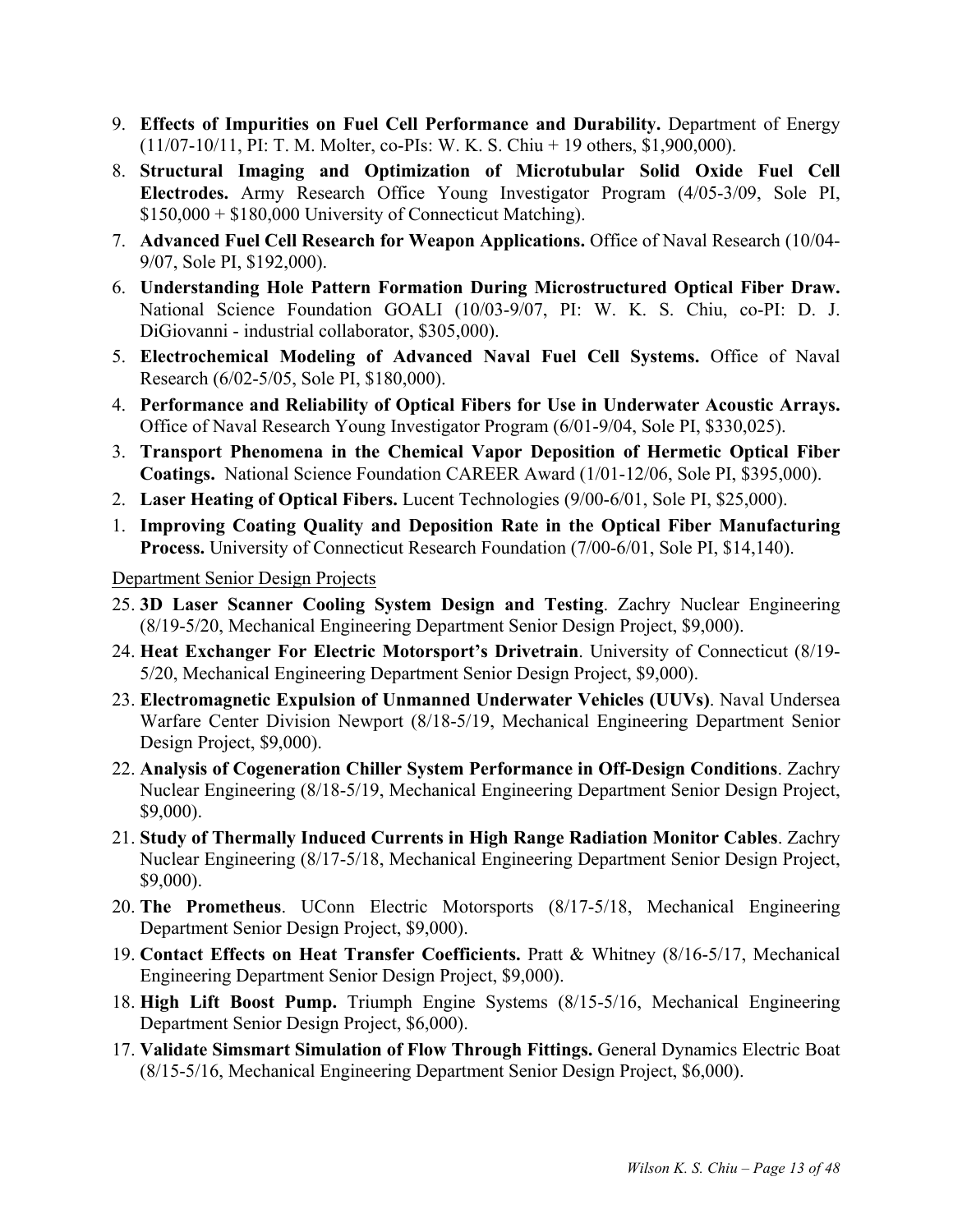- 16. **Phase Change Material Heat Sink For Cooling of an Electronics Ring.** United Technologies Aerospace Systems (8/14-5/15, Mechanical Engineering Department Senior Design Project, \$6,000).
- 15. **Sampling System During Bulk Polymerization.** Covidien (8/13-5/14, Mechanical Engineering Department Senior Design Project, \$6,000).
- 14. **Bi Directional - One Way Clutch Design for Tooling.** Belcan (8/13-5/14, Mechanical Engineering Department Senior Design Project, \$6,000).
- 13. **Mitigation of Baffle Plate Heat Transfer Effects for the AP 1000.** Westinghouse (8/12- 5/13, Mechanical Engineering Department Senior Design Project, \$6,000).
- 12. **Air Void Transport Characterization in Typical Piping Systems.** Zachry Nuclear Engineering (8/12-5/13, Mechanical Engineering Department Senior Design Project, \$6,000).
- 11. **Self-Powered Nuclear Reactor Spent Fuel Storage Cask.** Westinghouse (8/11-5/12, Mechanical Engineering Department Senior Design Project, \$6,000).
- 10. **Lightweight Prototype Plastic or Composite Air-to-Air Heat Exchanger.** Hamilton Sundstrand (8/11-5/12, Mechanical Engineering Department Senior Design Project, \$6,000).
- 9. **Evaluation of a New Passive Containment Design Concept.** Westinghouse (8/10-5/11, Mechanical Engineering Department Senior Design Project, \$6,000).
- 8. **Air Cooling Options for the Advanced Passive Containment Design.** Westinghouse (8/09-5/10, Mechanical Engineering Department Senior Design Project, \$6,000).
- 7. **Determination of Heat Transfer Coefficients for Design and Optimization of the Ophthalmic Molding Process.** Gentex Optics (8/08-5/09, Mechanical Engineering Department Senior Design Project, \$6,000).
- 6. **Scoping Containment Analyses for the Westinghouse Large Passive Nuclear Power Plant.** Westinghouse (8/08-5/09, Mechanical Engineering Department Senior Design Project, \$6,000).
- 5. **Impact of Power Uprate on Advanced Passive Pressurized Water Reactor Containment Design.** Westinghouse (8/07-5/08, Mechanical Engineering Department Senior Design Project, \$6,000).
- 4. **Environmental Chamber for PEM Fuel Cell Membrane Characterization.** Fuel Cell Energy (8/06-5/07, Mechanical Engineering Department Senior Design Project, \$6,000).
- 3. **Applying Lubricious Coating for a Flexible Substrate.** United States Surgical (8/04-5/05, Mechanical Engineering Department Senior Design Project, \$5,000).
- 2. **Methods for Creating Swirl in an Air Stream.** Hamilton Sundstrand (8/03-5/04, Mechanical Engineering Department Senior Design Project, \$5,000).
- 1. **Fuel Cell "Hydrogen Economy" Powered Electric Go-Kart.** University of Connecticut (8/01-5/02, Mechanical Engineering Department Senior Design Project, \$5,000).

### **BOOK CHAPTERS & SPECIAL VOLUMES**

6. W. K. S. Chiu, "Emerging Investigators in Electrochemical Energy Conversion and Storage 2020," (13 technical and review articles) in *Journal of Electrochemical Energy Conversion and Storage*, vol. 17, iss. 4, 125 pages, 2020.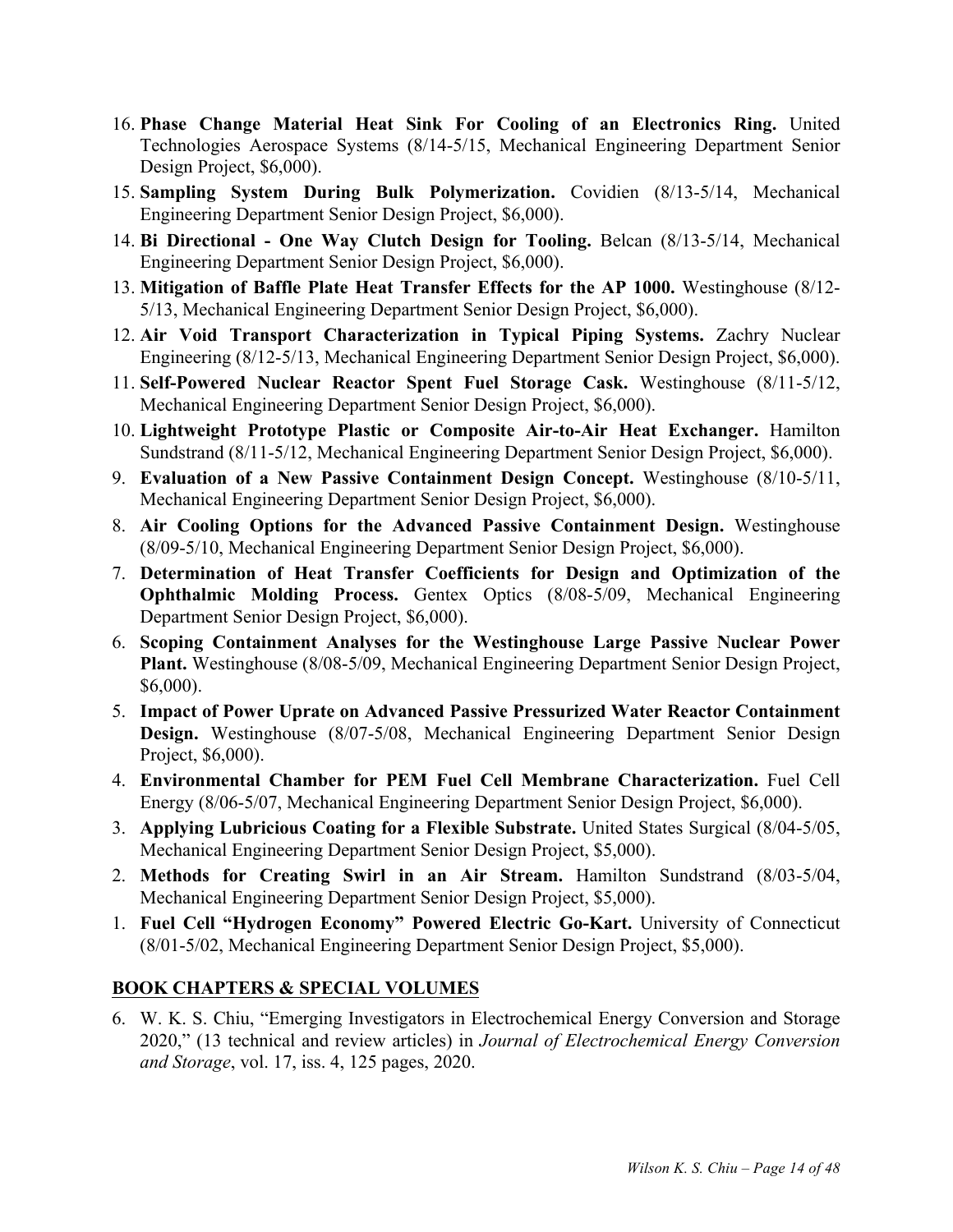- 5. D. Aurbach, T. Fuller, D. Cliffel, W. K. S. Chiu, V. Di Noto, S. Gopalan, and A. Suroviec, "JES Focus Issue on Heterogeneous Functional Materials for Energy Conversion and Storage," (35 technical, review and perspective articles) in *Journal of Electrochemical Society*, vol. 167, no. 5, 2020.
- 4. W. K. S. Chiu, "Emerging Investigators in Electrochemical Energy Conversion and Storage 2018," (13 technical and review articles) in *Journal of Electrochemical Energy Conversion and Storage*, vol. 15, iss. 1, 126 pages, 2018.
- 3. M. B. DeGostin, A. P. Cocco, and W. K. S. Chiu, "Synchrotron-Based Transmission X-ray Microscopy: A Tool for Three-Dimensional Spectroscopic Imaging and Numerical Simulations," *Annual Review of Heat Transfer*, vol. 19, chpt. 3, pp. 127-158, 2016.
- 2. W. K. S. Chiu, C. P. Grigoropoulos, and B. Q. Li, "Special Issue on Advanced Thermal Processing," (12 technical and review articles) in *ASME Journal of Heat Transfer*, vol. 133, iss. 3, 124 pages, 2011.
- 1. F. Barbir, W. K. S. Chiu and N. Fekrazad, "Chapter 7: Fuel Cell Modeling," in *PEM Fuel Cells: Theory and Practice*, by F. Barbir, Elsevier Inc., Burlington, MA, 2005.

### **JOURNAL PUBLICATIONS**

(Total of 120 journal papers; 187 conference publications, proceedings & abstracts; *Google Scholar: 3788 citations; h-index = 35; i10-index = 88*):

*Journal Publications – to be submitted*

122. T. J. Lynch, N. R. Birkner, J. A. Wrubel, A. S. Hoffman, R. Davis, A. Van Veelen, M. Christian, J. Bargar, S. Bare, T. M. Besmann, K. S. Brinkman and W. K. S. Chiu, "In situ Speciation and Local Structure of Strontium-Sodium-Chloride and Zirconium-Lithium-Fluoride Molten Salts," to be submitted, 2020.

*Journal Publications – submitted*

121. K. N. Grew and W. K. S. Chiu, "Stability & Kinetics of the Bipolar Membrane Interface: Implications for Electrochemical Technologies," submitted, 2020.

### *Journal Publications*

- 120. M. Iasiello, N. Bianco, W. K. S. Chiu and V. Naso, "Anisotropic Convective Heat Transfer in Open-Cell Metal Foams: Assessment and Correlations," *International Journal of Heat and Mass Transfer*, vol. 154, article no. 119682, 2020.
- 119. J. A. Wrubel, A. A. Peracchio, B. N. Cassenti, T. J. Omasta, W. E. Mustain, K. N. Grew and W. K. S. Chiu, "Predicting the Effects of Carbon Dioxide on the Conductivity of Electrospun and Radiation-Grafted Anion Exchange Membranes," *Journal of the Electrochemical Society*, vol. 166, pp. F1047-F1054, 2019.
- 118. G. Rinaldi, A. Nakajo, P. Burdet, M. Cantoni, W. K. S. Chiu, J. Van herle, "Characterization of Local Morphology and Availability of Triple-Phase Boundaries in Solid Oxide Cell Electrodes," *Acta Materialia*, vol. 178, pp. 194-206, 2019.
- 117. J. A. Wrubel, A. J. Peracchio, B. N Cassenti, K. N. Grew, and W. K. S. Chiu, "Anion Exchange Membrane Fuel Cell Performance in the presence of Carbon Dioxide: An Investigation into the Self-Purging Mechanism," *Journal of the Electrochemical Society*, vol. 166, pp. F810-F820, 2019.
- 116. M. Faghri, R. Amano, P. Cheng, W.K.S. Chiu, N. Djilali, S. Ekkad, B. Farhanieh, J.-C. Han, Y. Jaluria, S. Kabelac, S. Kakac, T. Karayiannis, R. Karvinen, R. Lewis, O. Manca, P. Menguc, W.J. Minkowycz, A. Muley, D. Murray, C.-O. Olsson, J. Szmyd, W. Tao, L.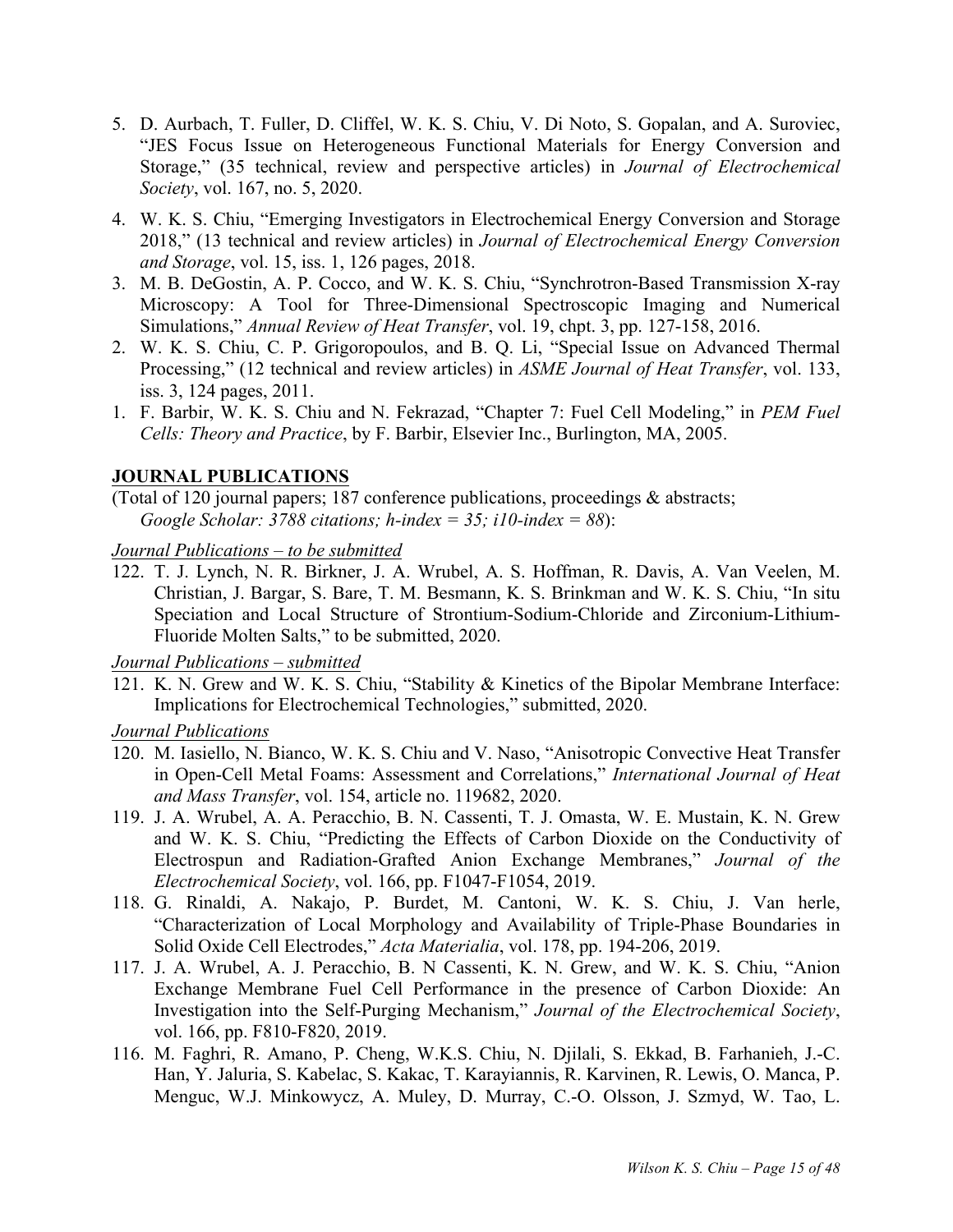Wang, Q. Wnag, J. Wei, Z. Wu, G. Xie, Y. Xuan, J. Yuan, and T. Zhao, "In Celebration: Professor Bengt Sundén on his 70th Birthday," *International Journal of Heat and Mass Transfer*, vol. 141, pp. 1315-1317, 2019.

- 115. S. Acharya. C. Amon, P. Ayyaswamy, F. Battaglia, A. Bejan, G. Chen, P. Cheng, W. K. S. Chiu, A. Bar Cohen, R. Cotta, L. Dombrovsky, M. Faghri, P. George, Y. Joshi, B. H. Kang, M. Karwe, J. F. Klausner, S. Lele, G. Lorenzini, O. Manca, W. J. Minkowycz, E. Papanicolaou, S. V. Patankar, D. Pepper, G. P. Peterson, V. Prasad, B. Sunden, W. Tao, L.Q. Wang, and T. S. Zhao, "In Celebration: Professor Yogesh Jaluria on his 70th Birthday," *International Journal of Heat and Mass Transfer*, vol. 140, pp. 1106-1107, 2019.
- 114. P. J. C. Damian, A. P. Cocco, J. A. Wrubel, T. Hong, R. Bordia, Y. Liu, P. Pianetta, J. Amoroso, K. S. Brinkman, and W. K. S. Chiu, "Simultaneous Three-Dimensional Elemental Mapping of Hollandite and Pyrochlore Material Phases in Ceramic Waste Form Materials," *Journal of the American Ceramic Society*, vol. 102, pp. 5620-5631, 2019.
- 113. M. Iasiello, N. Bianco, W. K. S. Chiu, V. Naso, "Thermal Conduction in Open-Cell Metal Foams: Anisotropy and the Representative Volume Element," *International Journal of Thermal Sciences,* vol. 137, pp. 399-409, 2019.
- 112. H. Yan, N. Bouet, J. Zhou, X. Huang, E. Nazaretski, W. Xu, A. P. Cocco, W. K. S. Chiu, K. S. Brinkman, Y. Chu, "Multimodal Hard X-ray Imaging with Resolution Approaching 10 nm for Studies in Material Science," *Nano Futures*, vol. 2, pp. 011011, 2018.
- 111. A. P. Cocco and W. K. S. Chiu, "Analytical Transport Network Theory to Guide the Design of 3-D Microstructural Networks in Energy Materials: Part 2. Flow with Reactions," *Journal of Power Sources*, vol. 372, pp. 312-324, 2017.
- 110. A. P. Cocco, A. Nakajo, and W. K. S. Chiu, "Analytical Transport Network Theory to Guide the Design of 3-D Microstructural Networks in Energy Materials: Part 1. Flow without Reactions," *Journal of Power Sources*, vol. 372, pp. 297-311, 2017.
- 109. J. A. Wrubel, A. A. Peracchio, B. N. Cassenti, T. D. Myles, K. N. Grew, and W. K. S. Chiu, "Anion Exchange Membrane Ionic Conductivity in the Presence of Carbon Dioxide under Fuel Cell Operating Conditions," *Journal of the Electrochemical Society*, vol. 164, pp. F1063-F1073, 2017.
- 108. K. Shah, N. Balsara, S. Banerjee, M. Chintapalli, A. P. Cocco, W. K. S. Chiu, I. Lahiri, S. Martha, A. Mistry, P. Mukherjee, V. Ramadesigan, C. Sharma, V. Subramanian, S. Mitra, and A. Jain, "State-of-the-art and Future Research Needs for Multiscale Analysis of Li-ion Cells," *ASME Journal of Electrochemical Energy Conversion and Storage*, vol. 14, article no. 020801, 2017.
- 107. A. P. Cocco, M. B. DeGostin, J. A. Wrubel, P. J. Damian, T. Hong, Y. Xu, Y. Liu, P. Pianetta, J. Amoroso, K. S. Brinkman, and W. K. S. Chiu, "Three-Dimensional Mapping of Crystalline Ceramic Waste Form Materials," *Journal of the American Ceramic Society*, vol. 100, pp. 3722–3735, 2017.
- 106. S. Cunsolo, R. Coquard, D. Baillis, W. K. S. Chiu, and N. Bianco, "Radiative Properties of Irregular Open Cell Solid Foams," *International Journal of Thermal Sciences*, vol. 117, pp. 77–89, 2017.
- 105. J. W. Amoroso, J. Marra, C. S. Dandeneau, K. S. Brinkman, Y. Xu, M. Tang, V. Maio, S. M. Webb, and W. K. S. Chiu, "Cold Crucible Induction Melter Test of Crystalline Ceramic Waste Form Fabrication: A Feasibility Assessment," *Journal of Nuclear Materials*, vol. 486, pp. 283-297, 2017.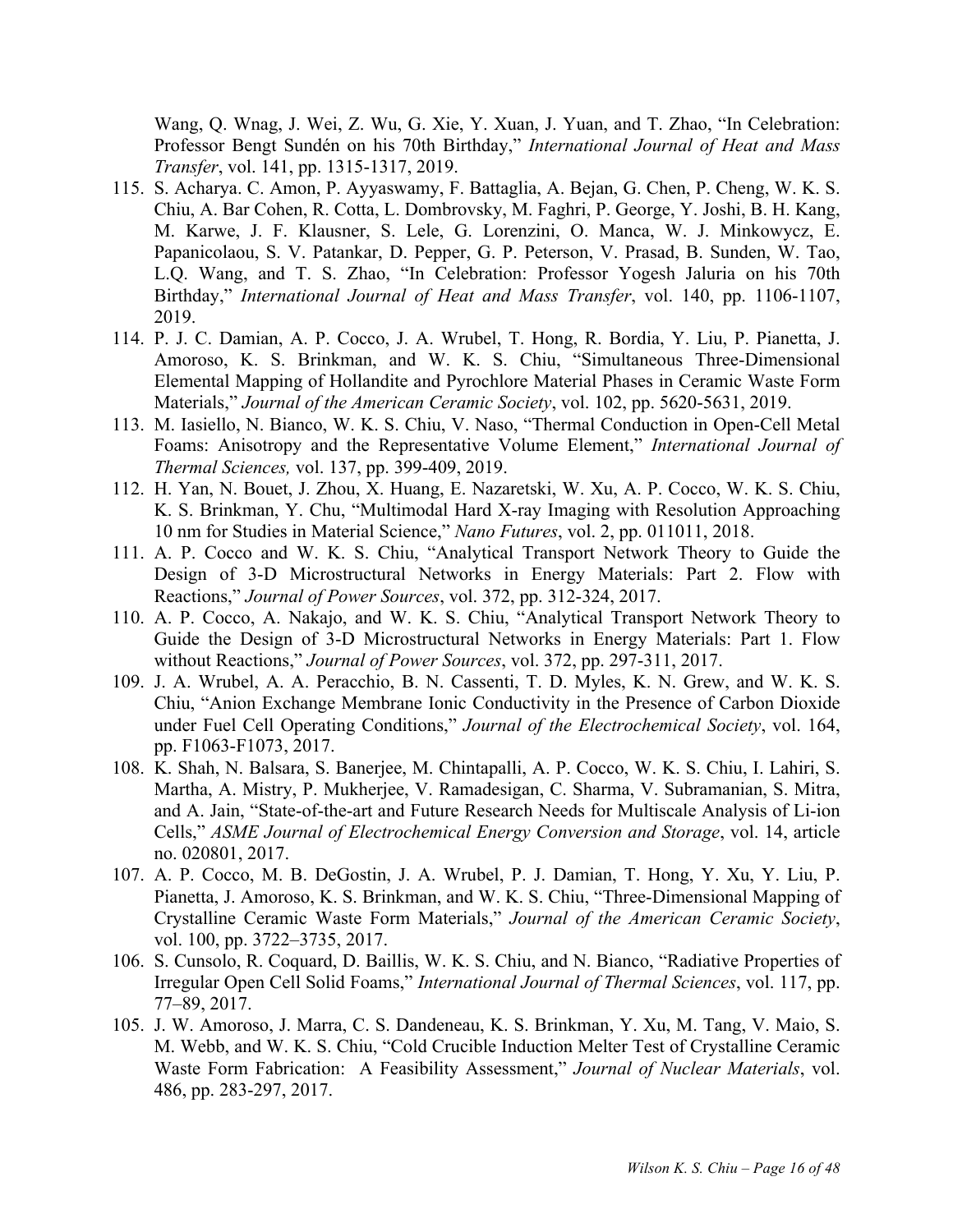- 104. M. Iasiello, S. Cunsolo, N. Bianco, W. K. S. Chiu, V. Naso, "Developing Thermal Flow in Open-Cell Foams," *International Journal of Thermal Sciences,* vol. 111, pp. 129-137, 2017.
- 103. Y. Zhang, Y. Chen, Y. Lin, M. Yan, W. M. Harris, W. K. S. Chiu, M. Ni, and F. Chen, "Electrochemical Fields within 3D Reconstructed Microstructures of Mixed Ionic and Electronic Conducting Devices," *Journal of Power Sources*, vol. 331, pp. 167-179, 2016.
- 102. A. Nakajo, A.P. Cocco, M.B. Degostin, A.A. Peracchio, B. N. Cassenti, M. Cantoni, J. Van herle, W.K.S. Chiu, "Accessible Triple-Phase Boundary Length: A Performance Metric to Account for Transport Pathways in Heterogeneous Electrochemical Materials," *Journal of Power Sources*, vol. 325, pp. 786-800, 2016.
- 101. G. Ambrosio, N. Bianco, W. K. S. Chiu, M. Iasiello, V. Naso, M. Oliviero, "The Effect of Open-Cell Metal Foams Strut Shape on Convection Heat Transfer and Pressure Drop," *Applied Thermal Engineering*, vol. 103, pp. 333-343, 2016.
- 100. N. Bianco, S. Cunsolo, M. Iasiello, M. Oliviero, W. K. S. Chiu, and V. Naso, "Lord Kelvin and Weaire-Phelan Foam Models: Heat Transfer and Pressure Drop," *ASME Journal of Heat Transfer*, vol. 138, article no. 022601, 2016.
- 99. M. B. DeGostin, A. A. Peracchio, T. D. Myles, B. N. Cassenti, and W. K. S. Chiu, "Charge Transport in the Electrospun Nanofiber Composite Membrane's Three-Dimensional Fibrous Structure," *Journal of Power Sources*, vol. 307, pp. 538-551, 2016.
- 98. X. Ren, T. D. Myles, K. N. Grew, and W. K. S. Chiu, "Carbon Dioxide Transport in Nafion 1100 EW Membrane and in a Direct Methanol Fuel Cell," *Journal of the Electrochemical Society*, vol. 162, pp. F1221-F1230, 2015.
- 97. T. D. Myles, K. N. Grew, A. A. Peracchio, and W. K. S. Chiu, "Transient Ion Exchange of Anion Exchange Membranes Exposed to Carbon Dioxide," *Journal of Power Sources*, vol. 296, pp. 225-236, 2015.
- 96. M. B. DeGostin, A. Nakajo, B. N. Cassenti, A. A. Peracchio, G. J. Nelson, and W. K. S. Chiu, "Geometric Sensitivity of Electrochemical Fin Shape on Three Dimensional Microstructure Network Conductivity Analysis," *Journal of Power Sources*, vol. 291, pp. 181-194, 2015.
- 95. T. D. Myles, A. A. Peracchio, U. Pasaogullari, and W. K. S. Chiu, "Application of a New Effective Medium Formulation to Account for Transport due to Fiber and Web-like Inclusions in Gas Diffusion Layers," *Journal of the Electrochemical Society*, vol. 162, pp. F645-F650, 2015.
- 94. W. M. Harris and W. K. S. Chiu, "Determining the Representative Volume Element Size for Three-Dimensional Microstructural Material Characterization, Part 1: Predictive Models," *Journal of Power* Sources, vol. 282, pp. 552-561, 2015.
- 93. W. M. Harris and W. K. S. Chiu, "Determining the Representative Volume Element Size for Three-Dimensional Microstructural Material Characterization, Part 2: Application to Experimental Data," *Journal of Power* Sources, vol. 282, pp. 622-629, 2015.
- 92. A. M. Kiss, W. M. Harris, A. Nakajo, S. Wang, J. Vila-Comamala, A. Deriy, and W. K. S. Chiu, "in situ Heater Design for Nanoscale Synchrotron-Based Full- Field Transmission Xray Microscopy," *Microscopy and Microanalysis*, vol. 21, pp. 290-297, 2015.
- 91. T. D. Myles, A. A. Peracchio, and W. K. S. Chiu, "Extension of Anisotropic Effective Medium Theory to Account for an Arbitrary Number of Inclusion Types," *Journal of Applied Physics*, vol. 117, article no. 025101, 2015.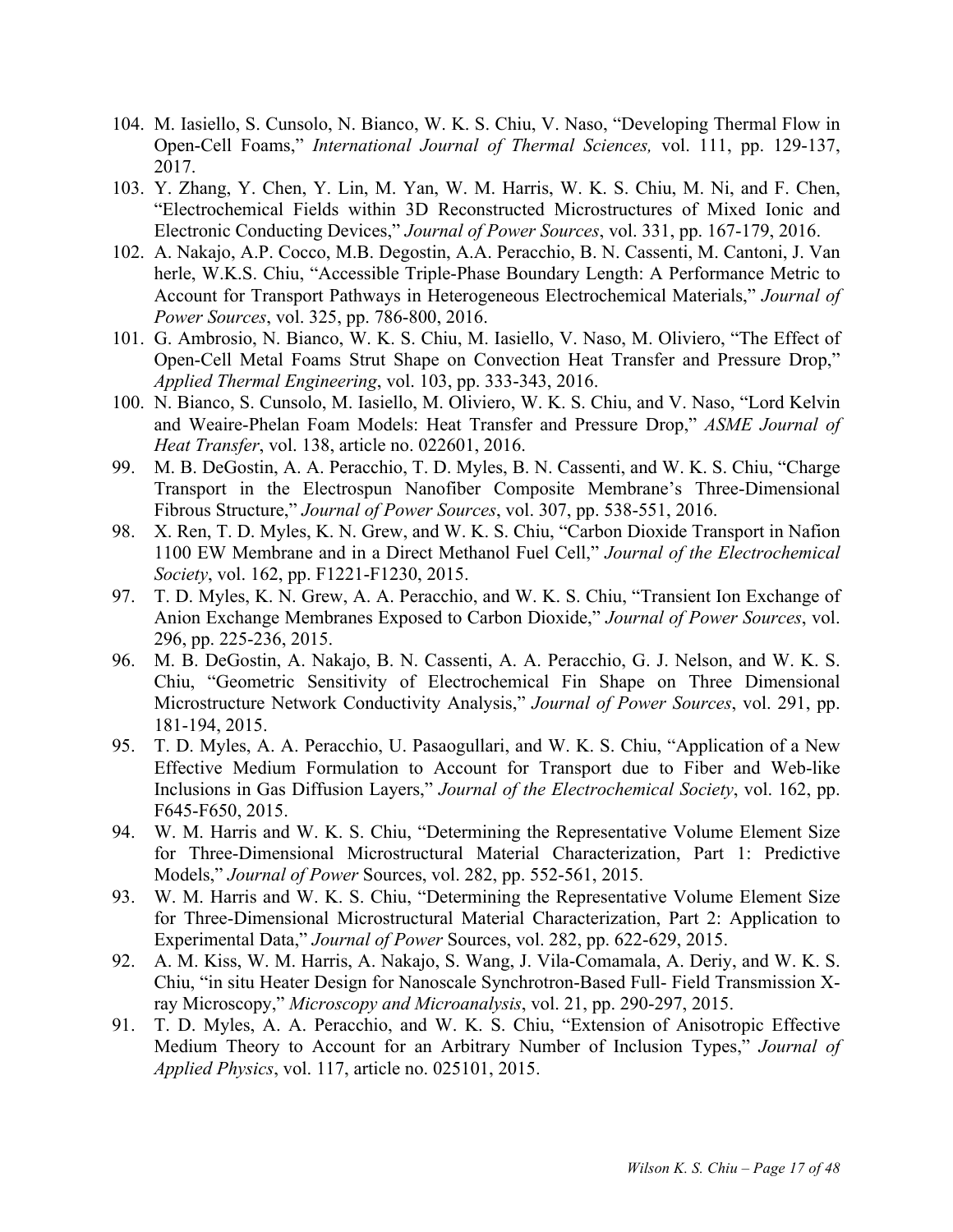- 90. S. Cunsolo, M. Oliviero, W. M. Harris, A. Andreozzi, N. Bianco, W. K. S. Chiu, and V. Naso, "Monte Carlo Determination of Radiative Properties of Metal Foams: Comparison Between Idealized and Real Cell Structures," *International Journal of Thermal Sciences*, vol. 87, pp. 94-102, 2015.
- 89. M. Iasiello, S. Cunsolo, M. Oliviero, W. M. Harris, N. Bianco, W. K. S. Chiu, and V. Naso, "Numerical Analysis of Heat Transfer and Pressure Drop in Metal Foams for Different Morphological Models," *ASME Journal of Heat Transfer*, vol. 136, article no. 112601 (10 pages), 2014.
- 88. W. M. Harris, J. J. Lombardo, G. J. Nelson, B. Lai, S. Wang, J. Vila-Comamala, M. Liu, M. Liu, and W. K. S. Chiu, "Three-Dimensional Microstructural Imaging of Hydrogen Sulfide Poisoning-induced Degradation in Ni-YSZ Solid Oxide Fuel Cells," *Scientific Reports*, vol. 4, article no. 5246, 2014.
- 87. T. D. Myles, A. A. Peracchio, and W. K. S. Chiu, "Effect of Orientation Anisotropy on Calculating Effective Electrical Conductivities," *Journal of Applied Physics*, vol. 115, article no. 203505, 2014.
- 86. W. M. Harris, K. S. Brinkman, L. Ye, D. Su, A. P. Cocco, A. Nakajo, M. B. DeGostin, Y.- C. K. Chen-Wiegart, J. Wang, F. Chen, Y. S. Chu, and W. K. S. Chiu, "Characterization of 3D Interconnected Microstructural Network in Mixed Ionic and Electronic Conducting Ceramic Composites," *Nanoscale*, vol. 6, pp. 4480-4485, 2014.
- 85. B. N. Cassenti, G. J. Nelson, M. B. DeGostin, A. A. Peracchio and W. K. S. Chiu, "Analytical Solutions for Extended Surface Electrochemical Fin Models," *Journal of Power Sources*, vol. 265, pp. 282-290, 2014.
- 84. G. J. Nelson, A. Nakajo, B. N. Cassenti, M. B. DeGostin, K. R. Bagshaw, A. A. Peracchio, G. Xiao, S. Wang, F. Chen and W. K. S. Chiu, "A Rapid Analytical Assessment Tool for Three Dimensional Electrode Microstructural Networks with Geometric Sensitivity," *Journal of Power Sources*, vol. 246, pp. 322-334, 2014.
- 83. A. P. Cocco, G. J. Nelson, W. M. Harris, A. Nakajo, J. J. Lombardo, T. D. Myles, A. M. Kiss and W. K. S. Chiu, "Three-Dimensional Microstructural Imaging Methods for Energy Materials," *Physical Chemistry Chemical Physics*, vol. 15, pp. 16377-16407, 2013 (perspective & cover).
- 82. A. M. Kiss, T. D. Myles, K. N. Grew, A. A. Peracchio, G. J. Nelson and W. K. S. Chiu, "Carbonate and Bicarbonate Ion Transport in Alkaline Anion Exchange Membranes," *Journal of the Electrochemical Society*, vol. 160, pp. F994-F999, 2013.
- 81. H. Yan, Y. S. Chu, J. Maser, E. Nazaretski, J. Kim, H.-C. Kang, J. J. Lombardo and W. K. S. Chiu, "Quantitative Phase Imaging at the Nanoscale by Scanning Hard X-ray Microscopy," *Scientific Reports*, vol. 3, article no. 1307, 2013.
- 80. K. L. Reifsnider, W. K. S. Chiu, K. S. Brinkman, Y. Du, A. Nakajo, F. Rabbi, and Q. Liu, "Multiphysics Design and Development of Heterogeneous Functional Materials for Renewable Energy Devices: the HeteroFoaM Story," *Journal of the Electrochemical Society*, vol. 160, pp. F470-F481, 2013.
- 79. W. M. Harris, J. J. Lombardo, M. B. DeGostin, G. J. Nelson, H. Luebbe, J. A. Schuler, J. Van herle, J. C. Andrews, Y. Liu, P. Pianetta, Y.-C. K. Chen, J. Wang and W. K. S. Chiu, "Three-Dimensional Microstructural Mapping of Poisoning Phases in the Neodymium Nickelate Solid Oxide Fuel Cell Cathode," *Solid State Ionics*, vol. 237, pp. 16-21, 2013.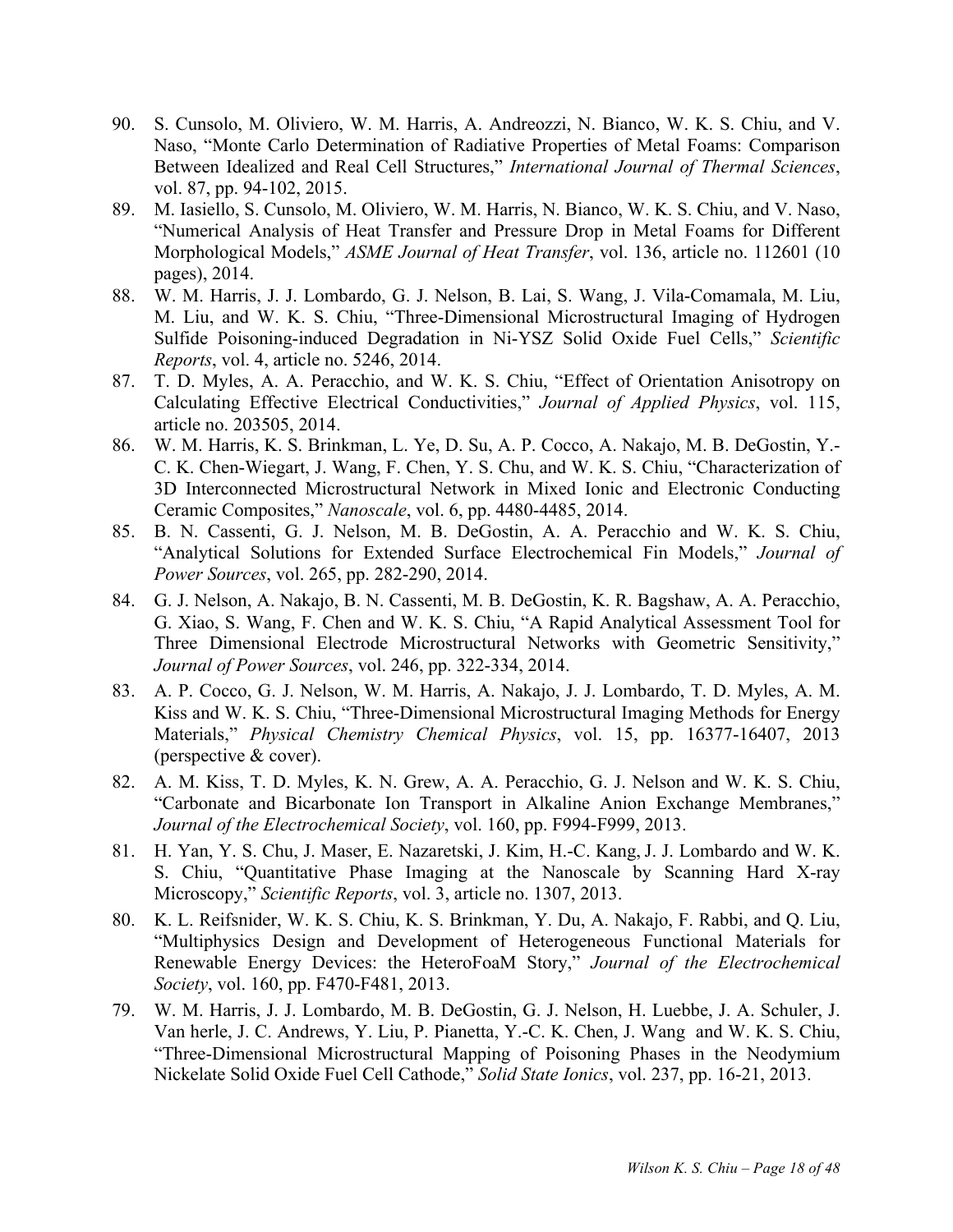- 78. A. M. Kiss, W. M. Harris, S. Wang, J. Vila-Comamala, A. Deriy and W. K. S. Chiu, "Insitu Observation of Nickel Oxidation Using Synchrotron Based Transmission X-Ray Microscopy," *Applied Physics Letters*, vol. 102, pp. 053902-1 – 053902-4, 2013.
- 77. G. J. Nelson, B. N. Cassenti, A. A. Peracchio and W. K. S. Chiu, "An Analytical Method for Dye-Sensitized Solar Cell Geometric Design," *Electrochimica Acta*, vol. 90, pp. 475- 481, 2013.
- 76. Y.-C. K. Chen-Wiegart, W. M. Harris, J. J. Lombardo, W. K. S. Chiu and J. Wang, "Oxidation States Study of Nickel in Solid Oxide Fuel Cell Anode using X-ray Full-field Spectroscopic Nano-Tomography," *Applied Physics Letters*, vol. 101, pp. 253901-1 - 253901-4, 2012.
- 75. M. E. Lynch, D. Ding, W. M. Harris, J. J. Lombardo, G. J. Nelson, W. K. S. Chiu and M. Liu, "Flexible Multiphysics Simulation of Porous Electrodes: Conformal to 3D Reconstructed Microstructures," *Nano Energy*, vol. 2, pp. 105-115, 2013.
- 74. F. Abdeljawad, G. J. Nelson, W. K. S. Chiu, and M. Haataja, "Redox Instability, Mechanical Deformation, and Heterogeneous Damage Accumulation in Solid Oxide Fuel Cell Anodes," *Journal of Applied Physics*, vol. 112, pp. 036102-1 – 036102-3, 2012.
- 73. J. Vila-Comamala, Y. Pan, J. J. Lombardo, W. M. Harris, W. K. S. Chiu, C. David and Y. Wang, "Zone-doubled Fresnel Zone Plates for High-Resolution Hard X-ray Full-Field Transmission Microscopy," *Journal of Synchrotron Radiation*, vol. 19, pp. 705-709, 2012.
- 72. J. J. Lombardo, R. Ristau, W. M. Harris and W. K. S. Chiu, "Focused Ion Beam Preparation of Samples for X-ray Nanotomography," *Journal of Synchrotron Radiation*, vol. 19, pp. 789-796, 2012.
- 71. L. Zhang, N. Xu, X. Li, S. Wang, K. Huang, W. M. Harris and W. K. S. Chiu, "High CO<sub>2</sub> Permeation Flux Enabled by Highly Interconnected Three-Dimensional Ionic Channels in Selective CO2 Separation Membranes," *Energy & Environmental Science*, vol. 5, pp. 8310- 8317, 2012.
- 70. T. D. Myles, G. J. Nelson, A. A. Peracchio, R. J. Roy, B. L. Murach, G. A. Adamson and W. K. S. Chiu, "Species Transport in a High-Pressure Oxygen-Generating Proton-Exchange Membrane Electrolyzer," *International Journal of Hydrogen Energy*, vol. 37, pp. 12451-12463, 2012.
- 69. G. J. Nelson, K. N. Grew, J. R. Izzo, Jr., J. J. Lombardo, W. M. Harris, A. Faes, A. Hessler-Wyser, J. Van herle, Y. S. Chu, S. Wang, A. V. Virkar and W. K. S. Chiu, "Three-Dimensional Microstructural Changes in the Ni-YSZ Solid Oxide Fuel Cell Anode During Operation," *Acta Materialia*, vol. 60, pp. 3491-3500, 2012.
- 68. G. J. Nelson, B. N. Cassenti, A. A. Peracchio and W. K. S. Chiu, "Microstructural Effects on Electronic Charge Transfer in Li-Ion Battery Cathodes," *Journal of the Electrochemical Society*, vol. 159, pp. A598-A603, 2012.
- 67. A. A. Stolov, J. J. Lombardo, B. E. Slyman, J. Li and Wilson K. S. Chiu, "Carbon Coatings on Silica Glass Optical Fibers Studied by Reflectance FTIR Spectroscopy and Focused Ion Beam Scanning Transmission Electron Microscopy," *Thin Solid Films*, vol. 520, pp. 4242- 4248, 2012.
- 66. W. M. Harris, G. J. Nelson, A. M. Kiss, J. R. Izzo, Jr., Y. Liu, M. Liu, S. Wang, Y. S. Chu and W. K. S. Chiu, "Nondestructive Volumetric 3-D Chemical Mapping of Nickel-Sulfur Compounds at the Nanoscale," *Nanoscale*, vol. 4, pp. 1557-1560, 2012.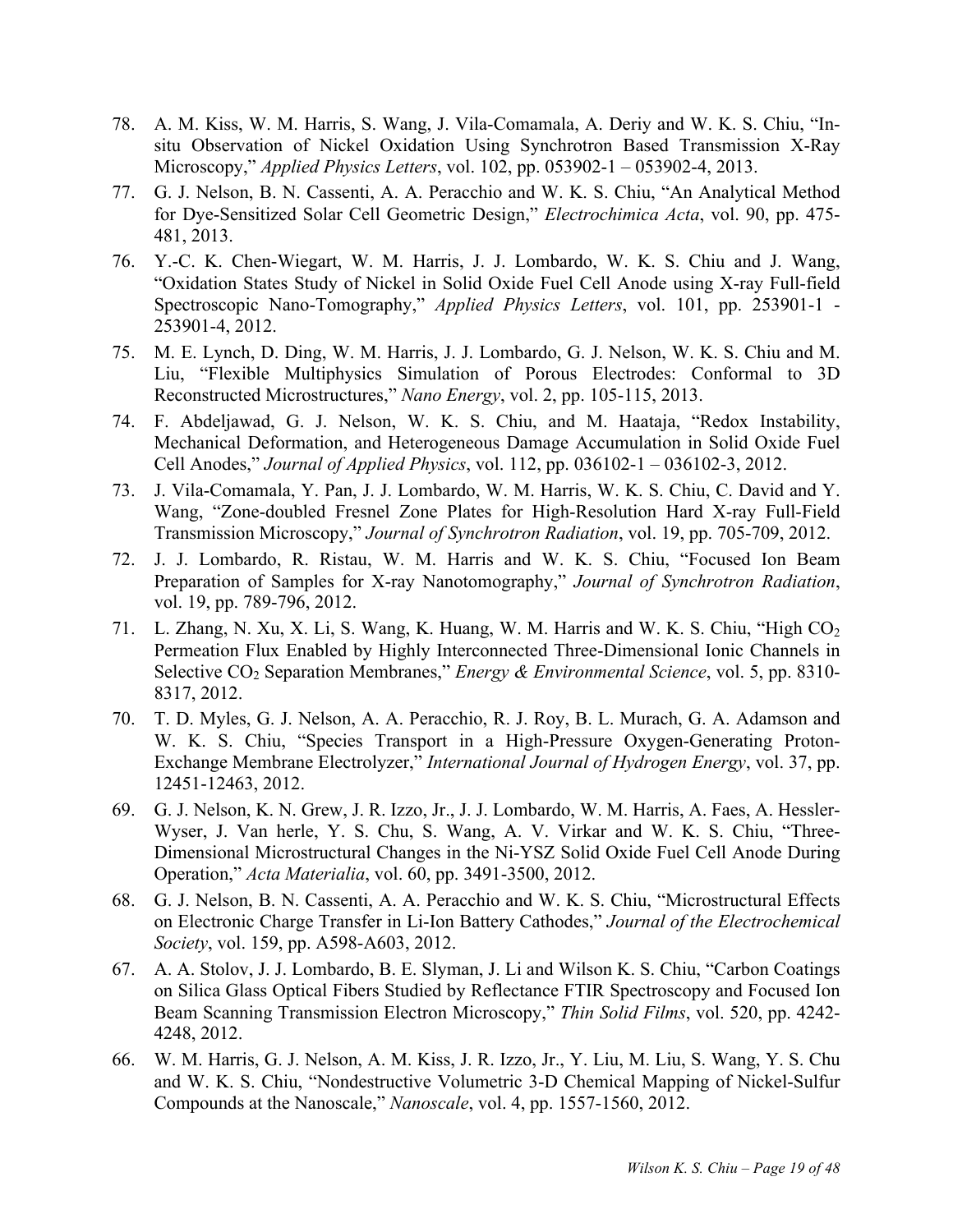- 65. G. J. Nelson, B. N. Cassenti, A. A. Peracchio and W. K. S. Chiu, "Two-Dimensional Charge Transfer and Space Charge Effects in Extended Surface SOFC Electrodes," *Journal of Power Sources*, vol. 205, pp. 48-56, 2012.
- 64. K. N. Grew and W. K. S. Chiu, "Review of Modeling and Simulation Techniques Across the Length Scales for the Solid Oxide Fuel Cell," *Journal of Power Sources*, vol. 199, pp. 1-13, 2012.
- 63. J. J. Lombardo, A. C. Lysaght, D. G. Goberman, and W. K. S. Chiu, "Effect of Particle Size on Iron Nanoparticle Oxidation State," *Thin Solid Films*, vol. 520, pp. 2036-2040, 2012.
- 62. W. K. S. Chiu, A. V. Virkar, F. Zhao, K. L. Reifsnider, G. J. Nelson, F. Rabbi, and Q. Liu, "HeteroFoaMs: Electrode Modeling in Nano-Structured Heterogeneous Materials for Energy Systems," *ASME Journal of Fuel Cell Science and Technology*, vol. 9, pp. 011019-  $1 - 011019 - 6, 2012$ .
- 61. T. D. Myles, A. M. Kiss, K. N. Grew, A. A. Peracchio, G. J. Nelson and W. K. S. Chiu, "Calculation of Water Diffusion Coefficients in an Anion Exchange Membrane Using a Water Permeation Technique," *Journal of the Electrochemical Society*, vol. 158, pp. B790- B796, 2011.
- 60. G. J. Nelson, W. M. Harris, J. R. Izzo, Jr., K. N. Grew, W. K. S. Chiu, Y. S. Chu, J. Yi, J. C. Andrews, Y. Liu, and P. Pianetta, "Three Dimensional Mapping of Nickel Oxidation States using Full Field X-ray Absorption Near Edge Structure Nanotomography," *Applied Physics Letters*, vol. 98, pp. 173109-1 – 173109-3, 2011.
- 59. G. J. Nelson, W. M. Harris, J. J. Lombardo, J. R. Izzo, Jr., W. K. S. Chiu, P. Tanasini, M. Cantoni, J. Van herle, C. Comninellis, J. C. Andrews, Y. Liu, P. Pianetta, and Y. S. Chu, "Comparison of SOFC Cathode Microstructure Quantified using X-ray Nanotomography and Focused Ion Beam - Scanning Electron Microscopy," *Electrochemistry Communications*, vol. 13, pp. 586-589, 2011.
- 58. J. J. Lombardo and W. K. S. Chiu, "Reactor Scale Modeling of Multi-walled Carbon Nanotube Growth," *Applied Surface Science*, vol. 257, pp. 5931–5937, 2011.
- 57. G. J. Nelson, A. A. Peracchio, and W. K. S. Chiu, "Analytical Investigations of Varying Cross Section Microstructures on Charge Transfer in Solid Oxide Fuel Cell Electrodes," *Journal of Power Sources*, vol. 196, pp. 4695–4704, 2011.
- 56. K. N. Grew, J. R. Izzo, Jr., and W. K. S. Chiu, "Characterization and Quantification of Electronic and Ionic Ohmic Overpotential and Heat Generation in a Solid Oxide Fuel Cell Anode," *ASME Journal of Fuel Cell Science and Technology*, vol. 8, pp. 031001-1 – 031001-12, 2011.
- 55. K. N. Grew, A. S. Joshi, and W. K. S. Chiu, "Direct Internal Reformation and Mass Transport in the Solid Oxide Fuel Cell Anode: A Pore-Scale Lattice Boltzmann Study with Detailed Reaction Kinetics," *Fuel Cells*, vol. 10, pp. 1143-1156, 2010.
- 54. K. N. Grew, A. A. Peracchio, by A. S. Joshi, J. R. Izzo, Jr., and W. K. S. Chiu, "Characterization and Analysis Methods for the Examination of the Heterogeneous Solid Oxide Fuel Cell Electrode Microstructure, Part 1: Volumetric Measurements of the Heterogeneous Structure," *Journal of Power Sources*, vol. 195, pp. 7930–7942, 2010.
- 53. K. N. Grew, A. A. Peracchio, and W. K. S. Chiu, "Characterization and Analysis Methods for the Examination of the Heterogeneous Solid Oxide Fuel Cell Electrode Microstructure,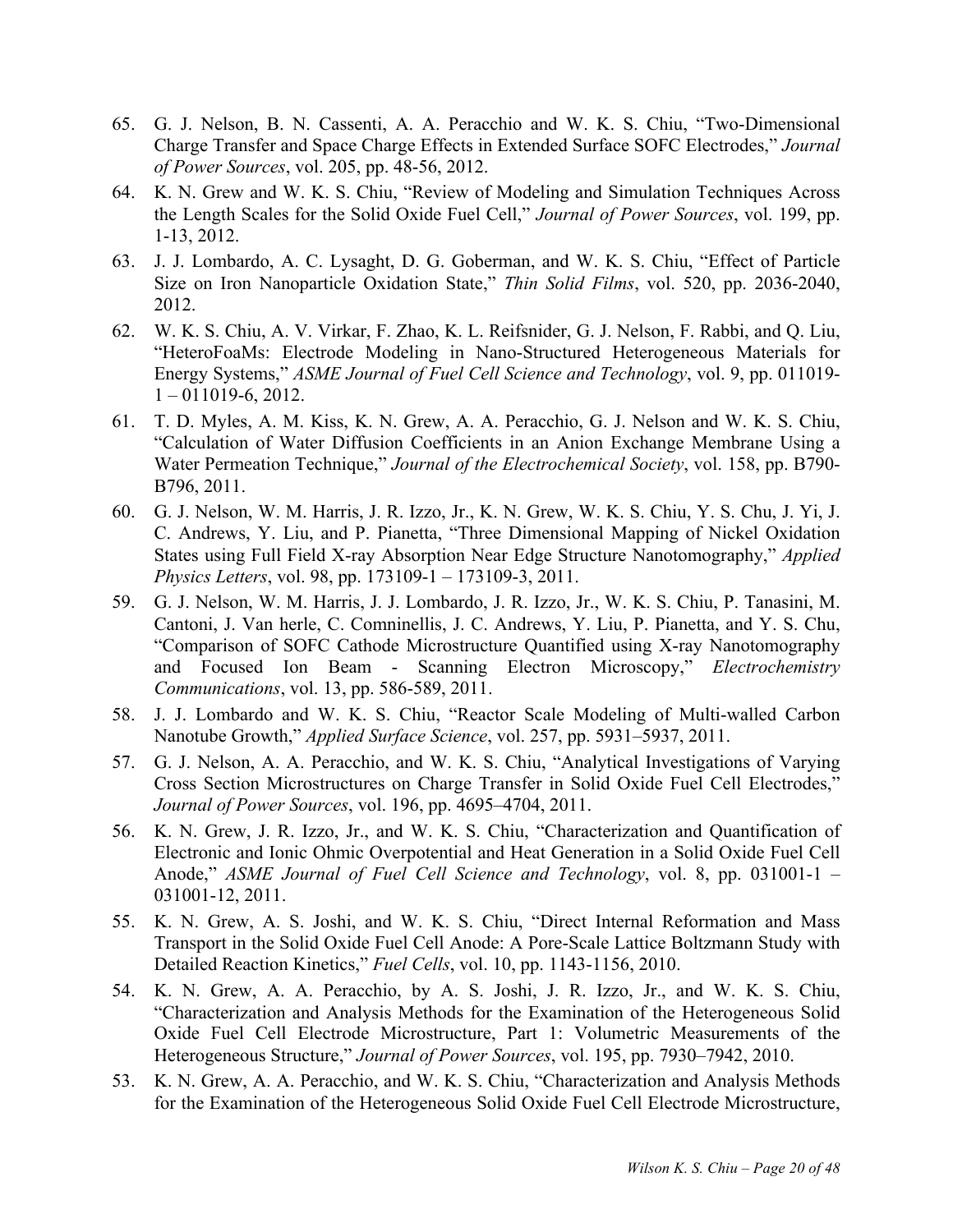Part 2: Quantitative Measurement of the Microstructure and Contributions to Transport Losses," *Journal of Power Sources*, vol. 195, pp. 7943–7958, 2010.

- 52. K. N. Grew, D. Chu, and W. K. S. Chiu, "Ionic Equilibrium and Transport in the Alkaline Anion Exchange Membrane," *Journal of the Electrochemical Society*, vol. 157, pp. B1024- B1032, 2010.
- 51. K. N. Grew, Y. S. Chu, J. Yi, A. A. Peracchio, J. R. Izzo, Jr., F. De Carlo, Y. Hwu and W. K. S. Chiu, "Nondestructive Nanoscale 3D Elemental Mapping and Analysis of a Solid Oxide Fuel Cell Anode," *Journal of the Electrochemical Society*, vol. 157, pp. B783-B792, 2010.
- 50. A. C. Lysaght and W. K. S. Chiu, "Impact of Thermodiffusion on Carbon Nanotube Growth by Chemical Vapor Deposition," *ASME Journal of Heat Transfer*, vol. 132, pp. 084501-1 - 084501-4, 2010.
- 49. J. R. Izzo, Jr., A. A. Peracchio, and W. K. S. Chiu, "Performance of an Integrated Micro-Tubular Fuel Reformer and Solid Oxide Fuel Cell System," *ASME Journal of Fuel Cell Science and Technology*, vol. 7, pp. 031017-1 - 031017-9, 2010.
- 48. K. N. Grew, A. S. Joshi, A. A. Peracchio, and W. K. S. Chiu, "Pore-Scale Investigation of Mass Transport and Electrochemistry in a Solid Oxide Fuel Cell Anode," *Journal of Power Sources*, vol. 195, pp. 2331–2345, 2010.
- 47. K. N. Grew and W. K. S. Chiu, "A Dusty Fluid Model for Predicting Hydroxyl Anion Conductivity in Alkaline Anion Exchange Membranes," *Journal of the Electrochemical Society*, vol. 157, pp. B327-B337, 2010.
- 46. A. S. Joshi, K. N. Grew, J. R. Izzo, Jr., A. A. Peracchio, and W. K. S. Chiu, "Lattice Boltzmann Modeling of Three-Dimensional, Multicomponent Mass Diffusion in a Solid Oxide Fuel Cell Anode," *ASME Journal of Fuel Cell Science and Technology*, vol. 7, pp. 011006-1-011006-8, 2010.
- 45. Y. Bayazitoglu, V. P. Carey, W. K. S. Chiu, S. Garimella, M. Gupta, M. K. Jensen, Y. Joshi, M. V. Karwe, S. H.-K. Lee, W. J. Minkowycz, J. Y. Murthy, G. P. 'Bud' Peterson, V. Prasad, and K.-T Yang, "In Celebration: Professor Yogesh Jaluria on his 60th Birthday," *International Journal of Heat and Mass Transfer*, vol. 52, pp. 5283–5284, 2009.
- 44. A. C. Lysaght and W. K. S. Chiu, "The Role of Surface Species in Chemical Vapor Deposited Carbon Nanotubes," *Nanotechnology*, vol. 20, article no. 115605, 2009.
- 43. E. S. Greene, W. K. S. Chiu, A. A. Burke, M. G. Medeiros, and L. G. Carreiro "Modeling and Verification of Steady State Operational Changes on the Performance of a Solid Oxide Fuel Cell," *ASME Journal of Fuel Cell Science and Technology*, vol. 6, pp. 041001-4, 2009.
- 42. W. K. S. Chiu, A. S. Joshi and K. N. Grew "Lattice Boltzmann Model for Multi-Component Mass Transfer in a Solid Oxide Fuel Cell Anode with Heterogeneous Internal Reformation and Electrochemistry (Keynote Lecture,  $16^{th}$  *Discrete Simulation of Fluid Dynamics: Micro, Nano and Multiscale Physics for Emerging Technologies Conference*, Banff, Canada, July 23-27, 2007)," *European Physical Journal – Special Topics*, vol. 171, pp. 159-165, 2009.
- 41. S. S. Chakravarthy and W. K. S. Chiu, "Boundary Integral Method for the Evolution of Slender Viscous Fibres Containing Holes in the Cross-Section," *Journal of Fluid Mechanics*, vol. 621, pp. 155-182, 2009.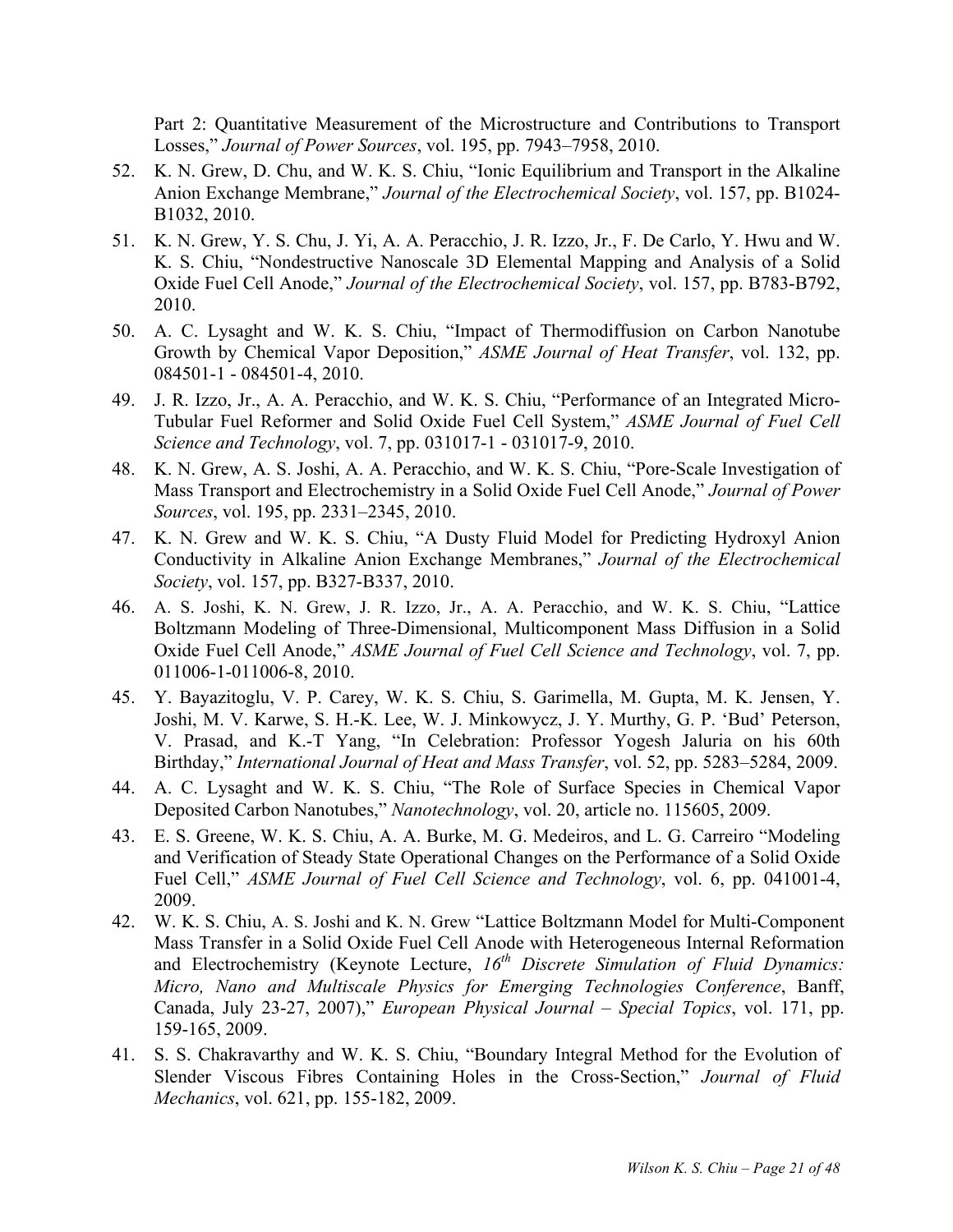- 40. J. R. Izzo, Jr., A. S. Joshi, A. A. Peracchio, K. N. Grew, W. K. S. Chiu, A. T. Tkachuk, S. H. Wang and W. Yun, "Nondestructive Reconstruction and Analysis of Solid Oxide Fuel Cell Anodes using X-ray Computed Tomography at Sub-50 nm Resolution," *Journal of the Electrochemical Society*, vol. 155, pp. B504-B508, 2008 (Erratum: *J. Electrochem. Soc.*, vol. 157, pp. S5-S5, 2010).
- 39. A. C. Lysaght and W. K. S. Chiu, "Modeling of the Carbon Nanotube Chemical Vapor Deposition Process using Methane and Acetylene Precursor Gases," *Nanotechnology*, vol. 19, article no. 165607, 2008.
- 38. J. R. Izzo, Jr., A. A. Peracchio, and W. K. S. Chiu, "Modeling of Gas Transport through a Tubular Solid Oxide Fuel Cell and the Porous Anode Layer," *Journal of Power Sources*, vol. 176, pp. 200-206, 2007.
- 37. A. S. Joshi, A. A. Peracchio, K. N. Grew and W. K. S. Chiu, "Lattice Boltzmann Method for Multi-Component, Non-Continuum Mass Diffusion," *Journal of Physics D: Applied Physics*, vol. 40, pp. 7593-7600, 2007.
- 36. W. Tian, W. Huang and W. K. S. Chiu, "Thermal Radiative Properties of a Semitransparent Fiber Coated With a Thin Absorbing Film," *ASME Journal of Heat Transfer*, vol. 129, pp. 763-767, 2007.
- 35. A. S. Joshi, K. N. Grew, A. A. Peracchio and W. K. S. Chiu, "Lattice Boltzmann Method for Continuum, Multi-Component Mass Transport in Complex 2-D Geometries," *Journal of Physics D: Applied Physics*, vol. 40, pp. 2961-2971, 2007.
- 34. A. S. Joshi, K. N. Grew, A. A. Peracchio and W. K. S. Chiu, "Lattice Boltzmann Modeling of 2D Gas Transport in a Solid Oxide Fuel Cell Anode," *Journal of Power Sources*, vol. 164, pp. 631-638, 2007.
- 33. C. J. Jensen and W. K. S. Chiu, "Open-Air Laser-Induced Chemical Vapor Deposition of Silicon Carbide Coatings," *Surface and Coatings Technology*, vol. 201, pp. 2822-2828, 2006.
- 32. E. S. Greene, W. K. S. Chiu and M. G. Medeiros, "Mass Transfer in Graded Microstructure Solid Oxide Fuel Cell Electrodes," *Journal of Power Sources*, vol. 161, pp. 225-231, 2006.
- 31. K. H. Kwok and W. K. S. Chiu, "Growth Kinetics and Microstructure of Carbon Nanotubes Using Open Air Laser Chemical Vapor Deposition," *Diamond and Related Materials*, vol. 15, pp. 1438-1446, 2006.
- 30. S. S. Chakravarthy and W. K. S. Chiu, "Failure of Optical Fibers with Thin Hard Coatings," *Journal of Lightwave Technology*, vol. 24, pp. 1356-1363, 2006.
- 29. W. Huang and W. K. S. Chiu, "Heat and Mass Transfer in a CVD Optical Fiber Coating Process by Propane Precursor Gas," *Numerical Heat Transfer*, *Pt. A: Applications*, vol. 50, pp. 147-163, 2006.
- 28. W. Tian and W. K. S. Chiu, "Radiative Absorption in an Infinitely Long Hollow Cylinder with Fresnel Surfaces," *Journal of Quantitative Spectroscopy and Radiative Transfer*, vol. 98, pp. 249-263, 2006.
- 27. K. H. Kwok and W. K. S. Chiu, "Growth Kinetics and Microstructure of Carbon Deposited on Quartz Plates and Optical Fibers by Open-Air Laser-Induced Chemical Vapor Deposition," *Thin Solid Films*, vol. 492, pp. 79-87, 2005.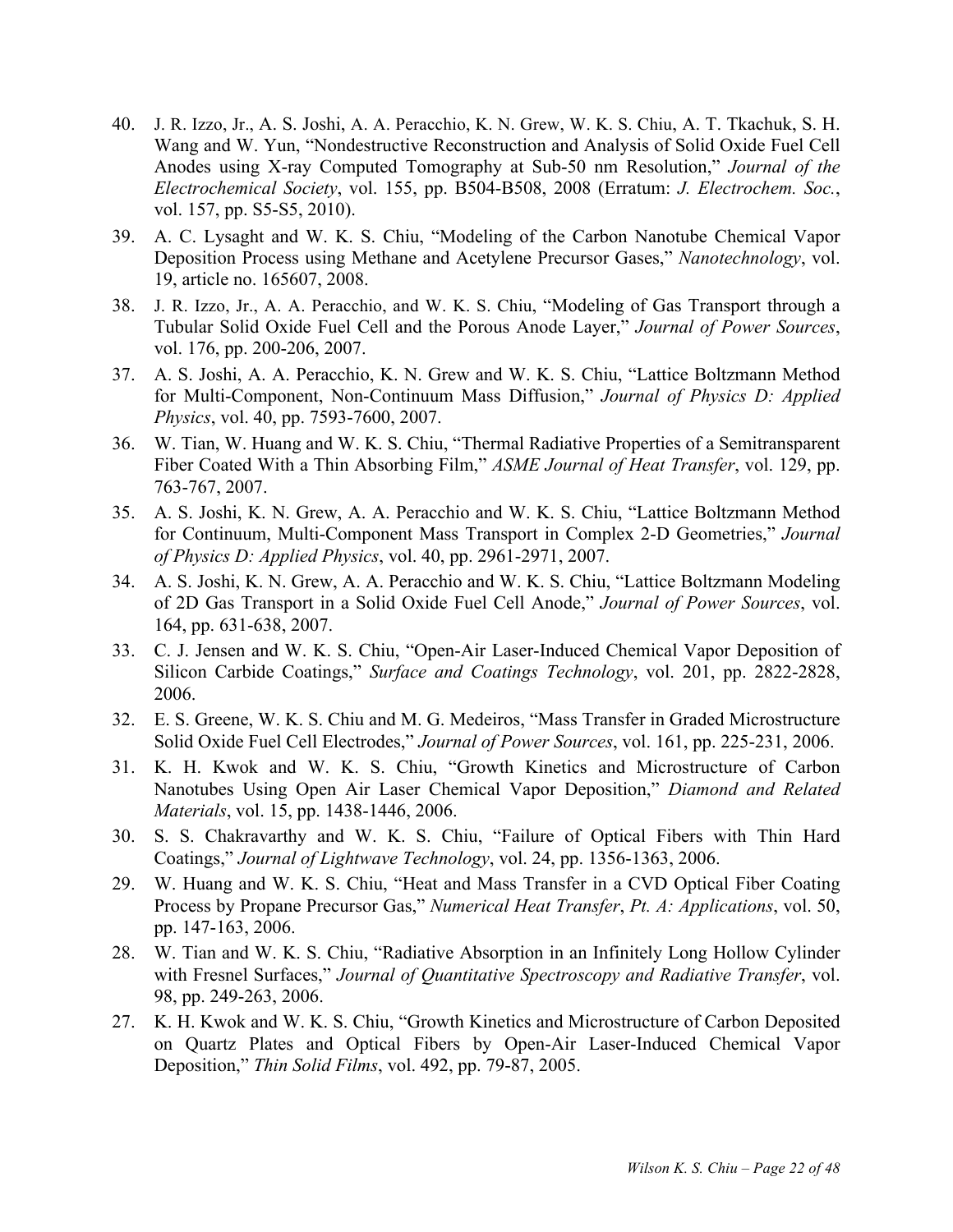- 26. K. H. Kwok and W. K. S. Chiu, "Investigation of Open-Air Laser Induced Chemical Vapor Deposition of Carbon on Moving Optical Fibers," *Optical Engineering*, vol. 44, pp. 73801- 72811, 2005.
- 25. W. Tian and W. K. S. Chiu, "Hybrid Method to Calculate Direct Exchange Areas Using the Finite Volume Method and Mid-Point Integration," *ASME Journal of Heat Transfer*, vol. 127, pp. 911-917, 2005.
- 24. K. H. Kwok and W. K. S. Chiu, "Continuous Deposition of Carbon Nanotubes on a Moving Substrate by Open-Air Laser-Induced Chemical Vapor Deposition," *Carbon*, vol. 43, pp. 2571-2578, 2005.
- 23. E. S. Greene, M. G. Medeiros and W. K. S. Chiu, "Application of an Anode Model to Investigate Physical Parameters in an Internal Reforming SOFC," *ASME Journal of Fuel Cell Science and Technology*, vol. 2, pp. 136-140, 2005.
- 22. W. Tian and W. K. S. Chiu, "A Two-Dimensional Scheme for Axisymmetric Radiative Heat Transfer Using the Finite Volume Method," *Numerical Heat Transfer*, *Pt. B: Fundamentals*, vol. 47, pp. 199-211, 2005.
- 21. S. S. Chakravarthy, E. H. Jordan and W. K. S. Chiu, "Thin Film and Substrate Cracking under the Influence of Externally Applied Loads," *Engineering Fracture Mechanics*, vol. 72, pp. 1286-1298, 2005.
- 20. K. H. Kwok and W. K. S. Chiu, "Growth of Carbon Nanotubes by Open-Air Laser-Induced Chemical Vapor Deposition," *Carbon*, vol. 43, pp. 437-466, 2005.
- 19. W. Tian and W. K. S. Chiu, "Radiation Modeling of Stationary Fused Silica Rods and Fibers Heated by CO2 Laser Irradiation," *Numerical Heat Transfer*, *Pt. A: Applications*, vol. 46, pp. 115-130, 2004.
- 18. C. A. Taylor, M. F. Wayne and W. K. S. Chiu, "Microstructural Characterization of Thin Carbon Films Deposited from Hydrocarbon Mixtures," *Surface and Coatings Technology*, vol. 182, pp. 131-137, 2004.
- 17. W. Tian and W. K. S. Chiu, "Temperature Prediction for CO<sub>2</sub> Laser Heating of Moving Glass Rods," *Optics & Laser Technology*, vol. 36, pp. 131-137, 2004.
- 16. K. H. Kwok and W. K. S. Chiu, "Laser-Induced Carbon CVD on a Moving Fused Quartz Substrate: Morphological and Oscillatory Deposition Characteristics," *Carbon*, vol. 41, pp. 2307-2316, 2003.
- 15. K. H. Kwok and W. K. S. Chiu, "Deposition Rate and Temperature of Carbon Films During Laser-Induced CVD on a Moving Substrate," *Carbon*, vol. 41, pp. 2295-2305, 2003.
- 14. W. Tian and W. K. S. Chiu, "Calculation of Direct Exchange Areas for Non-Uniform Zones Using a Reduced Integration Scheme," *ASME Journal of Heat Transfer*, vol. 125, pp. 839-844, 2003.
- 13. C. A. Taylor, M. F. Wayne and W. K. S. Chiu, "Heat Treatment of Thin Carbon Films and the Effect on Residual Stress, Modulus, Thermal Expansion and Microstructure," *Carbon*, vol. 41, pp. 1867-1875, 2003.
- 12. W. K. S. Chiu, J. M. Maguire and M. J. Berliner, "Phase Sensitivity of Conventional Single Mode and Holey Optical Fibers – A Comparison Study," *Optical Engineering*, vol. 42, n. 8, pp. 2304-2310, 2003.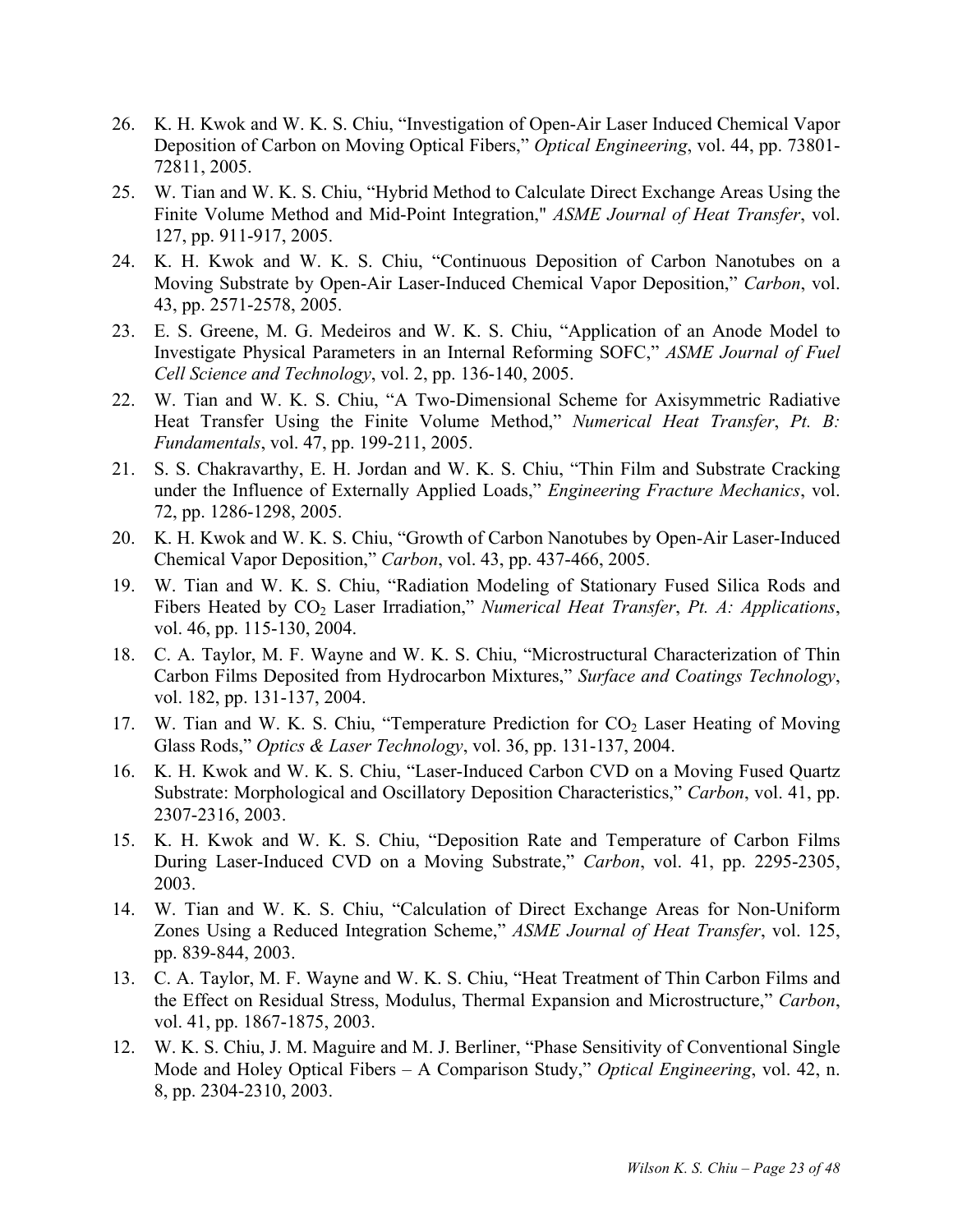- 11. C. A. Taylor, M. F. Wayne and W. K. S. Chiu, "Residual Stress Measurement in Thin Carbon Films by Raman Spectroscopy and Nanoindentation," *Thin Solid Films*, vol. 429, pp. 190-200, 2003.
- 10. C. A. Taylor and W. K. S. Chiu, "Characterization of Carbon CVD Films for Hermetic Optical Fiber Coatings," *Surface and Coatings Technology*, vol. 168, pp. 1-11, 2003.
- 9. K. H. Kwok and W. K. S. Chiu, "Open-Air Carbon Coatings on Fused Quartz by Laser-Induced Chemical Vapor Deposition," *Carbon*, vol. 41, pp. 673-680, 2003.
- 8. P. O. Iwanik and W. K. S. Chiu, "Temperature Distribution of an Optical Fiber Traversing Through a Chemical Vapor Deposition Reactor," *Numerical Heat Transfer*, *Pt. A: Applications*, vol. 43, pp. 221-237, 2003.
- 7. W. K. S. Chiu, Y. Jaluria and N. G. Glumac, "Control of Thin Film Growth in Chemical Vapor Deposition Manufacturing Systems: A Feasibility Study," *ASME Journal of Manufacturing Science and Engineering*, vol. 124, pp. 715-724, 2002.
- 6. W. K. S. Chiu, C. J. Richards and Y. Jaluria, "Experimental and Numerical Study of Conjugate Heat Transfer in a Horizontal Channel Heated from Below," *ASME Journal of Heat Transfer*, vol. 123, pp. 688-697, 2001.
- 5. W. K. S. Chiu, C. J. Richards and Y. Jaluria, "Flow Structure and Heat Transfer in a Horizontal Converging Channel Heated from Below," *Physics of Fluids*, vol. 12, pp. 2128- 2136, 2000.
- 4. W. K. S. Chiu, Y. Jaluria and N. G. Glumac, "Numerical Simulation of Chemical Vapor Deposition Processes under Variable and Constant Property Approximations," *Numerical Heat Transfer*, *Pt. A: Applications*, vol. 37, pp. 113-132, 2000.
- 3. W. K. S. Chiu and Y. Jaluria, "Continuous Chemical Vapor Deposition Processing with a Moving Finite Thickness Susceptor," *Journal of Materials Research*, vol. 15, pp. 317-328, 2000.
- 2. W. K. S. Chiu and Y. Jaluria, "Effect of Buoyancy, Susceptor Motion, and Conjugate Transport in Chemical Vapor Deposition Systems," *ASME Journal of Heat Transfer*, vol. 121, pp. 757-761, 1999.
- 1. Y. Jaluria, W. K. S. Chiu and S. H.-K. Lee, "Flow of Smoke and Hot Gases Across Horizontal Vents in Room Fires," *Combustion Science and Technology*, vols. 110-111, pp. 197-208, 1995.

#### **CONFERENCE PRESENTATIONS, PROCEEDINGS AND ABSTRACTS**

- 187. M. Christian, J. S. Pinto, T. M. Besmann, T. J. Lynch, W. K. S. Chiu, N. R. Birkner and K. S. Brinkman, " Effect of Physically Determined Coordination-numbers for Modeling Molten Salt Fuels Using the Modified Quasi-chemical Model (MQM)," *Symposium on Thermodynamics of Materials in Extreme Environments*, *Materials Science & Technology (MS&T) Technical Meeting and Exposition*, Pittsburgh, PA, October 4-8, 2020.
- 186. J. S. Pinto, M. Christian, T. J. Lynch, W. K. S. Chiu, and T. M. Besmann, " The LiF–ZrF4 System Revisited - An Updated Thermodynamic Description Using New Information Data," *Symposium on Thermodynamics of Materials in Extreme Environments*, *Materials Science & Technology (MS&T) Technical Meeting and Exposition*, Pittsburgh, PA, October 4-8, 2020.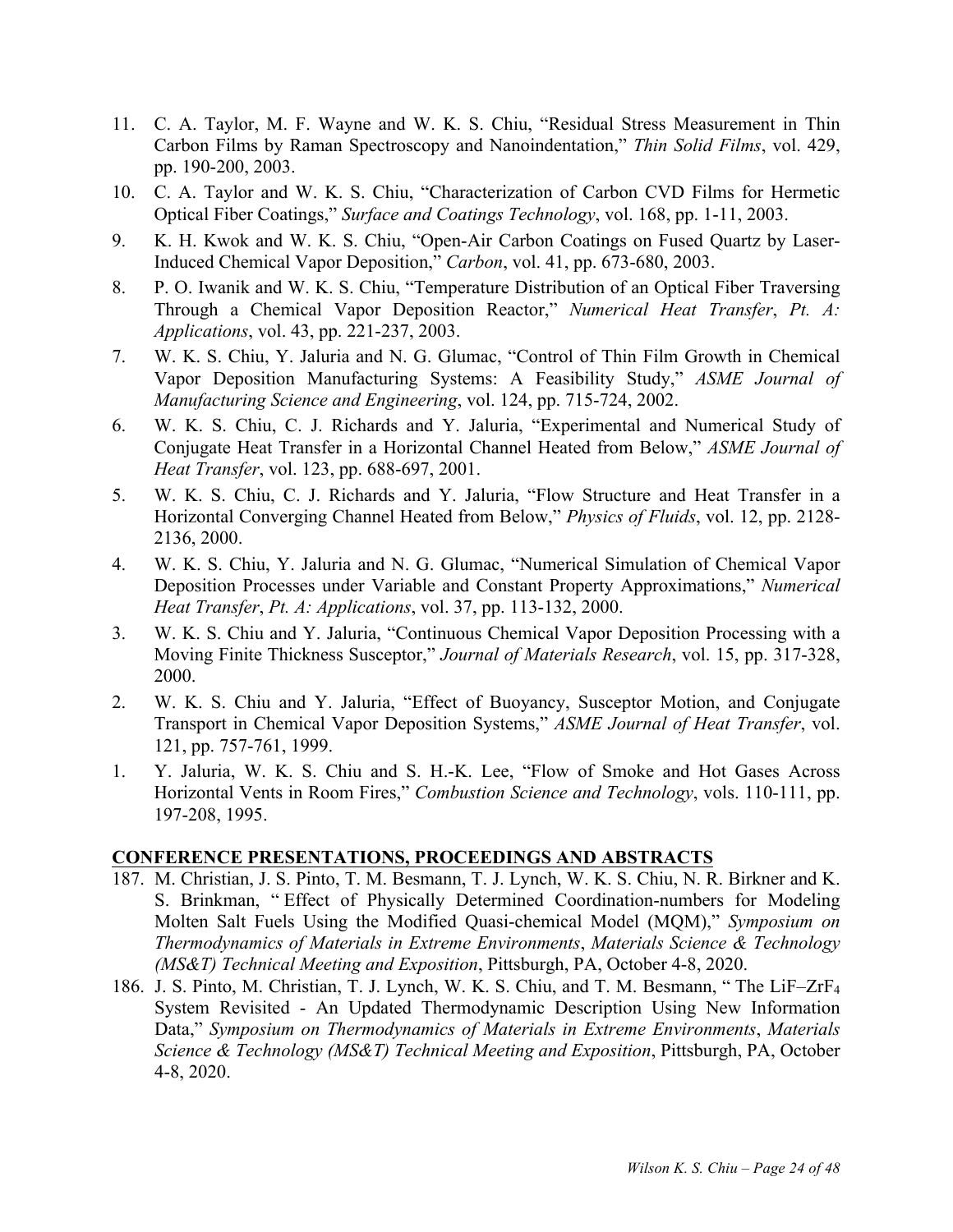- 185. M. S. Christian, T. M. Besmann, T. J. Lynch, W. K. S. Chiu, N. R. Birkner and K. S. Brinkman, "Effect of Physically Determined Coordination-Numbers for Modeling Molten Salt Fuels Using the Modified Quasi-Chemical Model (MQM)", *Symposium on Thermodynamics of Materials in Extreme Environments*, *Materials Science & Technology (MS&T) Technical Meeting and Exposition*, October 4-8, 2020, Pittsburgh, PA.
- 184. M. S. Christian, T. M. Besmann, N. R. Birkner, K. S. Brinkman, J. A. Wrubel, T. J. Lynch, and W. K. S. Chiu, "Multi-Scale Modeling of Molten Salts for Molten Salt Reactors," *Symposium on Molten Salt Chemistry*, *American Chemical Society Fall 2020 National Meeting*, August 16-20, 2020, San Francisco, CA.
- 183. W. K. S. Chiu, "In-situ Measurement and Validation of Uranium Molten Salt Properties at Operationally Relevant Temperatures," *Department of Energy Molten Salt Chemistry PI Meeting*, Germantown, MD, January 13, 2020.
- 182. W. K. S. Chiu, "Three-Dimensional Heat and Species Transport in Energy Materials," Keynote Lecture, *The 2nd Pacific Rim Thermal Engineering Conference*, Maui, HI, December 13-17, 2019.
- 181. W. K. S. Chiu, J. A. Wrubel, T. J. Lynch, T. M. Besmann, K. S. Brinkman, S. R. Bare, J. R. Barger, J. W. McMurray, "In situ X-ray Absorption Fine Structure Measurement of Molten Salts using Synchrotron Radiation," Invited Presentation, *Molten Salt Reactor Workshop*, *Actinide Science Team, Nuclear Chemistry and Engineering Group, Pacific Northwest National Laboratory*, Richland, WA, October 3, 2019.
- 180. W. K. S. Chiu, J. A. Wrubel, T. J. Lynch, T. M. Besmann, K. S. Brinkman, S. R. Bare, J. R. Barger, J. W. McMurray, "Measurement of Molten Salts Properties at Operationally Relevant Temperatures," Invited Presentation, *Symposium on Thermodynamics of Materials in Extreme Environments*, *Materials Science & Technology (MS&T) Technical Meeting and Exposition*, Portland, OR, September 29 – October 3, 2019.
- 179. W. K. S. Chiu, J. A. Wrubel, T. J. Lynch, T. M. Besmann, K. S. Brinkman, S. R. Bare, J. R. Barger, J. W. McMurray, "Measuring the Property of Molten Salts at Operationally Relevant Temperatures," Invited Presentation, *Symposium on Molten Salt Chemistry*, 258<sup>th</sup> *National Meeting of the American Chemical Society*, Paper No. 3205145, San Diego, CA, August 25-29, 2019.
- 178. W. K. S. Chiu, T. M. Besmann, K. S. Brinkman, S. R. Bare, J. R. Barger, J. W. McMurray, "Measuring the Property of Molten Salts at Operationally Relevant Temperatures," Invited Presentation, *Workshop on Molten Salt Properties, Structures and Interfaces Under Extreme Environments*, *2019 NSLS-II & CFN Users' Meeting*, Brookhaven National Laboratory, May 20-22, 2019.
- 177. J. A. Wrubel, A. A. Peracchio, B. N. Cassenti, K. N. Grew, W. K. S. Chiu, "An Investigation into the Self-Purging Mechanism of Anion Exchange Membrane Fuel Cells Exposed to Carbon Dioxide," *235th Electrochemical Society Meeting*, Abstract No. 118507, Dallas, TX, May 26-31, 2019.
- 176. M. Iasiello, A. Andreozzi, N. Bianco, W. K. S. Chiu, V. Naso, "The Effect of Porosity on Representative Volume Element for Pressure Drop on Open-Cell Foams," *4th Thermal and Fluids Engineering Conference (TFEC)*, Paper No. TFEC-2019-27687, Las Vegas, NV, April 14–17, 2019.
- 175. G. Rinaldi, A. Nakajo, M. Cantoni, W. K. S. Chiu, and J. Van herle, "Characterisation of the Local Morphology at Triple-Phase Boundaries after SOFC/SOEC Operation," *13th European SOFC & SOE Forum*, Paper No. B0304, Lucerne, Switzerland, July 3-6, 2018.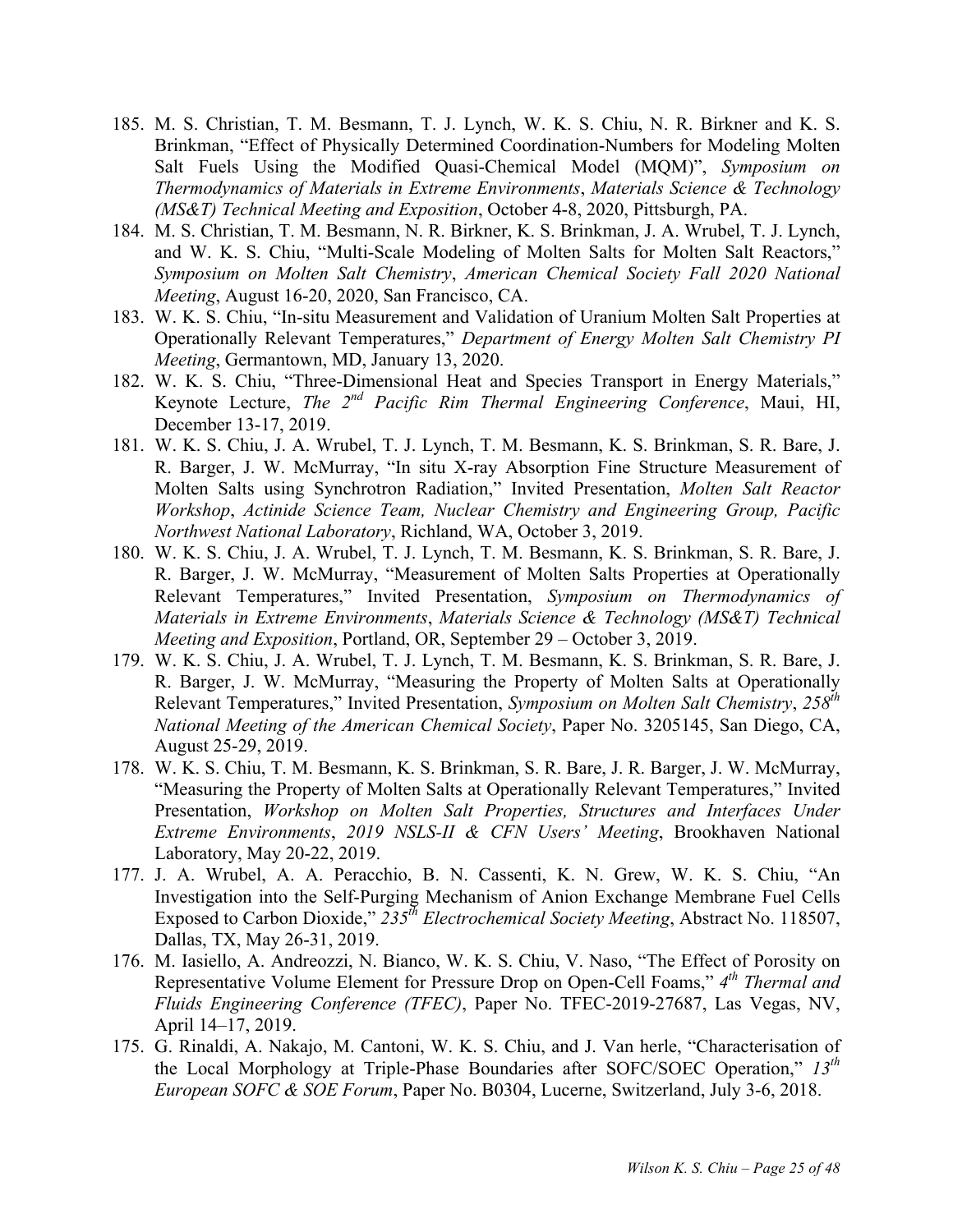- 174. M. Iasiello, C. Savarese, P. J. Damian, N. Bianco, A. Andreozzi, W. K. S. Chiu, and V. Naso, "Modeling Heat Conduction in Open-Cell Metal Foams by Means of the Three-Dimensional Thermal Fin Theory," *36th Unione Italiana Termofluidodinamica (UIT) Heat Transfer Conference*, Catania, Italy, June 25-27, 2018 (*Journal of Physics: Conf. Series* 1224: 012009, 2019).
- 173. W. K. S. Chiu, "Synchrotron-Based Three-Dimensional X-ray Imaging of Crystalline Ceramic Waste Form Materials," Invited Presentation, *Focused Session FK-10: Materials Issues in Nuclear Waste Treatment and Disposal, Symposium on Materials Challenges for Sustainable Nuclear Fission and Fusion Technologies, 8th Forum on New Materials, 14th International Conference on Modern Materials and Technologies (CIMTEC 2018)*, Paper No. FK-10.3:IL03, Perugia, Italy, June 10-14, 2018.
- 172. J. A. Wrubel, P. J. Damian, A. P. Cocco, T. Hong, Y. Xu, K. S. Brinkman, W. K. S. Chiu, "Synchrotron-based 3-D Characterization of Crystalline Ceramic Waste Form Materials," *Annual Thermo Fisher Scientific Meeting*, University of Connecticut, Storrs, CT, June 12, 2018.
- 171. J. A. Wrubel, A. J. Peracchio, B. N. Cassenti, K. N. Grew and W. K. S. Chiu, "Predicting Electrospun Anion Exchange Membrane Conductivity in the Presence of Carbon Dioxide," *233rd Electrochemical Society Meeting*, Abstract No. 108354, Seattle, WA, May 13-27, 2018.
- 170. A. P. Cocco, A. Nakajo, K. N. Grew and W. K. S. Chiu, "The Analytical Transport Network Model for Diffusive-Reactive Flow in 3-D Microstructural Networks: A Computationally Economical Model for Potential Use in Multi-Scale Modeling Efforts," *233rd Electrochemical Society Meeting*, Abstract No. 108886, Seattle, WA, May 13-27, 2018.
- 169. K. S. Brinkman, W. K. S. Chiu and J. W. Amoroso, "Advanced Characterization of Model Multiphase Ceramic Waste Forms," *Symposium on Materials Issues in Nuclear Waste Management, Materials Science & Technology (MS&T) Technical Meeting and Exposition*, Pittsburgh, PA, October 8-12, 2017.
- 168. J. A. Wrubel, A. J. Peracchio, B. N. Cassenti, T. D. Myles, K. N. Grew and W. K. S. Chiu, "Anion Exchange Membrane Ionic Conductivity in the Presence of Carbon Dioxide under Fuel Cell Operating Conditions," *232nd Electrochemical Society Meeting*, Abstract No. 105132, National Harbor, MD, October 1-6, 2017 (*ECS Trans.*, 80(8): 983-1003, 2017).
- 167. A. P. Cocco, A. Nakajo, K. N. Grew and W. K. S. Chiu, "Analytical Models for Diffusive-Reactive Flow in 3-D Microstructural Networks to Guide the Design of Electrochemical Materials," *232nd Electrochemical Society Meeting*, Abstract No. 104760, National Harbor, MD, October 1-6, 2017.
- 166. M. Ge, X. Huang, H. Yan, E. Nazaretski, L. Li, P. Ilinski, W. K. S. Chiu, K. S. Brinkman and Y. S. Chu, "Self-absorption Correction in X-ray Fluorescence Nanotomography," *Conference OP316: X-Ray Nanoimaging: Instruments and Methods III, SPIE Optics + Photonics 2017*, San Diego, CA, August 6-10, 2017.
- 165. A. Nakajo, A. P. Cocco, M. B. Degostin, P. Burdet, A. A. Peracchio, B. N. Cassenti, M. Cantoni, J. Van herle, W. K. S. Chiu, "Evolution of 3-D Transport Pathways and Triple-Phase Boundaries in the Ni-YSZ Hydrogen Electrode upon Fuel Cell or Electrolysis Cell Operation," *Fifteenth International Symposium on Solid Oxide Fuel Cells (SOFC-XV)*, Paper No. 101192, Hollywood, FL, July 23-28, 2017 (*ECS Trans.*, 78(1): 3205-3215, 2017).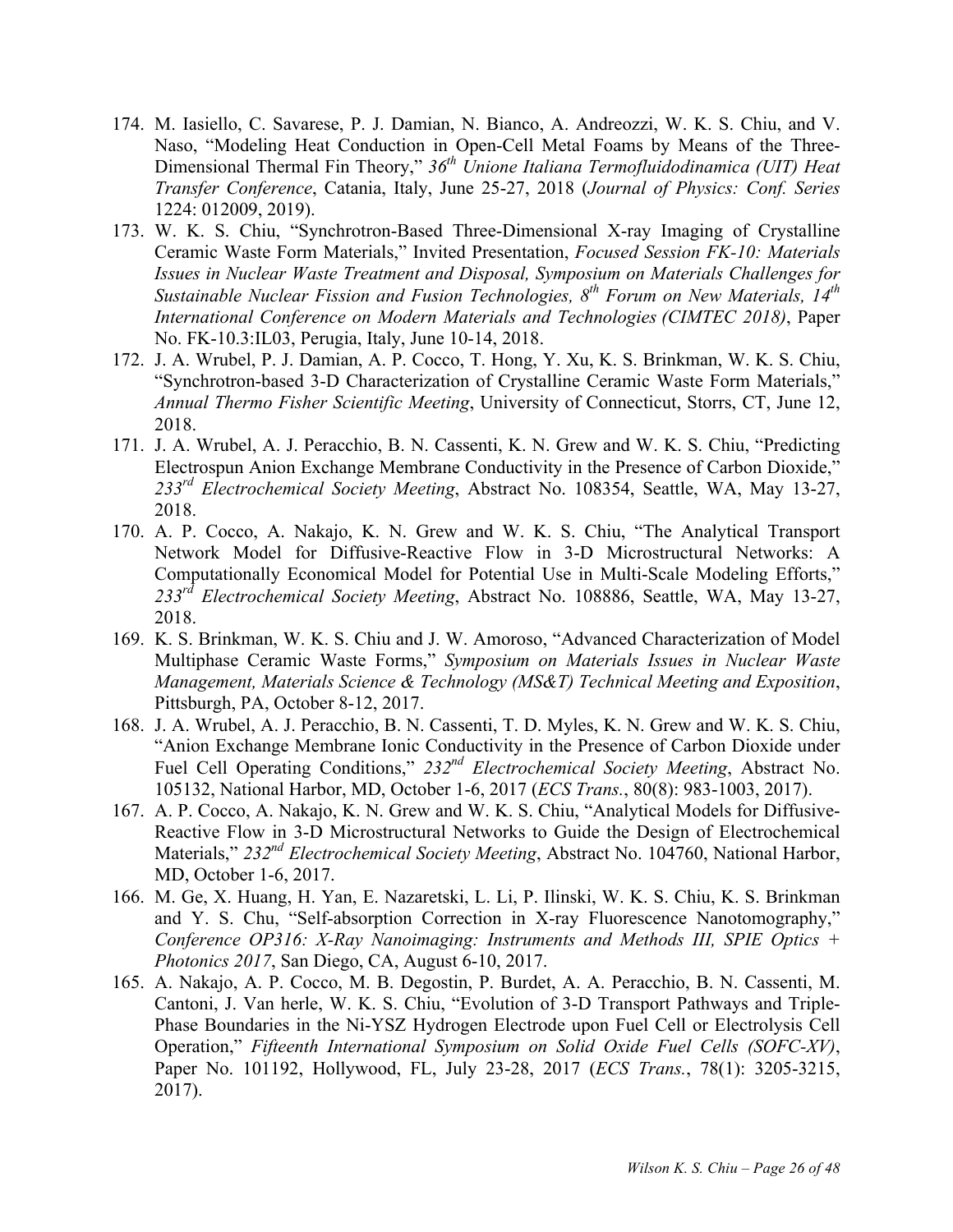- 164. M. Iasiello, N. Bianco, W. K. S. Chiu, and V. Naso, "Anisotropy Effects on Convective Heat Transfer and Pressure Drop in Kelvin's Open-Cell Foams," *35th Unione Italiana Termofluidodinamica (UIT) Heat Transfer Conference*, Ancona, Italy, June 26-28, 2017.
- 163. W. K. S. Chiu, "The Role of 3-D Structure on Heat and Mass Transfer in Energy Materials," Keynote Presentation, *Proceedings of the* 7<sup>th</sup> *International Symposium on Advances in Computational Heat Transfer (CHT-17)*, Paper No. CHT-17-017, Naples, Italy, May 28-June 1, 2017.
- 162. M. Iasiello, S. Cunsolo, N. Bianco, W. K. S. Chiu, and V. Naso, "Thermally Developed Flow in Open-Cell Foams: A Pore-Scale Analysis," *Proceedings of the 7th International Symposium on Advances in Computational Heat Transfer (CHT-17)*, Paper No. CHT-17- 049, Naples, Italy, May 28-June 1, 2017.
- 161. A. Nakajo, A. P. Cocco, M. B. Degostin, P. Burdet, A. A. Peracchio, B. N. Cassenti, M. Cantoni, J. Van herle, and W. K. S. Chiu, "Accessible Triple-Phase Boundary Length in Solid Oxide Fuel Cell Anodes," *12th European SOFC & SOE Forum*, Paper No. B1303, Lucerne, Switzerland, July 5-8, 2016.
- 160. W. K. S. Chiu, "Three-Dimensional Transport to Triple Phase Boundaries and its Role in Electrochemical Device Performance," Invited Presentation, *Indo-US Science and Technology Forum on Recent Advances in Multiscale, Multiphysics Analysis of Energy Conversion in Li-Ion Batteries*, Mumbai, India, June 17-19, 2016.
- 159. A. P. Cocco, A. Nakajo, M. B. DeGostin, A. A. Peracchio, B. N. Cassenti, M. Cantoni, J. Van herle, and W. K. S. Chiu, "Accessible Triple Phase Boundary Length: A Performance Metric to Account for Transport Pathways in Heterogeneous Electrochemical Materials," Poster Presentation, *Indo-US Science and Technology Forum on Recent Advances in Multiscale, Multiphysics Analysis of Energy Conversion in Li-Ion Batteries*, Mumbai, India, June 17-19, 2016.
- 158. W. K. S. Chiu, "Quantitative 3-D Phase Imaging at the Nanoscale by Synchrotron-Based Hard X-Ray Microscopy," Invited Presentation, *12th International Conference on Durability of Composite Systems (DURACOSYS)*, Arlington, TX, June 12-15, 2016.
- 157. A. P. Cocco, A. Nakajo, A. V. Virkar, and W. K. S. Chiu, "Three-Dimensional Analysis of Coarsening Dynamics in Porous Materials for Electrochemical Energy Conversion and Storage: Direct Measurement and Visualization of Changes in Local Surface Curvature," *229th Electrochemical Society Meeting*, Paper No. 1507, San Diego, CA, May 29 – June 2, 2016.
- 156. W. K. S. Chiu, "The Role of Three-Dimensional Microstructure in Electrochemical Device Performance," Invited Presentation, *Photon Science Seminar Series*, SLAC National Accelerator Laboratory, Stanford, CA, May 25, 2016.
- 155. W. K. S. Chiu, "The Role of Three-Dimensional Microstructure in Electrochemical Electrode Performance," Keynote Presentation, *13th Symposium on Modeling & Experimental Validation of Fuel Cells, Batteries & Electrolysers (MODVAL13)*, Lausanne, Switzerland, March 22-23, 2016.
- 154. W. K. S. Chiu, "Synchrotron-Based X-ray Imaging of Energy Conversion and Storage Materials," Invited Presentation, *TMS 2016 145th Annual Meeting & Exhibition*, Nashville, TN, February 14-18, 2016.
- 153. W. K. S. Chiu, "Three-Dimensional Microstructural Imaging and Analysis of Energy Materials," *23rd International Congress on X-ray Optics and Microanalysis (ICXOM23)*, Brookhaven, NY, September 14-18, 2015.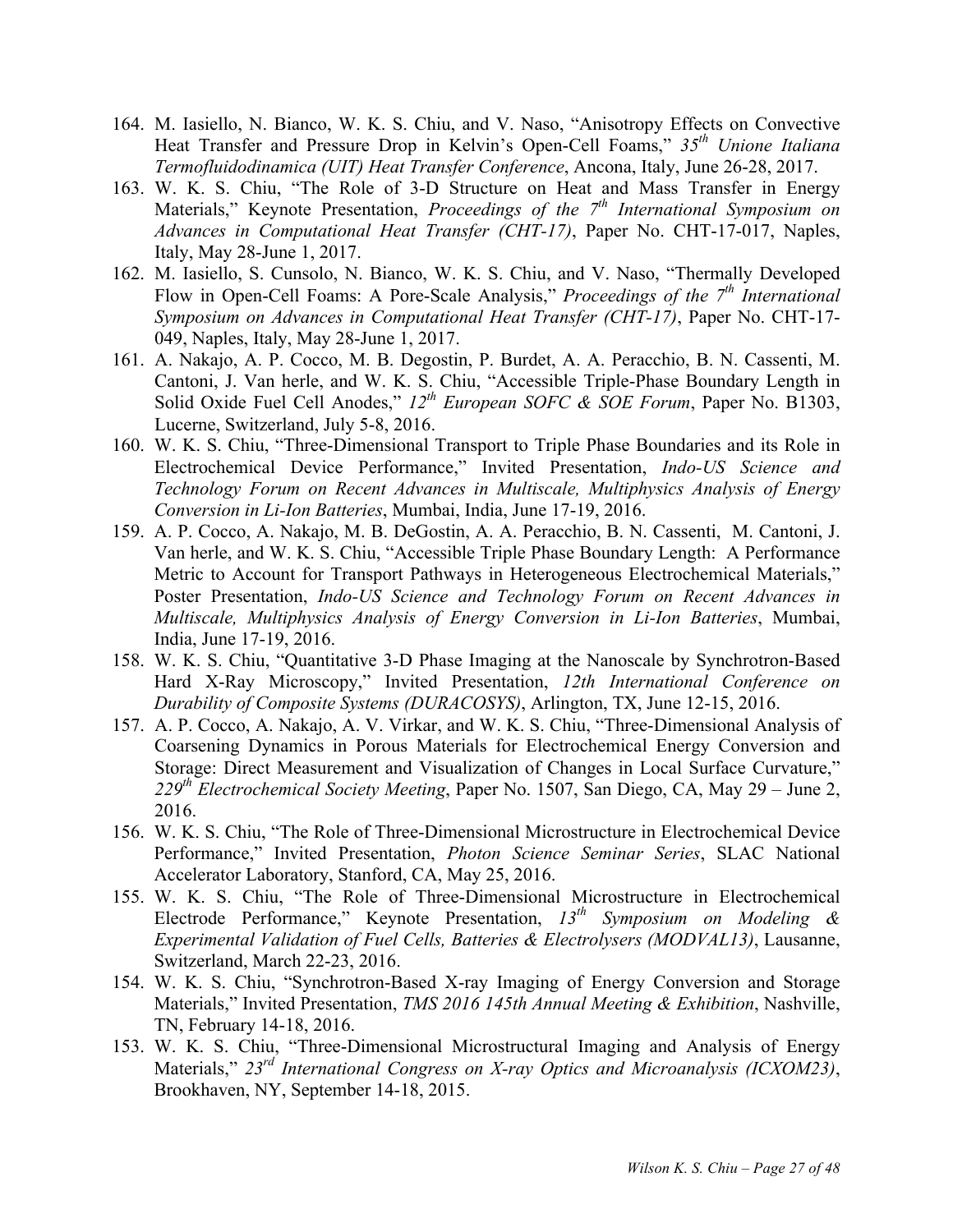- 152. M. B. DeGostin, A. Nakajo, G. J. Nelson, B. N. Cassenti, A. A. Peracchio, and W. K. S. Chiu, "Closed Form Solutions to Investigate Ionic Conductivity in Porous Fuel Cell Electrode Microstructures," *Proceedings of the 1st Thermal and Fluid Engineering Summer Conference*, Paper No. TFESC-12642, New York, NY, August 9-12, 2015.
- 151. A. Nakajo, A. M. Kiss, A. P. Cocco, W. M. Harris, M. B. DeGostin, F. Greco, G. J. Nelson, A. A. Peracchio, B. N. Cassenti, A. Deriy, S. Wang, Y.-C. K. Chen-Wiegart, J. Wang, J. Van herle, and W. K. S. Chiu, "Characterization of Cracks and their Effects on the Effective Transport Pathways in Ni-YSZ Anodes after Reoxidation using X-Ray Nanotomography," *Fourteenth International Symposium on Solid Oxide Fuel Cells (SOFC-XIV)*, *227th Electrochemical Society Meeting*, Paper No. A-0231, Glasgow, Scotland, July 26-31, 2015.
- 150. M. B. DeGostin and W. K. S. Chiu, "Predicting Ionic Conductivity in Three-Dimensional Porous Electrochemical Electrode Microstructures," Keynote Presentation, Symposium on *Predictive Methods for Heterogeneous Material Design*, *International Conference on Computational & Experimental Engineering and Sciences (ICCES'15)*, Paper No. ICCES1520150325062, Reno, NV, July 20-24, 2015.
- 149. W. K. S. Chiu, "Microstructure-Induced Transport Losses in Electrochemical Electrodes," Invited Presentation, *6th International Symposium on Computational Heat Transfer (CHT-15)*, Paper No. CHT-15-189, Rutgers University, Piscataway, NJ, May 25-29, 2015.
- 148. W. K. S. Chiu, "Recent Advances in Synchrotron-Based X-ray Imaging of Energy Materials," Invited Presentation, *ASME-ATI-UIT 2015 – Thermal Energy Systems: Production, Storage, Utilization and the Environment*, Napoli, Italy, May 17-20, 2015.
- 147. G. Ambrosio, N. Bianco, W. K. S. Chiu, M. Iasiello, V. Naso, M. Oliviero, "The Effect of Open-Cell Metal Foams Strut Shape on Convective Heat Transfer and Pressure Drop," *ASME-ATI-UIT 2015 – Thermal Energy Systems: Production, Storage, Utilization and the Environment*, Paper No. 244, Napoli, Italy, May 17-20, 2015.
- 146. W. K. S. Chiu, "Three-Dimensional Microscopy of Energy Materials using Synchrotron Radiation," Invited Presentation, *2015 Energy Forum – Nanotechnology and Energy Materials, MIT Club of Hartford*, Connecticut Clean Energy Finance and Investment Authority, February 7, 2015.
- 145. A. Nakajo, M. Cantoni, M. B. DeGostin, A. P. Cocco, G. J. Nelson, A. A. Peracchio, B. N. Cassenti, W. K. S. Chiu, J. Van herle, "Degradation of LSM-YSZ Cathodes during Exposure Tests analyzed by Focused Ion Beam–Scanning Electron Microscopy," *65th Annual Meeting of the International Society of Electrochemistry (ISE)*, Lausanne, Switzerland, August 31 - September 5, 2014.
- 144. W. K. S. Chiu, "Synchrotron-based Transmission X-ray Microscopy of Solid Oxide Fuel Cell Materials," Invited Presentation, *2nd International PhD Summer School – IMAGINE, DTU Energy Conversion, Technical University of Denmark*, Toruplund Hotel and Conference Center, August 25-29, 2014.
- 143. W. K. S. Chiu and F. Chen, "An Analytical Performance Assessment Tool for Complex Reticulated 3-D Electrochemical Electrode Microstructures," Minisymposium on *Advanced Materials: Computational Analysis of Properties and Performance, 11th World Conference on Computational Mechanics (WCCM XI)*, Paper No. 716, Barcelona, Spain, July 20-25, 2014.
- 142. T. D. Myles, K. N. Grew, A. A. Peracchio, and W. K. S. Chiu, "Predicting Carbonate/Bicarbonate Formation in Anion Exchange Membranes in the Presence of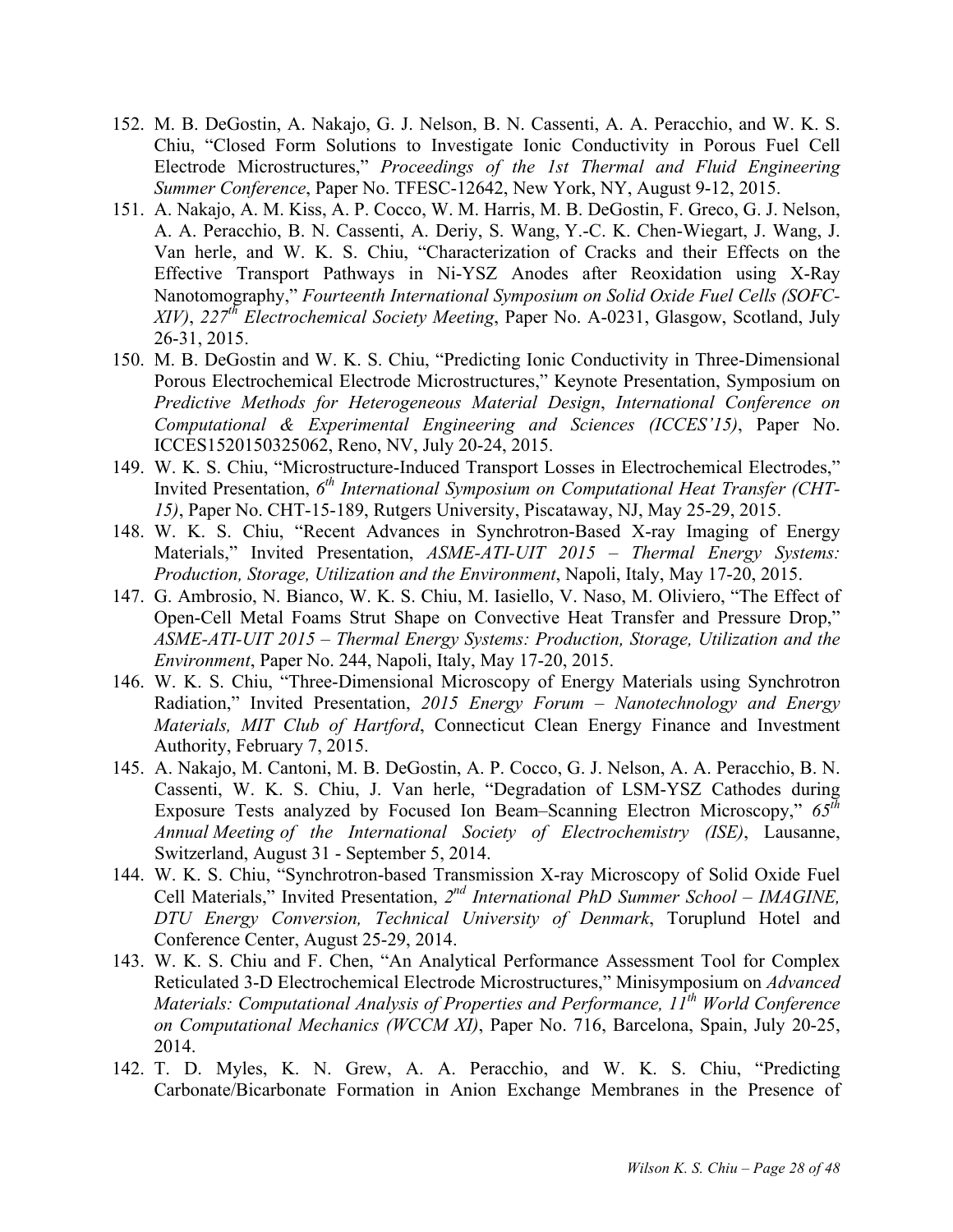Carbon Dioxide," *Proceedings of the 46<sup>th</sup> Power Sources Conference*, Paper No. 19.5, Orlando, FL, June 9-12, 2014.

- 141. N. Bianco, M. Iasiello, S. Cunsolo, W. M. Harris, V. Naso, M. Oliviero and W. K. S. Chiu, "Forced Convective Heat Transfer in Metal Foams: The Characteristic Length Issue", *Third International Conference on Computational Methods for Thermal Problems*, Lake Bled, Slovenia, June 2-4, 2014.
- 140. W. K. S. Chiu, "The Role of Material Interfaces and 3-D Morphology in the Solid Oxide Fuel Cell: Towards 4D Tomography," Invited Presentation, *Workshop on 4D Imaging Applications in Dynamic Studies, APS/CNM/EMC Users Meeting*, Argonne National Laboratory, May 12-15, 2014.
- 139. W. K. S. Chiu, W. M. Harris, A. M. Kiss, A. P. Cocco, J. J. Lombardo, J. R. Izzo, Jr., K. N. Grew, A. Nakajo, G. J. Nelson, B. N. Cassenti, and A. A. Peracchio, "In situ Synchrotronbased Transmission X-ray Microscopy of Solid Oxide Fuel Cells," Invited Presentation, *Symposium on In-Situ Studies of Fuel Cell Materials and Devices, 247th American Chemical Society National Meeting & Exposition*, Paper no. 432, Dallas, TX, March 16-20, 2014.
- 138. W. M. Harris, J. J. Lombardo, B. Lai, G. J. Nelson, S. Wang, J. Vila-Comamala, M. Liu, M. Liu, and W. K. S. Chiu, "Examining Effects of Sulfur Poisoning on Ni/YSZ Solid Oxide Fuel Cell Anodes Using Synchrotron-Based X-ray Imaging Techniques," *Proceedings of the ASME 2013 International Mechanical Engineering Congress & Exposition*, Paper No. IMECE2013-63972, San Diego, CA, November 15-21, 2013.
- 137. T. D. Myles, X. Ren, K. Grew, and W. K. S. Chiu, "Interaction and Transport of Carbon Dioxide in Alkaline Anion Exchange Membranes," *224th Electrochemical Society Meeting*, Paper No. B11-1317, San Francisco, CA, October 24 – November 1, 2013 (*ECS Trans.*, 58(1): 431-439, 2013).
- 136. A. M. Kiss, W. M. Harris, A. Nakajo, S. Wang, J. Vila-Comamala, A. Deriy, and W. K. S. Chiu, "Observation of Nickel Oxidation and Reduction Using Transmission X-ray Microscopy," *224th Electrochemical Society Meeting*, Paper No. B7-0778, San Francisco, CA, October 24 – November 1, 2013 (*ECS Trans.*, 58(3): 55-62, 2013).
- 135. W. K. S. Chiu, A. Nakajo, M. B. DeGostin, W. M. Harris, A. P. Cocco, G. J. Nelson, B. N. Cassenti, and A. A. Peracchio, "A Rapid 3-D Microstructure Performance Assessment Tool for Electrochemical Energy Devices," Invited Presentation, *Symposium on Frontiers in Energy Conversion and Fuel Production, 246th American Chemical Society National Meeting & Exposition,* Paper no. 20733, Indianapolis, IN, September 8-12, 2013.
- 134. W. K. S. Chiu, "Challenges and Opportunities in Solid Oxide Fuel Cells," Invited Presentation, *NSLS-II First-Experiments Workshop,* Brookhaven National Laboratory, August 12-13, 2013.
- 133. M. Oliviero, W. K. S. Chiu, S. Cunsolo, W. M. Harris, M. Iasiello, V. Naso, and N. Bianco, "Microtomography-Based Analysis of Pressure Drop and Heat Transfer through Open Cell Metal Foams," *ASME Summer Heat Transfer Conference*, Paper No. HT2013-17237, Minneapolis, MN, July 14-19, 2013.
- 132. N. Bianco, S. Cunsolo, W. K. S. Chiu, V. Naso, A. Migliozzi, and M. Oliviero, "Analysis of Heat Transfer and Pressure Drop through Idealized Open Cell Ceramic Foams: Comparison between Kelvin and Weaire-Phelan Cell Structures," *ASME Summer Heat Transfer Conference*, Paper No. HT2013-17234, Minneapolis, MN, July 14-19, 2013.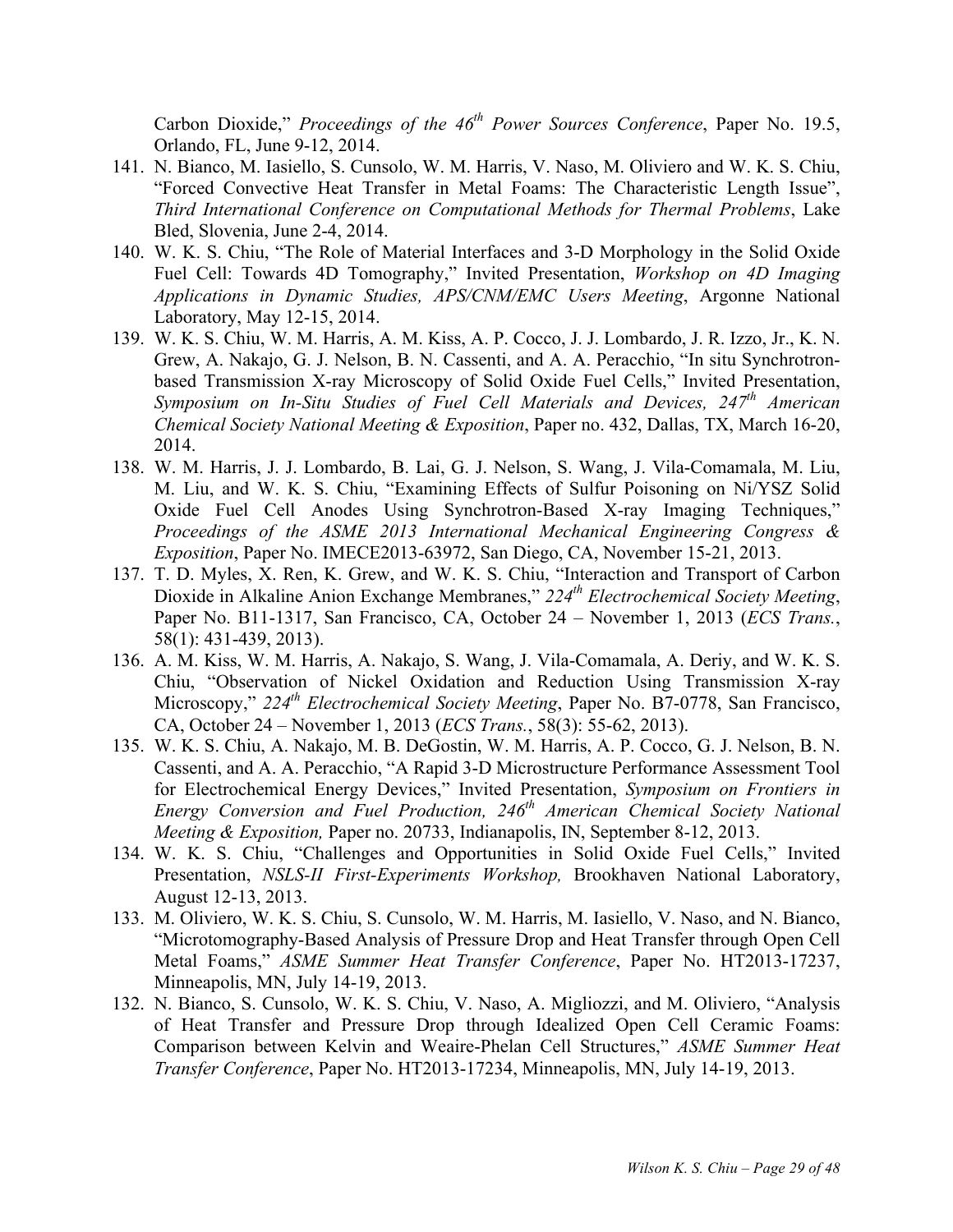- 131. W. K. S. Chiu, "Transmission X-ray Microscopy of Energy Materials: Progress, Challenges and Opportunities," Invited Presentation, *NSLS Workshop on Frontiers of X-ray and Electron Imaging, 2013 NSLS/CFN Users' Meeting*, Brookhaven National Laboratory, May 20-22, 2013.
- 130. W. K. S. Chiu, A. Nakajo, W. M. Harris, A. M. Kiss, A. P. Cocco, B. N. Cassenti, and A. A. Peracchio, "Microstructure-Induced Transport in Energy Materials," Invited Presentation, *Symposium on Fuel Cell Science and Technologies, 245th American Chemical Society National Meeting & Exposition,* Paper No. 823, New Orleans, LA, April 7-11, 2013.
- 129. K. L. Reifsnider (speaker), W. K. S. Chiu, K. S. Brinkman, Q. Liu, F. Rabbi, "Role of Micromorphology and Interfacial Mismatch in the Design of Heterogeneous Functional Materials for Fuel Cell Applications," Invited Presentation, *Symposium on Fuel Cell Science and Technologies, 245th National Meeting of the American Chemical Society,* Paper No. 733, New Orleans, LA, April 7-11, 2013.
- 128. G. J. Nelson, B. N. Cassenti, A. A. Peracchio, and W. K. S. Chiu, "Microstructural Influence on Electronic Transport in Li-Ion Battery Cathodes," *Proceedings of the ASME 2012 International Mechanical Engineering Congress & Exposition*, Paper No. IMECE2012-86996, Houston, TX, November 9-15, 2012.
- 127. A. Nakajo, G. J. Nelson, M. B. DeGostin, T. D. Myles, A. A. Peracchio, and W. K. S. Chiu, "Characterization of Solid Oxide Fuel Cell Materials Based on Microstructural Skeletonization," *Proceedings of the ASME 2012 International Mechanical Engineering Congress & Exposition*, Paper No. IMECE2012-86133, Houston, TX, November 9-15, 2012.
- 126. K. L. Reifsnider, Y. Du, W. K. S. Chiu, and K. Brinkman, "Integrative Multiphysics Development of Material Systems for a Renewable Future: the HeteroFoaM Story," *222nd Electrochemical Society Meeting*, Paper No. 2552, Honolulu, HI, October 7-12, 2012.
- 125. A. M. Kiss, T. D. Myles, K. N. Grew, A. A. Peracchio, G. J. Nelson and W. K. S. Chiu, "Carbonate and Bicarbonate Ion Transport in Alkaline Anion Exchange Membranes," *222nd Electrochemical Society Meeting*, Paper No. 3107, Honolulu, HI, October 7-12, 2012.
- 124. W. K. S. Chiu, "Three-Dimensional Degradation of the Solid Oxide Fuel Cell Anode Nanostructure during Operation," Plenary Lecture,  $10^{th}$  *Edition of the International Conference on Durability of Composite Systems (Duracosys-2012)*, Brussels, Belgium, September 17-20, 2012.
- 123. J. J. Lombardo, B. Lai, W. M. Harris, G. J. Nelson, S. Wang, M. Liu, M. Liu, and W. K. S. Chiu, "The Role of Sulfur in the Porous Cermet Solid Oxide Fuel Cell Anode Microstructure," *ASME Summer Heat Transfer Conference*, Paper No. HT2012-58375, Rio Grande, Puerto Rico, July 8-12, 2012.
- 122. A. M. Kiss, T. D. Myles, K. N. Grew, A. A. Peracchio, G. J. Nelson and W. K. S. Chiu, "Predicting Carbonate Species Ionic Conductivity in Alkaline Anion Exchange Membranes," *Proceedings of the 45th Power Sources Conference*, Paper No. 18.22, Las Vegas, NV, June 11-14, 2012.
- 121. A. P. Cocco, W. M. Harris, G. J. Nelson, J. J. Lombardo and W. K. S. Chiu, "X-Ray Methods for Composition-Sensitive 3D Mapping of Solid Oxide Fuel Cell Electrode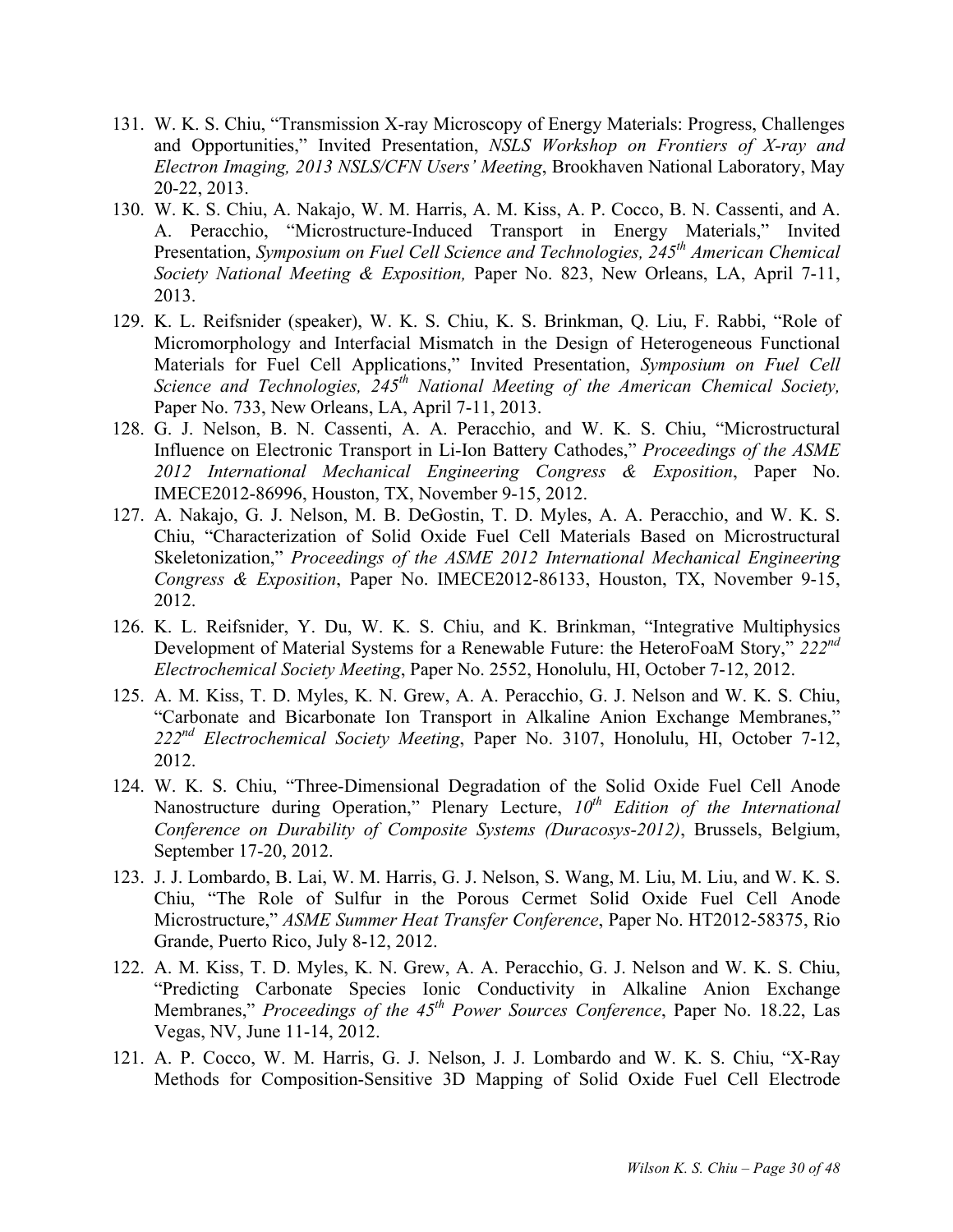Microstructures," *Proceedings of the 45th Power Sources Conference*, Paper No. 18.12, Las Vegas, NV, June 11-14, 2012.

- 120. W. K. S. Chiu, "Full-field 3D Imaging and Analysis of Heterogeneous Functional Materials (HeteroFoaMs) for Energy Systems," Invited Presentation, *Cross-facility Thematic Workshop on Imaging at All Length and Time Scales, APS/CNM/EMC Users' Meeting*, Argonne National Laboratory, May 7-10, 2012.
- 119. W. K. S. Chiu, "*In situ* Hard X-ray Microscopy of Fuel Cells: Progress, Challenges and Opportunities," Invited Presentation, *APS Workshop on Energy Materials and Energy Systems Applications of In Situ X-ray Microscopy, APS/CNM/EMC Users' Meeting*, Argonne National Laboratory, May 7-10, 2012.
- 118. G. J. Nelson, B. N. Cassenti, A. A. Peracchio, and W. K. S. Chiu, "Investigation of the Impact of Sintering on SOFC Charge Transfer," *Proceedings of the ASME 2011 International Mechanical Engineering Congress & Exposition*, Paper No. IMECE2011- 65239, Denver, CO, November 11-17, 2011.
- 117. W. M. Harris, G. J. Nelson, J. J. Lombardo, A. P. Cocco, J. R. Izzo, Jr., W. K. S. Chiu, P. Tanasini, J. Van herle, C. Comninellis, J. C. Andrews, Y. Liu, P. Pianetta, and Y. Chu, "Analysis of Solid Oxide Fuel Cell LSM-YSZ Composite Cathodes with Varying Starting Powder Sizes," *Proceedings of the ASME 2011 International Mechanical Engineering Congress & Exposition*, Paper No. IMECE2011-64237, Denver, CO, November 11-17, 2011.
- 116. A. M. Kiss, T. D. Myles, K. N. Grew, A. A. Peracchio, G. J. Nelson, and W. K. S. Chiu, "Calculating Hydroxide Conductivity in Alkaline Anion Exchange Membranes," 220<sup>th</sup> *Electrochemical Society Meeting*, Paper No. 1118, Boston, MA, October 9-14, 2011 (*ECS Trans*. **41**(1): 1827, 2011).
- 115. T. D. Myles, G. J. Nelson, A. A. Peracchio, W. K. S. Chiu, R. J. Roy, B. L. Murach, and G. A. Adamson, "Species Transport in the High Differential Pressure Oxygen Generating Electrolyzer Membrane," *220th Electrochemical Society Meeting*, Paper No. 1525, Boston, MA, October 9-14, 2011.
- 114. W. K. S. Chiu, A. V. Virkar, K. L. Reifsnider, F. Rabbi, and Q. Liu, "HeteroFoaMs: Electrode Modeling in Nano-Structured Heterogeneous Materials for Energy Systems," *2011 Energy Sustainability Conference & Fuel Cell Conference*, Paper No. ESFuelCell2011-54950, Washington DC, August 7-10, 2011.
- 113. W. M. Harris, G. J. Nelson, J. R. Izzo, Jr., K. N. Grew, W. K. S. Chiu, Y. S. Chu, J. Yi, J. Andrews, Y. Liu, and P. Pianetta, "Full Field Imaging of Nickel Oxidation States in Solid Oxide Fuel Cell Anode Materials by XANES Nanotomography," *2011 Energy Sustainability Conference & Fuel Cell Conference*, Paper No. ESFuelCell2011-54947, Washington DC, August 7-10, 2011.
- 112. A. V. Virkar, W. K. S. Chiu, K. L. Reifsnider, P. Majumder, F. Rabbi, M. D. Raihan, and Q. Liu, "Effect of Electrode Morphology and Materials Chemistry on Polarization in Solid Oxide Fuel Cells," *Energy Frontier Research Centers Summit & Forum*, Paper No. T-E06, Washington, DC, May 24-27, 2011.
- 111. G. J. Nelson, A. A. Peracchio, B. N. Cassenti, and W. K. S. Chiu, "Analytical Models for SOFC Electrodes with Variable Cross-Section Microstructures," Twelfth International Symposium on Solid Oxide Fuel Cells (SOFC-XII), *219th Electrochemical Society*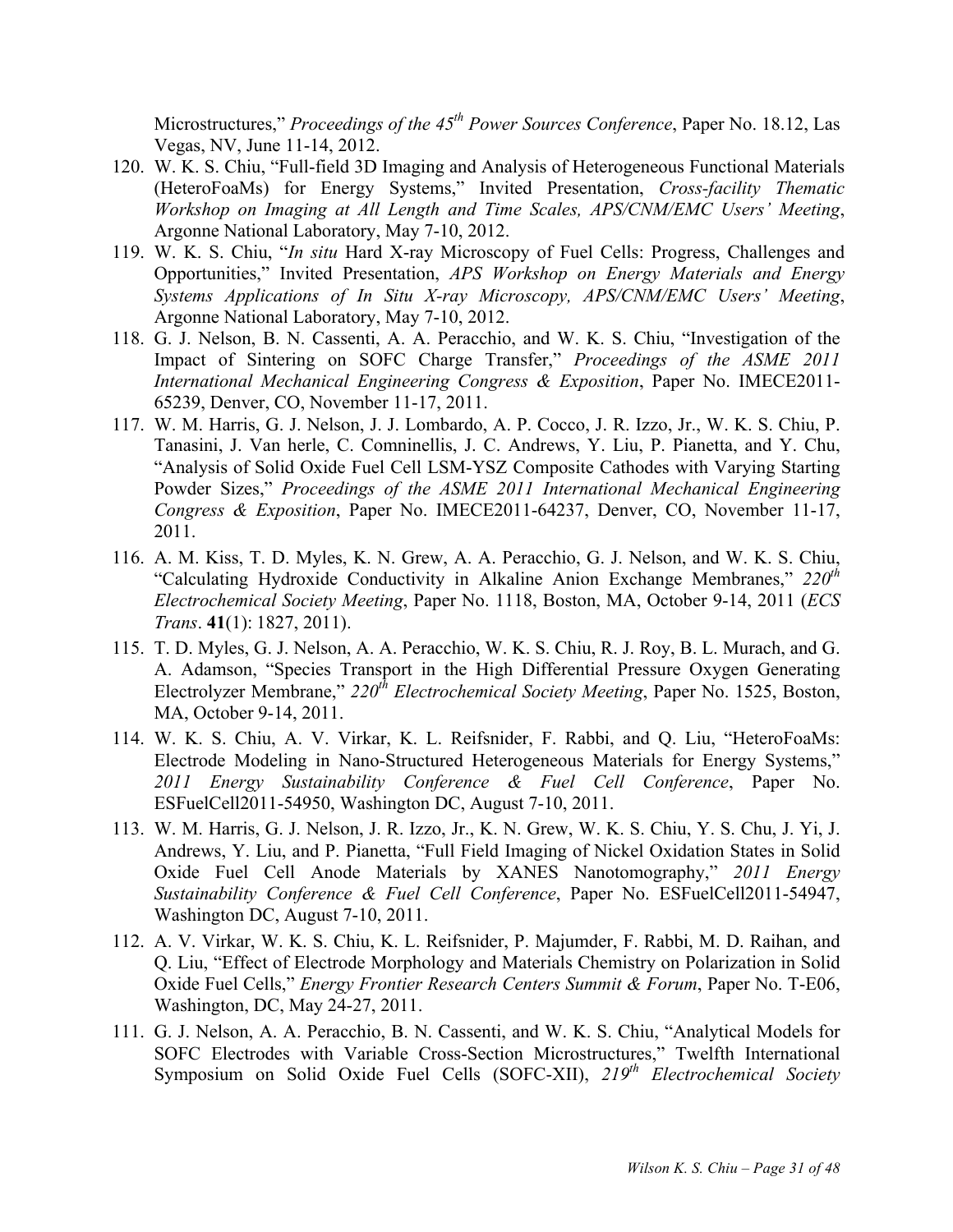*Meeting*, Paper No. 1802, Montreal, QC, Canada, May 1-8, 2011 (*ECS Trans*. **35**(1): 913, 2011).

- 110. G. J. Nelson, J. R. Izzo, Jr., J. J. Lombardo, W. M. Harris, A. P. Cocco, W. K. S. Chiu, K. N. Grew, A. Faes, A. Hessler-Wyser, J. Van herle, Y. S. Chu, and S. Wang, "X-ray Imaging and Analysis of 3D Microstructural Changes in Aged Ni-YSZ Anodes," Twelfth International Symposium on Solid Oxide Fuel Cells (SOFC-XII), *219th Electrochemical Society Meeting*, Paper No. 1850, Montreal, QC, Canada, May 1-8, 2011 (*ECS Trans*. **35**(1): 1323-1327).
- 109. G. J. Nelson, W. M. Harris, J. R. Izzo, Jr., K. N. Grew, W. K. S. Chiu, Y. S. Chu, J. Yi, J. C. Andrews, Y. Liu, and P. Pianetta, "3D Imaging of Nickel Oxidation States using Full Field X-ray Absorption Near Edge Structure Nanotomography," Twelfth International Symposium on Solid Oxide Fuel Cells (SOFC-XII), *219th Electrochemical Society Meeting*, Paper No. 1866, Montreal, QC, Canada, May 1-8, 2011 (*ECS Trans*. **35**(1): 1315, 2011).
- 108. G. J. Nelson, W. M. Harris, J. J. Lombardo, J. R. Izzo, Jr., W. K. S. Chiu, P. Tanasini, M. Cantoni, J. Van herle, C. Comninellis, J. C. Andrews, Y. Liu, P. Pianetta, and Y. S. Chu, "Comparison of X-ray Nanotomography and FIB-SEM in Quantifying the Composite LSM/YSZ SOFC Cathode Microstructure," Twelfth International Symposium on Solid Oxide Fuel Cells (SOFC-XII), *219th Electrochemical Society Meeting*, Paper No. 1828, Montreal, QC, Canada, May 1-8, 2011 (*ECS Trans*. **35**(1): 2417, 2011).
- 107. Y. Wang, Y. Chen, and W. K. S. Chiu, "In situ 3D Imaging and Characterization of Nano-Structures with X-ray Nano-CT Technique," *219th Electrochemical Society Meeting*, Paper No. 1637, Montreal, QC, Canada, May 1-8, 2011.
- 106. K. N. Grew and D. Chu, and W. K. S. Chiu, "Transport Phenomena in the Alkaline Membrane Fuel Cell," *Proceedings of the 27th Army Science Conference*, Paper No. HP-09, Orlando, FL, November 29 – December 2, 2010.
- 105. G. J. Nelson, K. N. Grew, A. A. Peracchio, J. R. Izzo, Jr. and W. K. S. Chiu, "Nondestructive Imaging and Analysis of Solid Oxide Fuel Cell Electrodes," *Proceedings of the ASME 2010 International Mechanical Engineering Congress & Exposition*, Paper No. IMECE2010-39338, Vancouver, British Columbia, Canada, November 12-18, 2010.
- 104. W. K. S. Chiu, "Full Field 3D Structural Imaging and Elemental Mapping of Solid Oxide Fuel Cell Electrodes," Invited Presentation, *Challenges in Image Processing in Tomographic Data Sets Workshop, 2010 LCLS / SSRL Annual Users' Meeting*, Menlo Park, CA, October 17-21, 2010.
- 103. B. N. Cassenti, K. N. Grew and W. K. S. Chiu, "The Use of Statistical Mechanics for Hydroxyl Ion Transport in an Alkaline Anion-Exchange Membrane," *218th ECS Meeting*, Paper No. 795, Las Vegas, NV, October 10-15, 2010 (*ECS Trans*. **33**(1): 1875, 2010).
- 102. T. D. Myles, A. M. Kiss, K. N. Grew, A. A. Peracchio and W. K. S. Chiu, "Backing Out Diffusion Coefficients in Alkaline Anion Exchange Membranes," 218<sup>th</sup> *ECS Meeting*, Paper No. 911, Las Vegas, NV, October 10-15, 2010 (*ECS Trans*. **33**(1): 1923, 2010).
- 101. W. K. S. Chiu, "Meso-scale Imaging and Modeling of Nanostructured Heterogeneous Functional Materials (HeteroFoaMs) for Energy Systems," Invited Presentation, *ARL Multi-Scale Multi-Disciplinary Modeling of Electronic Materials Workshop,* Fairfax, VA, September 1-2, 2010.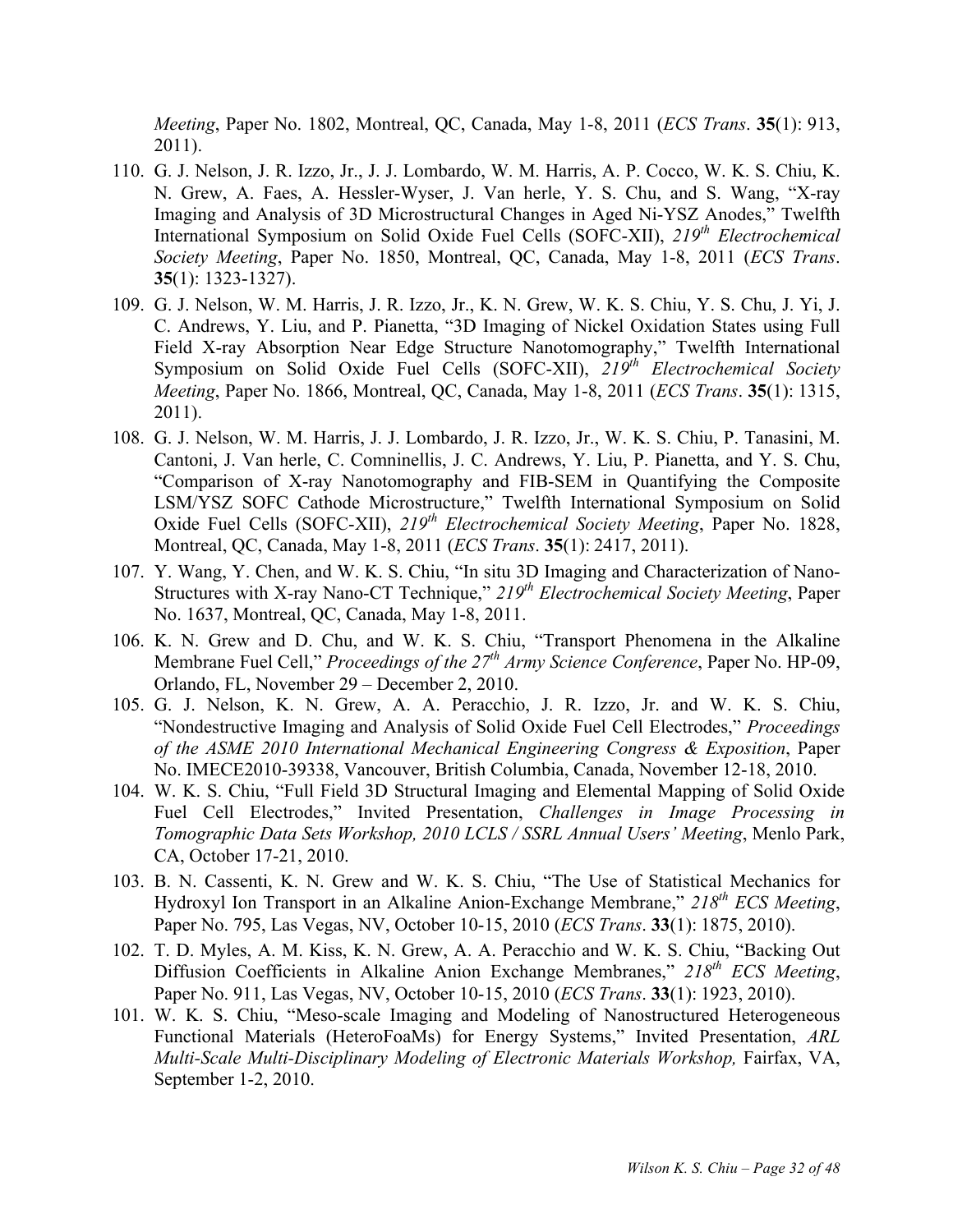- 100. K. N. Grew, Y. S. Chu, J. Yi, A. A. Peracchio, J. R. Izzo, Jr., F. De Carlo, Y. Hwu and W. K. S. Chiu, "Elemental Mapping and Analysis of Solid Oxide Fuel Cells by Transmission X-ray Microscopy," *XRM2010: 10th International Conference on X-Ray Microscopy*, Chicago, IL, Aug. 15-20, 2010.
- 99. J. J. Lombardo and W. K. S. Chiu, "Numerical Simulation of Multiwalled Carbon Nanotube Growth in a Tube Flow Chemical Vapor Deposition Reactor," *Proceedings of the International Heat Transfer Conference*, Paper No. IHTC14-22605, Washington, DC, August 8-13, 2010.
- 98. J. R. Izzo Jr., K. N. Grew, G. J. Nelson and W. K. S. Chiu, "X-ray Computed Tomography of Solid Oxide Fuel Cell Electrodes for Non-destructive Phase Reconstruction and Analysis," *9th European SOFC Forum*, Lucerne, Switzerland, June 29 - July 2, 2010.
- 97. S. Kerrache, A. Faes, P. Tanasini, Z. Wuillemin, A. Hessler-Wyser, C. Comninellis, J. Van herle, K.N. Grew, J. R. Izzo Jr., A. A. Peracchio, G. J. Nelson, and W. K. S. Chiu "SOFC Ni/YSZ Anode and LSM/YSZ Cathode Microstructure Characterization," *9th European SOFC Forum*, Lucerne, Switzerland, June 29 - July 2, 2010.
- 96. J. R. Izzo, Jr., K. N. Grew, W. K. S. Chiu, A. A. Burke, L. G. Carreiro, and Joseph H. Fontaine, "Reaction Kinetics and Transport Phenomena of an Excess Moisture Oxidant Stream in the YSZ-LSM Composite SOFC Cathode," *Proceedings of the 44th Power Sources Conference*, Paper No. 16.1 (pp. 397-400), Las Vegas, NV, June 14-17, 2010.
- 95. A. M. Kiss, W. M. Harris, T. D. Myles, K. N. Grew, A. A. Peracchio and W. K. S. Chiu, "Water Transport in Alkaline Anion Exchange Membranes," *Proceedings of the 44th Power Sources Conference*, Paper No. P-3 (pp. 227-230), Las Vegas, NV, June 14-17, 2010.
- 94. W. K. S. Chiu, "Nondestructive 3-D Imaging and Analysis of Solid Oxide Fuel Cells," Invited Presentation, *Symposium on Optical Science and Emerging Energy Technologies, 239th National Meeting of the American Chemical Society,* Paper No. 219, San Francisco, CA, March 21-25, 2010.
- 93. T. D. Myles, K. N. Grew, A. A. Peracchio and W. K. S. Chiu, "Examination of Water Diffusion Process within a Low Temperature Polymer Fuel Cell Membrane," *ASME International Mechanical Engineering Congress & Exposition*, Paper No. IMECE2009- 11341, Lake Buena Vista, FL, November 13-19, 2009.
- 92. K. N. Grew, A. A. Peracchio, J. R. Izzo, Jr. and W. K. S. Chiu, "Nondestructive Imaging and Analysis of Transport Processes in the Solid Oxide Fuel Cell Anode," Eleventh International Symposium on Solid Oxide Fuel Cells (SOFC-XI), *216th ECS Meeting*, Paper No. 1325, Vienna, Austria, October 4-9, 2009 (*ECS Trans*. **25**(2): 1861-1870, 2009).
- 91. K. N. Grew, A. A. Peracchio, D. Chu and W. K. S. Chiu, "Water Transport and Polarizations in an Alkaline Anion Exchange Membrane Fuel Cell," 216<sup>th</sup> *ECS Meeting*, Paper No. 366, Vienna, Austria, October 4-9, 2009.
- 90. J. J. Lombardo and W. K. S. Chiu, "Reactor Scale Model of Multiwalled Carbon Nanotube Growth in a Tube Flow Chemical Vapor Deposition Reactor," *ASME Summer Heat Transfer Conference*, Paper No. HT09-88124, San Francisco, CA, July 19-23, 2009.
- 89. W. K. S. Chiu, "Science Based Nano-Structure Design and Synthesis of Heterogeneous Functional Materials for Energy Systems," Invited Presentation, *NSF CMMI Workshop on Multifunctional Materials and Distributed Renewable Energy for Sustainable Infrastructure*, Honolulu, HI, June 22, 2009.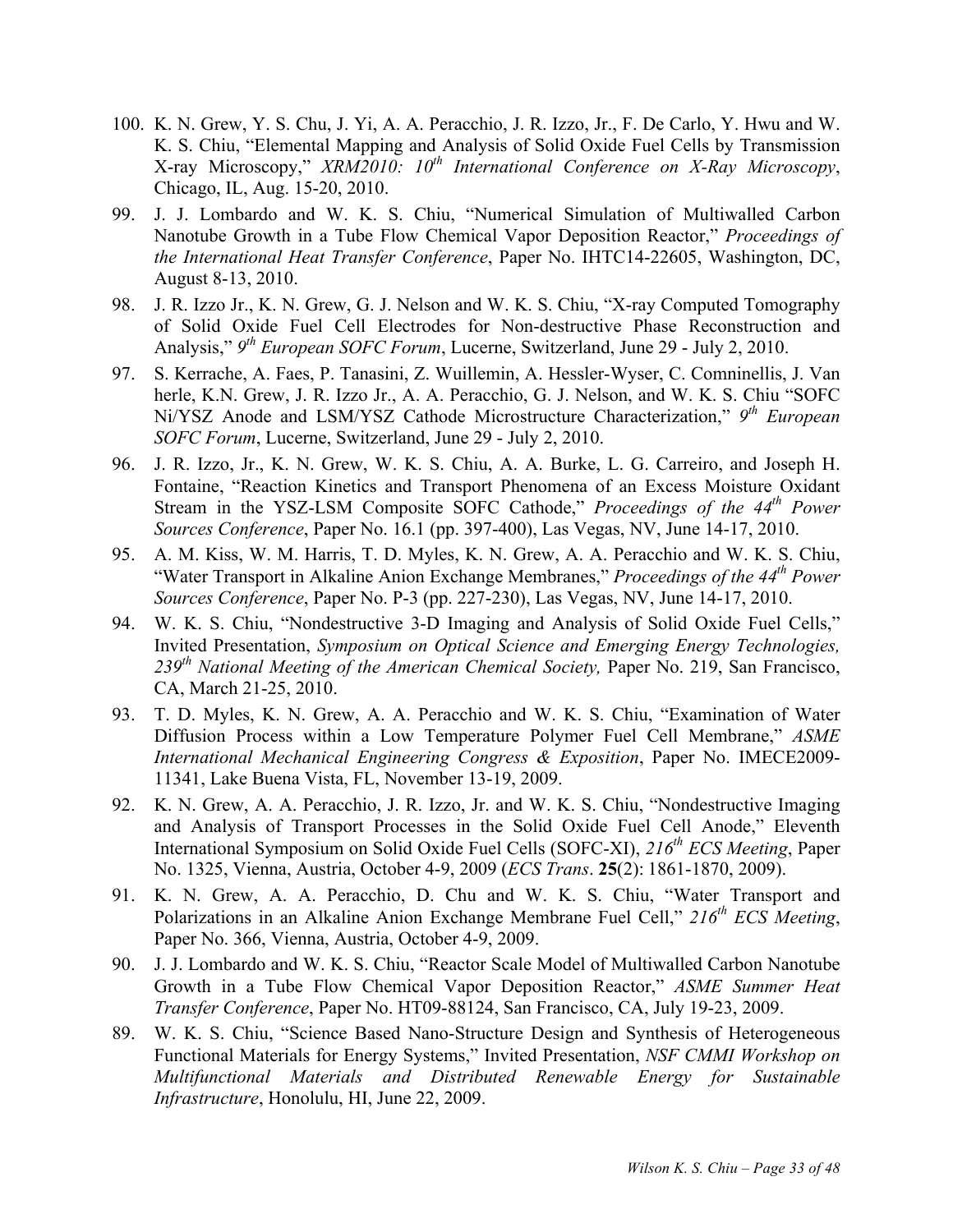- 88. W. K. S. Chiu, "Nondestructive Nanoscale Imaging and Analysis of Solid Oxide Fuel Cells," Invited Presentation, *NSF Division of Human Resource Development Joint Annual Meeting,* Washington, DC, June 8-11, 2009.
- 87. J. R. Izzo, Jr., K. N. Grew and W. K. S. Chiu, "Effect of Excess Moisture on an Oxygen Reduction Reaction Mechanism in the Yttria Stabilized Zirconia and Strontium-Doped Lanthanum Manganite SOFC Composite Cathode," *7th ASME International Fuel Cell Science, Engineering & Technology Conference*, Paper No. FuelCell2009-85124, Newport Beach, CA, June 8-10, 2009.
- 86. K. N. Grew, D. Chu and W. K. S. Chiu, "Impact of Dissolution Chemistry on Hydroxyl Ion Conductivity in the Alkaline Anion Exchange Membrane," *215th ECS Meeting*, Paper No. 309, San Francisco, CA, May 24-29, 2009.
- 85. W. K. S. Chiu, "Non-Destructive Pore Scale 3-D Imaging and Analysis of Solid Oxide Fuel Cells," Invited Presentation, *IBM-BECAT Workshop on High Performance Computational Science and Engineering*, Booth Engineering Center for Advanced Technology, University of Connecticut, December 17, 2008.
- 84. J. R. Izzo, Jr. and W. K. S. Chiu, "Solid Oxide Fuel Cell Performance using a Decomposed Hydrogen Peroxide Oxidant Feed Stream," *ONR Undersea Energy and Propulsion Workshop*, Southbridge, MA, December 1-4, 2008.
- 83. K. N. Grew, A. S. Joshi, J. R. Izzo, Jr., A. A. Peracchio, B. Chalifoux and W. K. S. Chiu, "Structural Imaging and Optimization of Microtubular Solid Oxide Fuel Cell Electrodes," *ONR Undersea Energy and Propulsion Workshop*, Southbridge, MA, December 1-4, 2008.
- 82. W. K. S. Chiu and Y. S. Chu, "Challenges in Non-Destructive 3-D Imaging and Analysis of Solid Oxide Fuel Cells," Invited Presentation, *APS Renewal Project Workshop*, Advanced Photon Source, Argonne National Laboratory, IL, October 20-21, 2008.
- 81. J. J. Lombardo\* , A. C. Lysaght, D. G. Goberman and W. K. S. Chiu, "Growth and Characterization of Iron Nanoparticle Catalysts for Nanomaterial Synthesis," *ASME International Mechanical Engineering Congress and Exposition*, Paper No. IMECE2008- 68449, Boston, MA, October 31 - November 6, 2008 ( \* ASME Old Guard Prize – International Oral Presentation Competition, 2<sup>nd</sup> place).
- 80. J. R. Izzo, Jr. and W. K. S. Chiu, "Strontium-Doped Lanthanum Manganite Cathode Degradation due to a Decomposed Hydrogen Peroxide Oxidant Feed Stream," *ASME International Mechanical Engineering Congress and Exposition*, Paper No. IMECE2008- 68424, Boston, MA, October 31 - November 6, 2008.
- 79. J. R. Izzo, Jr., A. S. Joshi, K. N. Grew and W. K. S. Chiu, "Understanding Transport and Reaction Processes in the Solid Oxide Fuel Cell Anode at sub-50 nm Resolution," *ASME International Mechanical Engineering Congress and Exposition*, Paper No. IMECE2008- 68422, Boston, MA, October 31 - November 6, 2008.
- 78. A. C. Lysaght and W. K. S. Chiu, "Impact of Thermophoresis on Carbon Nanotube Growth by Chemical Vapor Deposition," *ASME Summer Heat Transfer Conference*, Paper No. HT2008-56242, Jacksonville, FL, August 10-14, 2008.
- 77. W. K. S. Chiu, "Non-Destructive Imaging and Analysis of Solid Oxide Fuel Cells," Invited Presentation, *Ultra-High Temperature Ceramics: Materials for Extreme Environment Applications Conference*, Granlibakken Conference Center, Lake Tahoe, CA, August 3-8, 2008.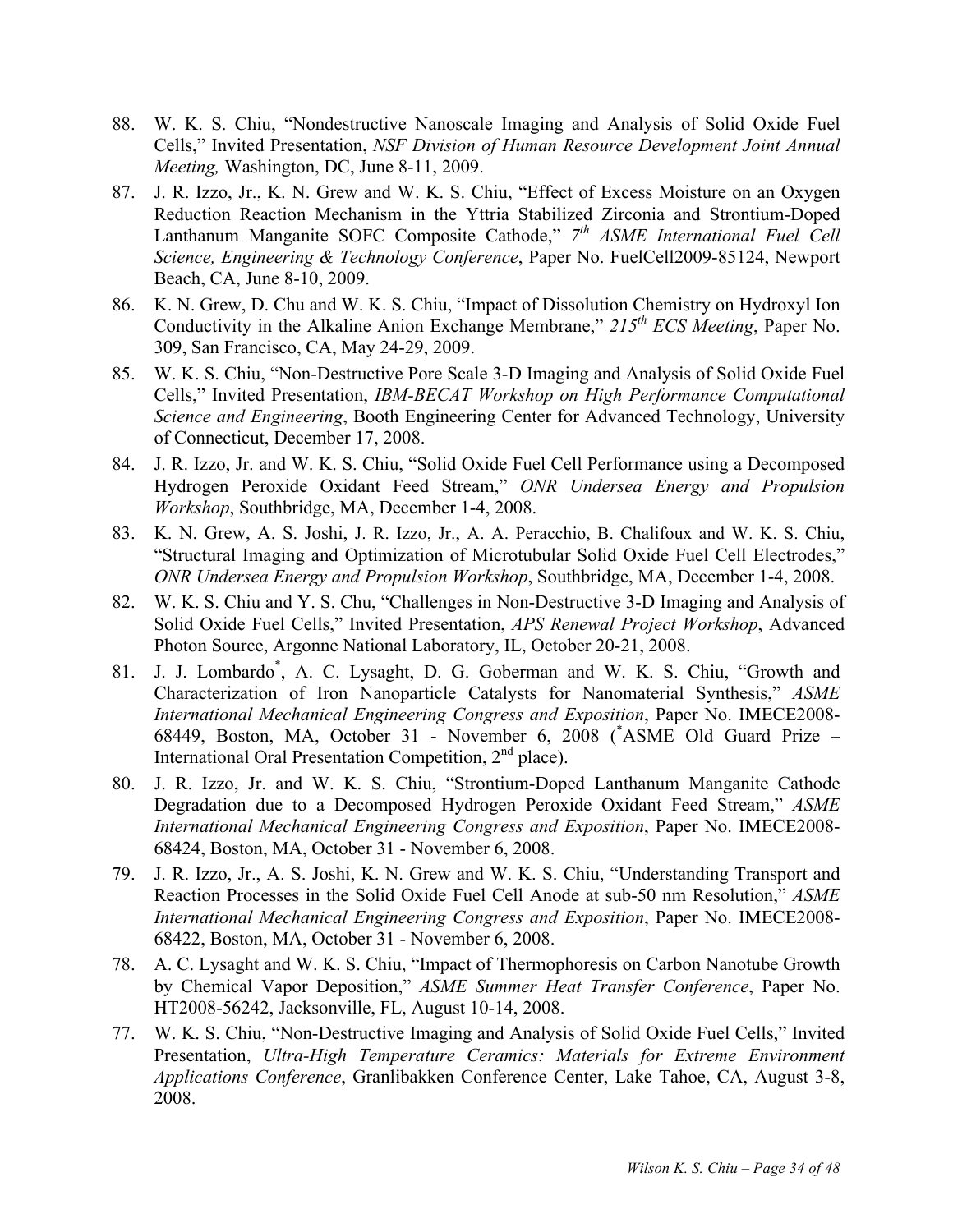- 76. K. N. Grew, J. R. Izzo, Jr., A. S. Joshi, A. A. Peracchio and W. K. S. Chiu, "Characterization, Modeling, and Optimization of Transport and Reaction Processes in the Porous Solid Oxide Fuel Cell Anode," *43rd Power Sources Conference*, Paper No. PSC2008-036, Philadelphia, PA, July 7-10, 2008.
- 75. J. R. Izzo, Jr., K. N. Grew and W. K. S. Chiu, "Gas Transport in Strontium-Doped Lanthanum Manganite Cathodes using a Decomposed Hydrogen Peroxide Oxidant Feed Stream," *43rd Power Sources Conference*, Paper No. PSC2008-054, Philadelphia, PA, July 7-10, 2008.
- 74. J. R. Izzo, Jr., A. S. Joshi, A. A. Peracchio, K. N. Grew, W. K. S. Chiu, A. T. Tkachuk, S. H. Wang and W. Yun, "Nondestructive Reconstruction and Analysis of Solid Oxide Fuel Cell Anodes using X-ray Computed Tomography at sub-50 nm Resolution," Paper No. 274, *213th ECS Meeting*, Phoenix, AZ, May 18-23, 2008 (*ECS Trans.* **13**(6): 1-11, 2008).
- 73. K. N. Grew and W. K. S. Chiu, "A Dusty Fluid Model to Predict Hydroxyl Ion Conductivity in Alkaline Anion Exchange Membranes," *213th ECS Meeting*, Paper No. 194, Phoenix, AZ, May 18-23, 2008 (*ECS Trans.* **13**(23): 61-72, 2008).
- 72. K. N. Grew, J. R. Izzo, Jr. and W. K. S. Chiu, "Impact of Electrochemical Reaction Mechanisms on Overpotentials in the Solid Oxide Fuel Cell Anode," *213th ECS Meeting*, Paper No. 366, Phoenix, AZ, May 18-23, 2008 (*ECS Trans.* **13**(26): 123-136, 2008).
- 71. K. N. Grew, A. A. Peracchio and W. K. S. Chiu, "Hydroxyl Ion Transport in Alkaline Anion Exchange Membranes: A Preliminary Study," *ARO Workshop on Soldier-Portable Power Systems: Status Review and Research Needs*, College Park, MD, February 20-21, 2008.
- 70. K. N. Grew, A. S. Joshi, J. R. Izzo, Jr., A. A. Peracchio, B. Chalifoux and W. K. S. Chiu, "Structural Imaging and Optimization of Microtubular Solid Oxide Fuel Cell Electrodes," *ARO Workshop on Soldier-Portable Power Systems: Status Review and Research Needs*, College Park, MD, February 20-21, 2008.
- 69. S. H. Lau, W. K. S. Chiu, F. Garzon, H. Chang, A. Tkachuk, M. Feser and W. Yun, "Non Invasive Multiscale 3D X-Ray Characterization of Porous Functional Composites and Membranes with Resolution from mm to sub 50 nm," MRS International Materials Research Conference, Chongqing, China, June 9-12, 2008 (*J. Phys.: Conference Series* **152**: 012059, 2009).
- 68. A. C. Lysaght and W. K. S. Chiu, "Coupled Reactor-Scale and Surface Chemistry Model for Chemical Vapor Deposition of Carbon Nanotubes," *ASME International Mechanical Engineering Congress and Exposition*, Paper No. IMECE2007-41413, Seattle, WA, November 11-15, 2007.
- 67. A. C. Lysaght and W. K. S. Chiu, "Role of Surface Species in Chemical Vapor Deposited Carbon Nanotubes," *EuroCVD 16 – Sixteenth European Conference on Chemical Vapor Deposition*, Paper No. 69, Den Haag, The Netherlands, September 16-21, 2007.
- 66. W. K. S. Chiu, "Gas Transport and Electrochemistry in Solid Oxide Fuel Cells: Towards Optimal Electrode Structures," Keynote Paper, *16th Discrete Simulation of Fluid Dynamics: Micro, Nano and Multiscale Physics for Emerging Technologies Conference*, Banff, Canada, July 23-27, 2007.
- 65. K. N. Grew, A. S. Joshi, A. A. Peracchio and W. K. S. Chiu, "Characterization and Quantification of Charge and Heat Transfer in a Solid Oxide Fuel Cell Anode," *ASME-*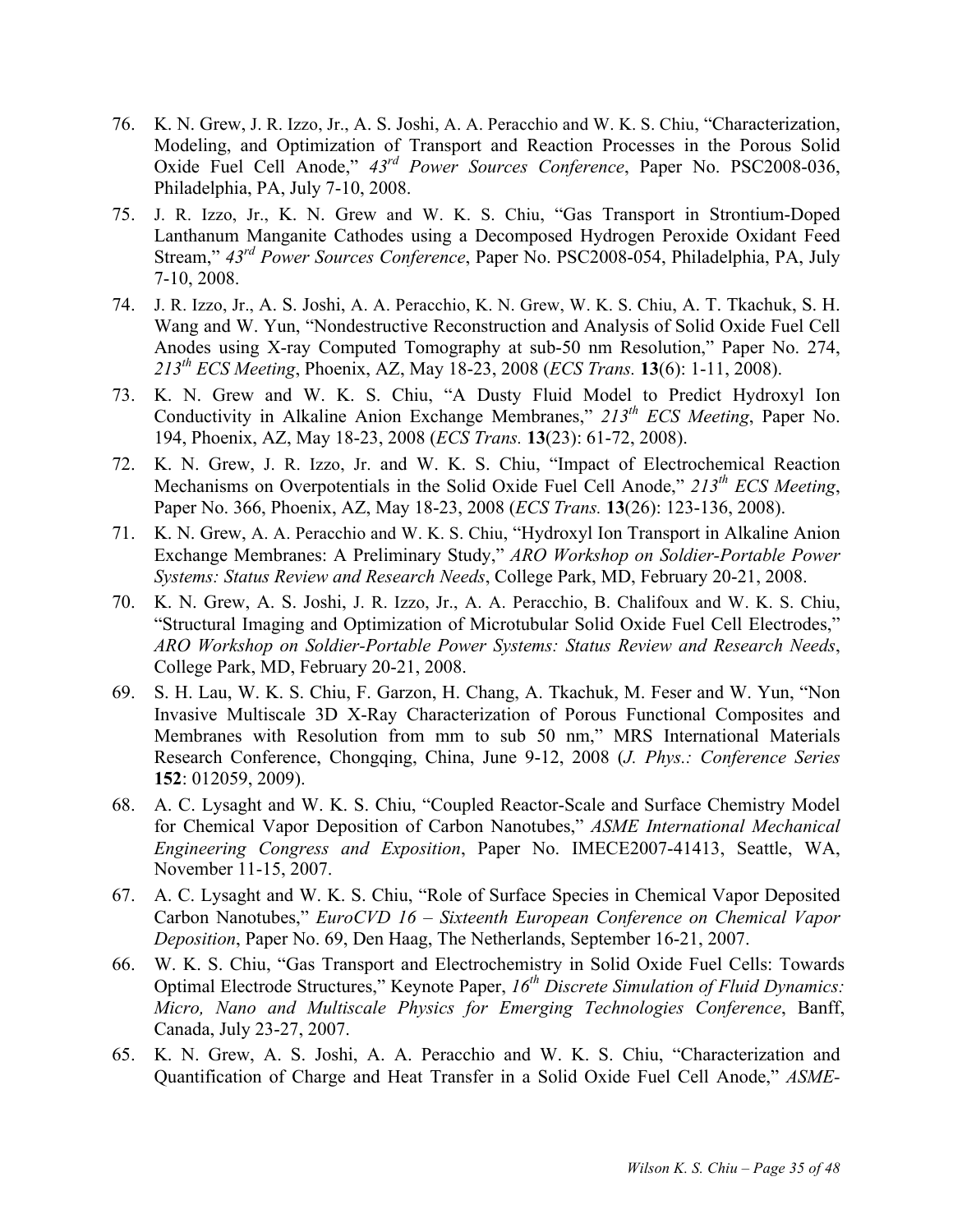*JSME Thermal Engineering Summer Heat Transfer Conference*, Paper No. HT2007-32452, Vancouver, British Columbia, Canada, July 8-12, 2007.

- 64. J. R. Izzo, Jr.\* , A. A. Peracchio and W. K.S. Chiu, "Modeling of Heat and Mass Transfer in an Integrated Micro-Tubular Fuel Reformer and Solid Oxide Fuel Cell System," *5th ASME International Fuel Cell Science, Engineering & Technology Conference*, Paper No. FuelCell2007-25171, Brooklyn, NY, June 18-20, 2007 (\*Student Poster Award,  $2<sup>nd</sup>$  place).
- 63. A. S. Joshi, K. N. Grew, J. R. Izzo, Jr., A. A. Peracchio and W. K. S. Chiu, "Lattice Boltzmann modeling of three-dimensional, multi-component mass diffusion in a solid oxide fuel cell anode," *5th ASME International Fuel Cell Science, Engineering & Technology Conference*, Paper No. FuelCell2007-25173, Brooklyn, NY, June 18-20, 2007.
- 62. K. N. Grew, A. S. Joshi and W. K. S. Chiu, "Computational Analysis of Coupled Charge Transfer, Heat Transfer, and Thermoelastic Stresses in a Solid Oxide Fuel Cell Anode Microstructure," *5th ASME International Fuel Cell Science, Engineering & Technology Conference*, Paper No. FuelCell2007-25162, Brooklyn, NY, June 18-20, 2007.
- 61. W. K. S. Chiu, "Progress in the Development of Advanced Naval Undersea Fuel Cell Systems," *Undersea Distributed Networked Systems Conference*, Newport, RI, February 13-15, 2007.
- 60. K. N. Grew, A. S. Joshi, A. A. Peracchio and W. K. S. Chiu, "Detailed Electrochemistry and Gas Transport in a SOFC Anode Using the Lattice Boltzmann Method," *ASME International Mechanical Engineering Congress and Exposition*, Paper No. IMECE2006- 13621, Chicago, IL, November 5-10, 2006.
- 59. A. S. Joshi, K. N. Grew, A. A. Peracchio and W. K. S. Chiu, "Non-Continuum Mass Transport in Solid Oxide Fuel Cell Anodes by the Lattice Boltzmann Method," *ASME International Mechanical Engineering Congress and Exposition*, Paper No. IMECE2006- 13620, Chicago, IL, November 5-10, 2006.
- 58. S. S. Chakravarthy, W. Tian, D. Gynther and W. K. S. Chiu, "Overall Radiative Absorption of an Eccentric Cylindrical Annulus with Fresnel Surfaces," *13th International Heat Transfer Conference*, Sydney, Australia, August 13-18, 2006.
- 57. W. K. S. Chiu, "Structural Imaging and Lattice Boltzmann Modeling of Multi-Component Diffusion in a SOFC Anode," *Gordon Research Conference on High Temperature Materials, Processes & Diagnostics*, Waterville, ME, July 16-21, 2006.
- 56. A. S. Joshi, K. N. Grew, A. A. Peracchio and W. K. S. Chiu, "Lattice Boltzmann Modeling of Multi-Component Diffusion in the Porous Anode Structure of a Solid Oxide Fuel Cell," *42nd Power Sources Conference*, pp. 131-134, Philadelphia, PA, June 12-15, 2006.
- 55. E. S. Greene, W. K. S. Chiu, A. A. Burke and M. G. Medeiros, "Modeling and Verification of Steady State Operational Changes on the Performance of a Solid Oxide Fuel Cell," *42nd Power Sources Conference*, pp. 451-454, Philadelphia, PA, June 12-15, 2006.
- 54. J. R. Izzo, Jr., A. A. Peracchio and W. K. S. Chiu, "Modeling of Gas Transport through a Tubular Solid Oxide Fuel Cell and the Porous Anode Layer," *42nd Power Sources Conference*, pp. 139-142, Philadelphia, PA, June 12-15, 2006.
- 53. A. S. Joshi, K. N. Grew, A. A. Peracchio and W. K. S. Chiu, "Multi-Component Diffusion in the Porous Anode of a Solid Oxide Fuel Cell," *9th AIAA/ASME Joint Thermophysics & Heat Transfer Conference,* CD-ROM Paper No. AIAA-2006-3820, 2006.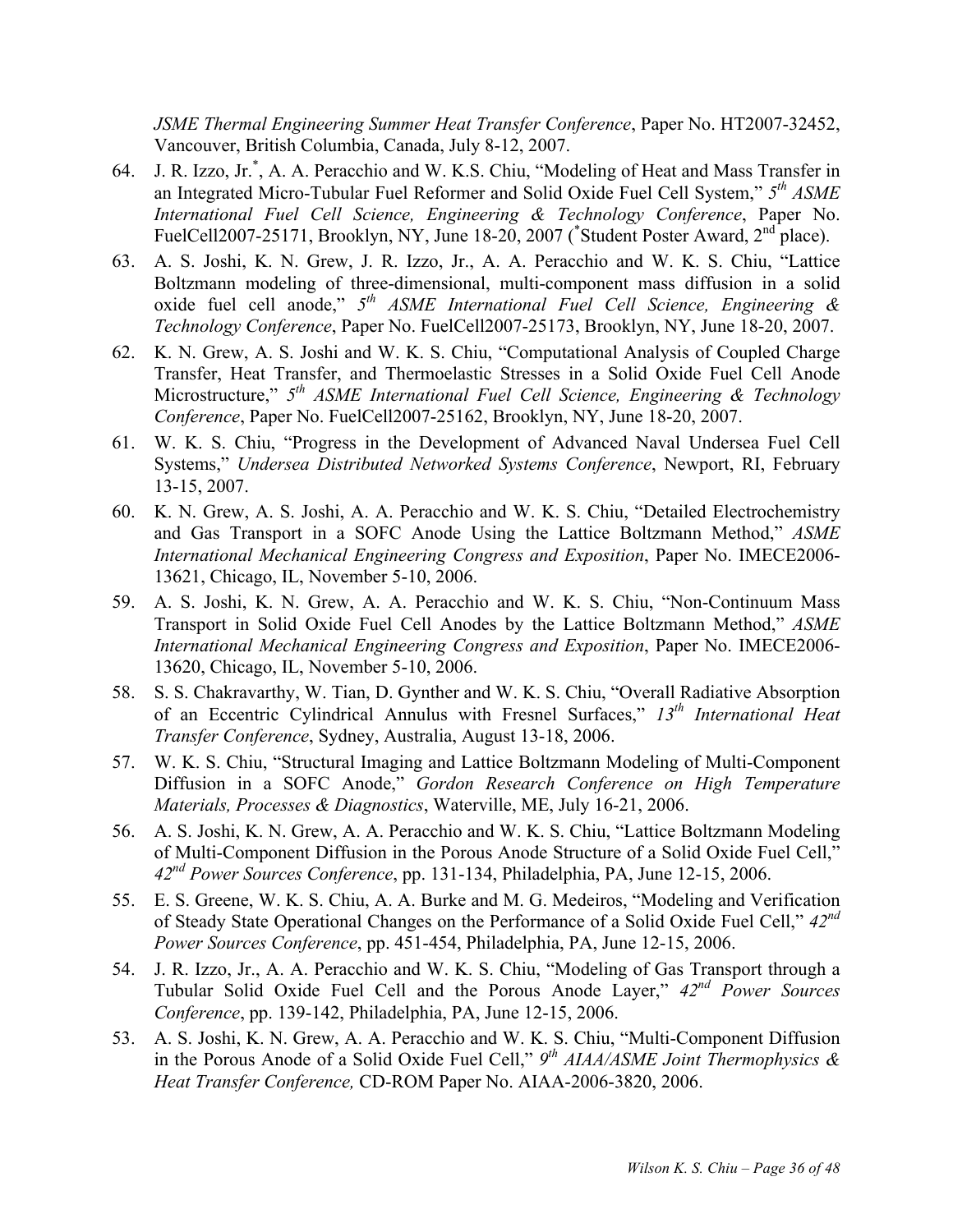- 52. S. S. Chakravarthy and W. K. S. Chiu, "Strength Prediction of Microstructured Optical Fibers," *SPIE Photonics Europe*, vol. 6913, paper no. 61930B-1–61930B-11, 2006.
- 51. W. K. S. Chiu, "Nanostructured Composite Material Synthesis by Chemical Vapor Deposition," *Gordon Research Conference on Composites*, Ventura, CA, January 15-20, 2006.
- 50. E. S. Greene and W. K. S. Chiu, "Mass Transfer in Functionally Graded Solid Oxide Fuel Cell Electrodes," *ASME International Mechanical Engineering Congress and Exposition*, CD-ROM Paper No. IMECE2005-82531, 2005.
- 49. K. H. Kwok and W. K. S. Chiu, "Synthesis of Carbon Nanotubes on a Moving Substrate by Laser-Induced Chemical Vapor Deposition," *ASME International Mechanical Engineering Congress and Exposition*, CD-ROM Paper No. IMECE2005-80222, 2005.
- 48. W. Huang, W. Tian and W. K. S. Chiu, "Effect of Sub-Micron Thin Film on Surface Temperature During Chemical Vapor Deposition," *ASME International Mechanical Engineering Congress and Exposition*, CD-ROM Paper No. IMECE2005-81999, 2005.
- 47. S. S. Chakravarthy and W. K. S. Chiu, "Reliability of Carbon Coated Optical Fibers," *ASME International Mechanical Engineering Congress and Exposition*, CD-ROM Paper No. IMECE2005-82075, 2005.
- 46. E. S. Greene, W. K. S. Chiu, M. G. Medeiros, A. Burke, and L. Carreiro, "Progress in the Development of Advanced Naval Undersea Fuel Cell Systems," *Fuel Cell Seminar*, Palm Springs, CA, November 14-18, 2005.
- 45. E. S. Greene, W. K. S. Chiu, M. G. Medeiros, A. Burke, and L. Carreiro, "Characterization of Solid Oxide Fuel Cells for Undersea Vehicles," *Grove Fuel Cell Symposium*, London, UK, October 4-6, 2005.
- 44. W. Tian, W. Huang and W. K. S. Chiu, "Hemispherical Emittance of a Semitransparent Fiber Coated with a Submicron Thick Absorbing Film," *ASME Summer Heat Transfer Conference*, CD-ROM Paper No. HT2005-72519, 2005.
- 43. S. S. Chakravarthy and W. K. S. Chiu, "Collapse Prediction during Hollow Optical Fiber Fabrication," *ASME Summer Heat Transfer Conference*, CD-ROM Paper No. HT2005- 72508, 2005.
- 42. K. H. Kwok and W. K. S. Chiu, "Open-Air Synthesis of Carbon Nanotubes by Laser-Induced Chemical Vapor Deposition," *ASME Summer Heat Transfer Conference*, CD-ROM Paper No. HT2005-72525, 2005.
- 41. W. Huang and W. K. S. Chiu, "Soret, Dufour and Heat by Chemical Reaction Effects in a Chemical Vapor Deposition Optical Fiber Coating Process," *ASME Summer Heat Transfer Conference*, CD-ROM Paper No. HT2005-72520, 2005.
- 40. W. Huang and W. K. S. Chiu, "Heat and Mass Transfer in a CVD Optical Fiber Coating Process by Propane Precursor Gas," *ASME Summer Heat Transfer Conference*, CD-ROM Paper No. HT2005-72518, 2005.
- 39. E. S. Greene, W. K. S. Chiu, M. G. Medeiros, A. Burke, and L. Carreiro, "A Combined Numerical and Experimental Investigation for the Development of Undersea Solid Oxide Fuel Cell Systems," *SOFC IX Symposium, 207th ECS Meeting*, vol. 1, pp. 258-266, 2005.
- 38. W. K. S. Chiu, "Nanostructured Materials Synthesis," *Pharmaceutical Technology Workshop*, Storrs, CT, May 4, 2005.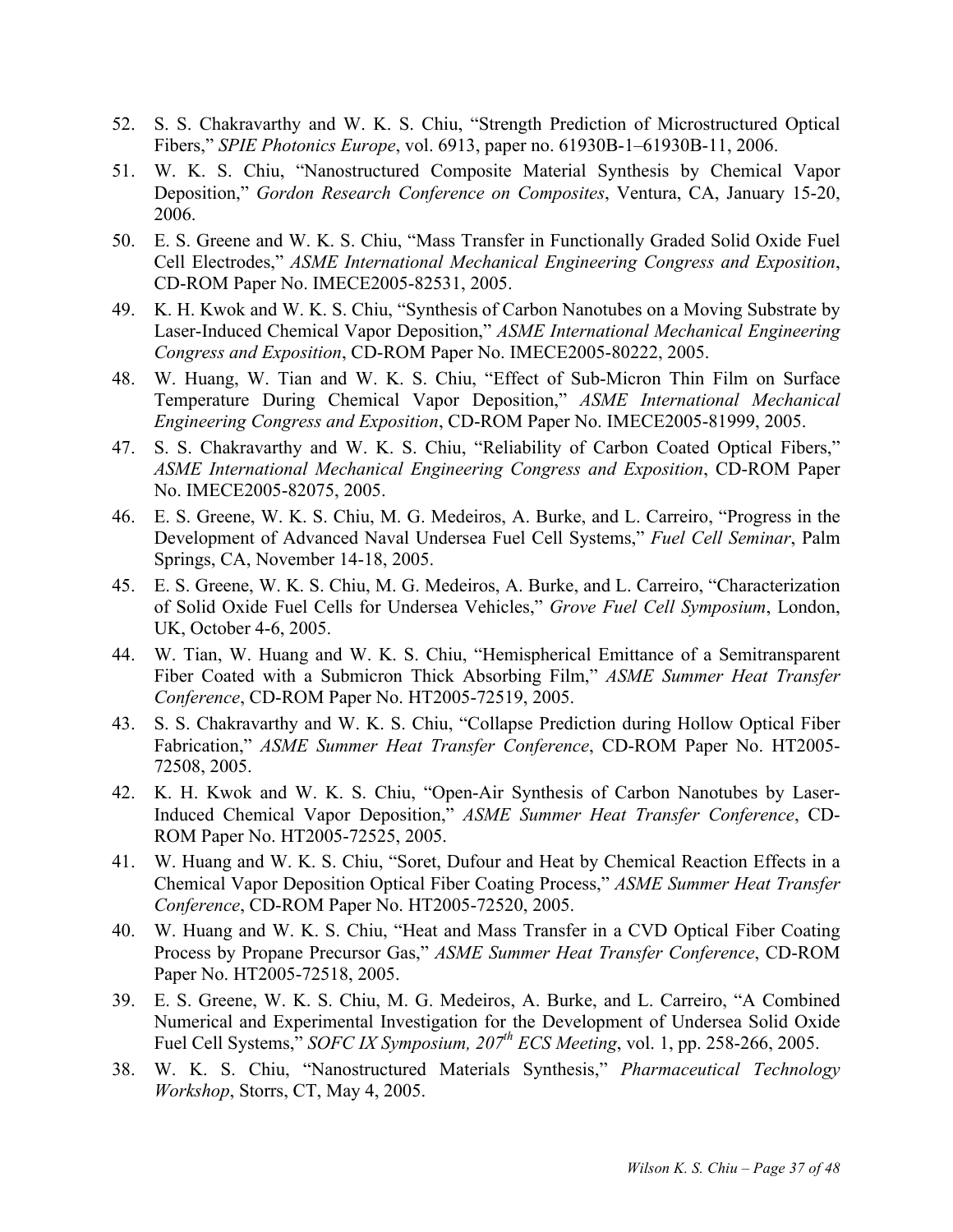- 37. W. K. S. Chiu, "Multiphysics Science and Analysis," *Workshop on Systems-Based Fuel Cell Design and Manufacturing (SbFCDMC)*, Storrs, CT, May 2-3, 2005.
- 36. W. Tian and W. K. S. Chiu, "Radiative Absorption in a Hollow Cylinder: Application to Microstructured Optical Fiber Fabrication," *ASME International Mechanical Engineering Congress and Exposition*, CD-ROM Paper No. IMECE2004-61253, 2004.
- 35. W. Tian and W. K. S. Chiu, "Calculation of Direct Exchange Areas Using Finite Volume Method and Direct Integration," *ASME International Mechanical Engineering Congress and Exposition*, CD-ROM Paper No. IMECE2004-61254, 2004.
- 34. S. S. Chakravarthy and W. K. S. Chiu, "Influence of External Loads on Thin Film Cracking," *ASME International Mechanical Engineering Congress and Exposition*, CD-ROM Paper No. IMECE2004-61676, 2004.
- 33. C. J. Jensen and W. K. S. Chiu, "Effect of Temperature on Silicon Carbide Deposition using Laser-Induced Chemical Vapor Deposition," *ASME International Mechanical Engineering Congress and Exposition*, CD-ROM Paper No. IMECE2004-60122, 2004.
- 32. E. S. Greene, W. K. S. Chiu, A. Burke, L. Carreiro and M. G. Medeiros, "Numerical and Experimental Investigation for Optimization of SOFC Systems," *Fuel Cell Seminar*, CD-ROM Paper No. 000327, San Antonio, TX, November 1-5, 2004.
- 31. E. S. Greene, W. K. S. Chiu, M. G. Medeiros, A. Burke, and L. Carreiro, "Advanced Fuel Cell Research for Weapon Applications," *ONR Naval-Industry R&D Partnership Conference, Washington, DC, August 3-6, 2004.*
- 30. W. Huang and W. K. S. Chiu, "Heat and Mass Transfer in a CVD Optical Fiber Coating Process," *ASME Heat Transfer/Fluids Engineering Summer Conference*, CD-ROM Paper No. HT-FED04-56320, 2004.
- 29. W. Tian and W. K. S. Chiu, "Laser Heating of Stationary Fused Silica Rods and Fibers: Effects of Heat Source and Radiation Modeling," *ASME Heat Transfer/Fluids Engineering Summer Conference*, CD-ROM Paper No. HT-FED04-56233, 2004.
- 28. W. Tian and W. K. S. Chiu, "A Modified Scheme for Axisymmetric Radiative Transfer Using the Finite Volume Method," *ASME Heat Transfer/Fluids Engineering Summer Conference*, CD-ROM Paper No. HT-FED04-56235, 2004.
- 27. K. Kwok and W. K. S. Chiu, "Experimental and Numerical Modeling Studies of Laser-Induced Carbon Chemical Vapor Deposition on Optical Fibers," *ASME Heat Transfer/Fluids Engineering Summer Conference*, CD-ROM Paper No. HT-FED04-56189, 2004.
- 26. E. S. Greene, W. K. S. Chiu, A. Burke, L. Carreiro, and M. G. Medeiros, "Advanced Fuel Cell Research for Weapon Applications: Thermal Management Issues," *ARO/DARPA/DSO Workshop on Thermal Management for Micro and Meso Power Systems, Chicago, IL, May 17-19, 2004.*
- 25. S. S. Chakravarthy and W. K. S. Chiu, "A Model for the Inert Strength Reduction in Carbon-Coated Optical Fibers," *SPIE Photonics Europe*, vol. 5465, pp. 41-50, 2004.
- 24. E. S. Greene and W. K. S. Chiu, "Application of an Anode Model to Investigate Physical Parameters in IR-SOFC Systems," *First International Conference on Fuel Cell Development and Deployment*, Storrs, CT, March 7-10, 2004.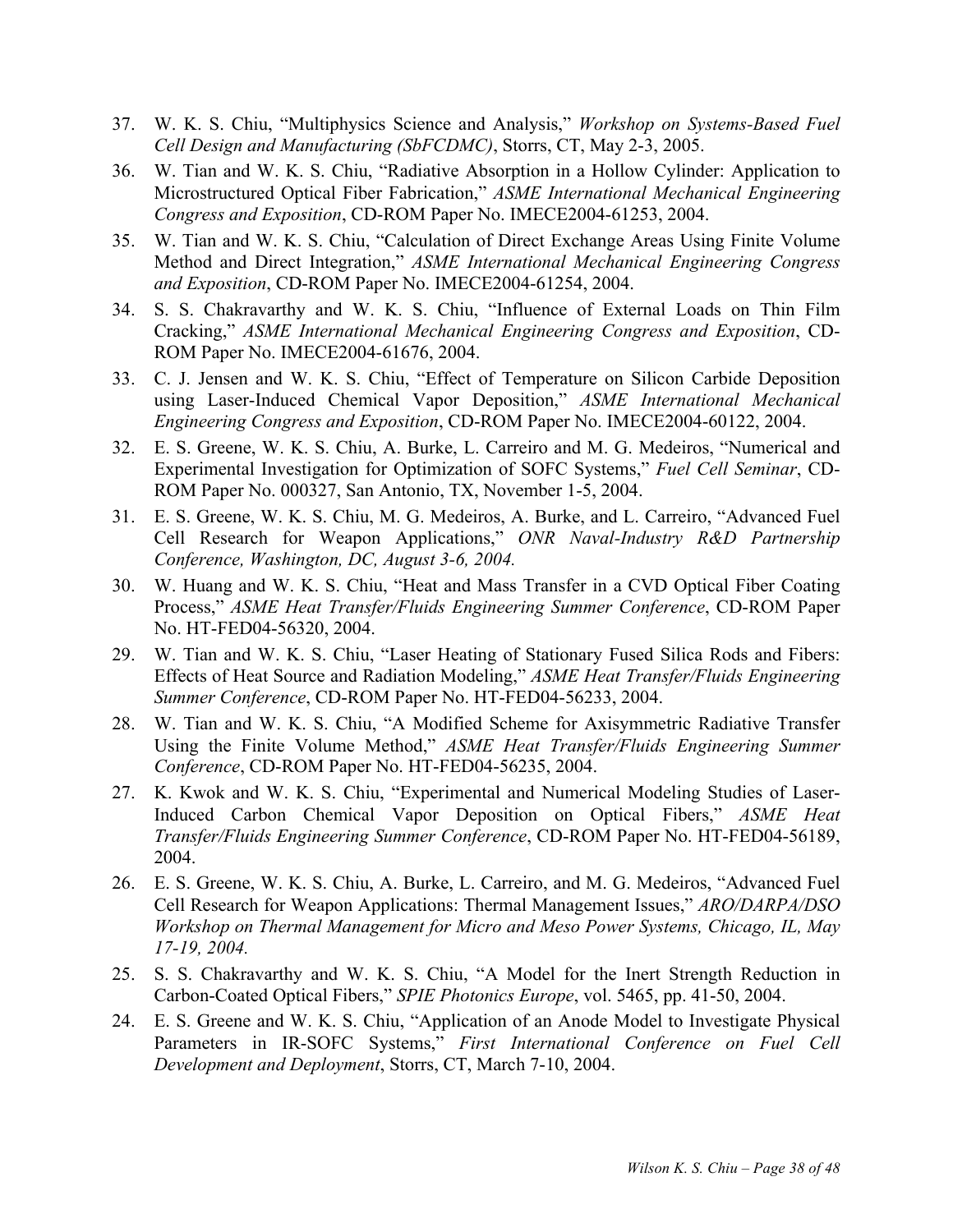- 23. W. Huang and W. K. S. Chiu, "Validation of a Mass Transport Model for CVD Coating of Optical Fibers," *ASME International Mechanical Engineering Congress and Exposition*, CD-ROM vol. 1, Paper No. IMECE2003-43414, 2003.
- 22. E. S. Greene, M. G. Medeiros and W. K. S. Chiu, "Numerical Modeling of an Internal Reforming SOFC," *Fuel Cell Seminar*, pp. 443-446, 2003.
- 21. S. S. Chakravarthy and W. K. S. Chiu, "A Fracture Mechanics Model for Strength Degradation of Carbon Coated Optical Fibers," *52nd IWCS/Focus Symposium*, pp. 405-409, 2003.
- 20. E. S. Greene, W. K. S. Chiu and M. G. Medeiros, "Advanced Fuel Cell Research for Weapon Applications," *ONR Fuel Cell Workshop*, Newport, RI, October 29-31, 2003.
- 19. W. Tian and W. K. S. Chiu, "Calculation of Direct Exchange Areas for Non-Uniform Zones," *ASME Summer Heat Transfer Conference*, CD-ROM Paper No. HT2003-47479, 2003.
- 18. K. H. Kwok and W. K. S. Chiu, "Laser-Induced Chemical Vapor Deposition on Moving Glass Rods," *ASME Summer Heat Transfer Conference*, CD-ROM Paper No. HT2003- 47446, 2003.
- 17. K. H. Kwok and W. K. S. Chiu, "Laser-Induced Carbon CVD using an Open-Air Reactor," *CVDXVI / EUROCVD 14 Symposium, 203rd ECS Meeting*, vol. 1, pp. 581-587, 2003.
- 16. W. Tian and W. K. S. Chiu, "Numerical Modeling of CO<sub>2</sub> Laser-Heated Moving Glass Rods," *ASME International Mechanical Engineering Congress and Exposition*, CD-ROM vol. 1, Paper No. IMECE2002-33082, 2002.
- 15. P. O. Iwanik and W. K. S. Chiu, "Heat Transfer Correlations for a CVD Optical Fiber Coating Process," *ASME International Mechanical Engineering Congress and Exposition*, CD-ROM vol. 1, Paper No. IMECE2002-33919, 2002.
- 14. C. A. Taylor and W. K. S. Chiu, "Characterization of Carbon CVD Coatings Deposited at Near Atmospheric Pressure," *SPIE Photonics Fabrication Europe*, vol. 4940, pp. 101-107, 2002.
- 13. K. H. Kwok and W. K. S. Chiu, "Graphitic Carbon Coatings on Fused Quartz by Laser-Induced Chemical Vapor Deposition," *12th International Heat Transfer Conference*, vol. 4, pp. 825-830, 2002.
- 12. C. A. Taylor and W. K. S. Chiu, "Hermetic Chemical Vapor Deposition Coatings for Environmental Sensors," *Proceedings of SPIE Photonics West*, vol. 4639, pp. 152-159, 2002.
- 11. P. O. Iwanik and W. K. S. Chiu, "Heat Transfer in Chemical Vapor Deposited Optical Fiber Coatings," *ASME International Mechanical Engineering Congress and Exposition*, CD-ROM vol. 1, Paper No. HTD-24371, 2001.
- 10. W. K. S. Chiu and Y. Jaluria, "Flow Visualization and Heat Transfer Analysis in a Horizontal Channel Heated from Below: Applications to CVD," *ASME International Mechanical Engineering Congress and Exposition*, Orlando, FL, 2000.
- 9. W. K. S. Chiu, Y. Jaluria and N. G. Glumac, "Control of Thin Film Growth in Chemical Vapor Deposition Manufacturing Systems," *ASME National Heat Transfer Conference*, Pittsburgh, PA, 2000.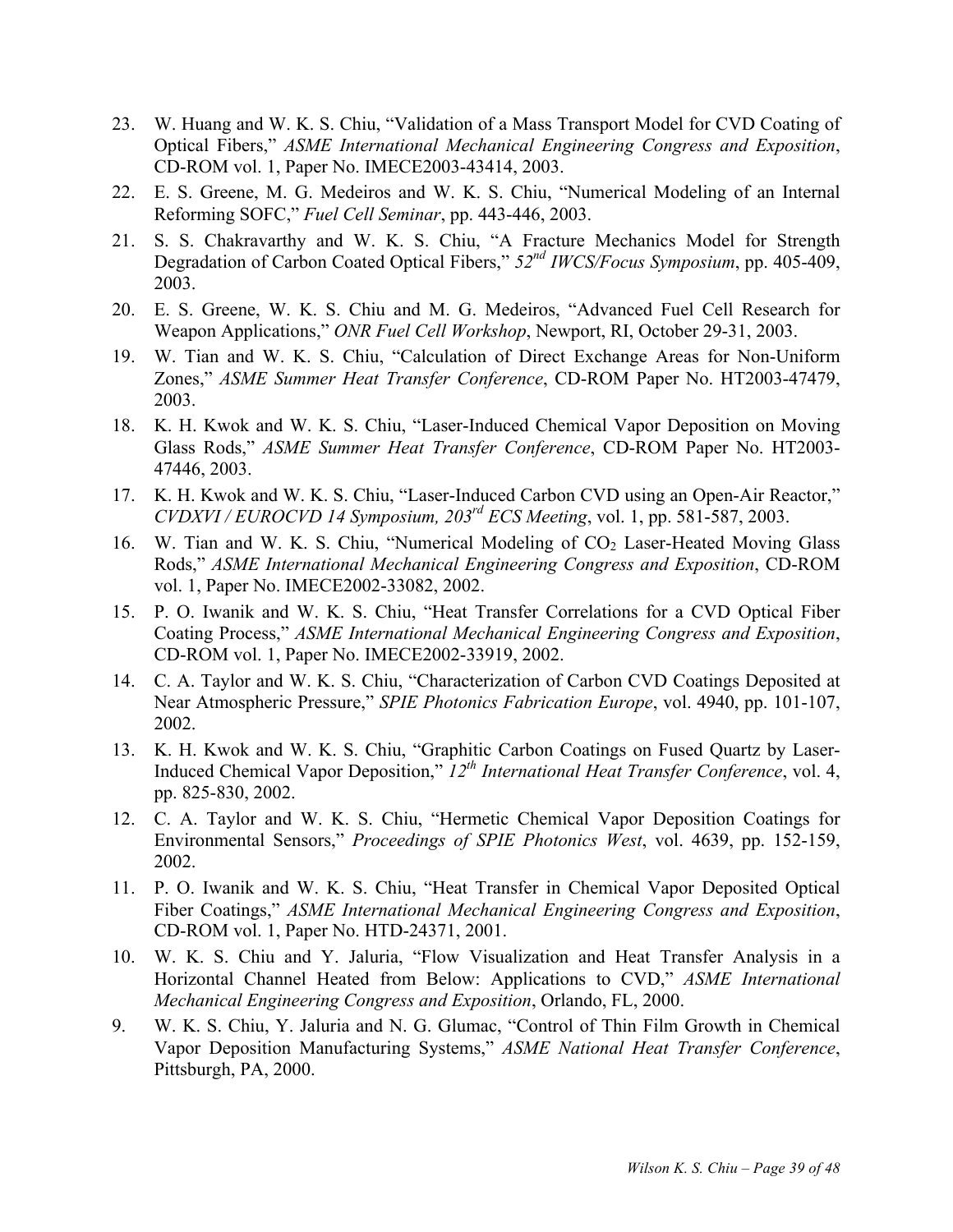- 8. W. K. S. Chiu, C. J. Richards and Y. Jaluria, "Experimental and Numerical Study of Conjugate Heat Transfer in a Horizontal Channel Heated from Below: Applications to CVD Processing," *ASME International Mechanical Engineering Congress and Exposition*, Nashville, TN, 1999.
- 7. W. K. S. Chiu, Y. Jaluria and N. G. Glumac, "Validity of the Constant Property Approximations in CVD Reactor Modeling," *ASME National Heat Transfer Conference*, Albuquerque, NM, 1999.
- 6. W. K. S. Chiu, C. J. Richards and Y. Jaluria, "Mixed Convection Flow in Horizontal CVD Reactors," *The 51st Annual Meeting of the Division of Fluid Dynamics, American Physical Society*, Philadelphia, PA, 1999 (abstract in *Bull. Amer. Phys. Soc*., vol. 43, Nov. 1998).
- 5. W. K. S. Chiu and Y. Jaluria, "Continuously Moving Finite Thickness Susceptor in CVD Processing," *ASME International Mechanical Engineering Congress and Exposition*, Anaheim, CA, 1998.
- 4. W. K. S. Chiu and Y. Jaluria, "Heat and Mass Transfer in Continuous CVD Reactors," *Proceedings of the 11th International Heat Transfer Conference*, Kyongju, Korea, vol. 5, pp. 187-191, Taylor & Francis, Philadelphia, PA, 1998.
- 3. W. K. S. Chiu and Y. Jaluria, "Heat Transfer in Horizontal and Vertical CVD Reactors," *ASME National Heat Transfer Conference*, Baltimore, MD, 1997.
- 2. Y. Jaluria, W. K. S. Chiu and S. H.-K. Lee, "Flow of Smoke and Hot Gases Across Horizontal Vents in Room Fires," *4th ASME/JSME Thermal Engineering Joint Conference*, Maui, HI, 1995.
- 1. S. H.-K. Lee, W. K. S. Chiu and Y. Jaluria, "Experimental Study of Enclosure Fires with Horizontal Vents," *Combustion Institute Eastern States Meeting*, Princeton, NJ, 1993.

## **TECHNICAL REPORTS**

- 2. W. K. S. Chiu, G. H. Ames and M. J. Berliner, "Design Considerations in Reduced-Diameter Single-Mode Optical Fibers," *NUWC-NPT Technical Report 11,390*, Naval Undersea Warfare Center Division, Newport, RI, September 2002.
- 1. W. K. S. Chiu, J. M. Maguire and M. J. Berliner, "Phase Sensitivity of Conventional Single-Mode, Polarization-Maintaining and Absorption-Reducing, and Holey Optical Fibers: A Comparison Study," *NUWC-NPT Technical Report 11,391*, Naval Undersea Warfare Center Division, Newport, RI, September 2002.

### **PATENTS and DISCLOSURES**

- 5. W. K. S. Chiu, "Dry Hydrogen Generation by High Differential Pressure Electrolysis," U. S. Patent Disclosure, filed April 19, 2010.
- 4. W. K. S. Chiu and K. N. Grew, "Self Hydrating Water Electrolysis Membrane," U. S. Patent Disclosure, filed March 16, 2010.
- 3. W. K. S. Chiu and K. H. Kwok, "Method and Apparatus for Open-Air Coatings by Laser-Induced Chemical Vapor Deposition," U. S. Patent No. 7404983, July 29, 2008.
- 2. W. K. S. Chiu and K. H. Kwok, "Method and Device for Producing Carbon Nanotubes," U. S. Patent Application No. US2008/0199389, August 21, 2008.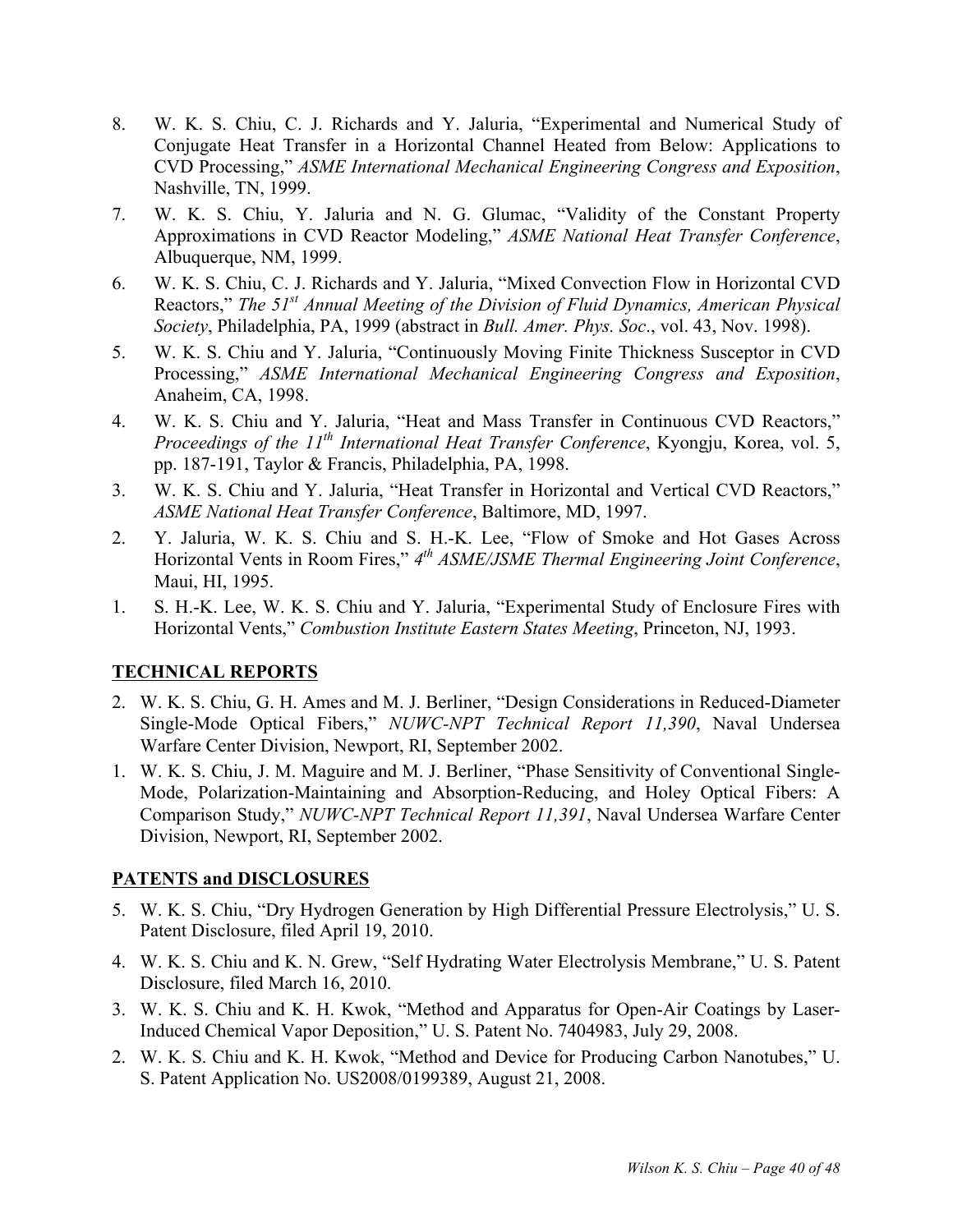1. A. J. DeMaria and W. K. S. Chiu, "Extruded Plastic Waveguides for Far Infrared Laser Sources," U. S. Patent Disclosure, filed July 30, 2004.

### **INVITED PRESENTATIONS**

#### *Universities*

*City College of New York – Department of Mechanical Engineering Clemson University – Department of Materials Science and Engineering Columbia University – Department of Mechanical Engineering Drexel University – Department of Mechanical Engineering and Mechanics École Polytechnique Fédérale de Lausanne (EPFL), Lausanne, Switzerland École Polytechnique Fédérale de Lausanne (EPFL) Valais-Wallis, Sion, Switzerland Kyoto University, Japan Lehigh University – Department of Chemical and Biomolecular Engineering Lund University, Sweden – Department of Energy Engineering Mount Sinai School of Medicine – Institute for Translational and Molecular Imaging, New York, NY Purdue University – Department of Mechanical Engineering Rutgers University – Department of Mechanical and Aerospace Engineering Rutgers University – Department of Materials Science and Engineering Seconda Universita' degli Studi di Napoli – Department of Mechanical and Aerospace Engineering State University of New York at Stony Brook – Department of Mechanical Engineering Stevens Institute of Technology – Department of Mechanical Engineering Stony Brook University – Department of Materials Science and Chemical Engineering Stony Brook University – Department of Mechanical Engineering Technical University of Denmark – Department of Energy Conversion and Storage (2014, 2017) University of Bridgeport – School of Engineering University of Calgary – Department of Mechanical and Manufacturing Engineering University of California, Berkeley – Laser Thermal Laboratory University of California, Irvine – Department of Mechanical and Aerospace Engineering University of California, Los Angeles – Department of Mechanical and Aerospace Engineering University of Central Florida – Florida Solar Energy Center University of Connecticut – Department of Chemical, Materials and Biomolecular Engineering University of Connecticut – Department of Materials Science and Engineering University of Connecticut – Department of Mechanical Engineering University of Connecticut – Institute of Materials Science University of Connecticut – Booth Engineering Center for Advanced Technology University of Delaware – Department of Mechanical Engineering University of Houston – Department of Mechanical Engineering University of Louisville – Department of Mechanical Engineering University of Maryland – Department of Mechanical Engineering University of Naples Federico II – Department of Mechanical Engineering University of Southern California – Optical Communications Laboratory University of South Carolina – Department of Mechanical Engineering University of Virginia – Department of Chemical Engineering Warsaw University of Technology, Poland West Virginia University – Department of Mechanical and Aerospace Engineering Research Laboratories*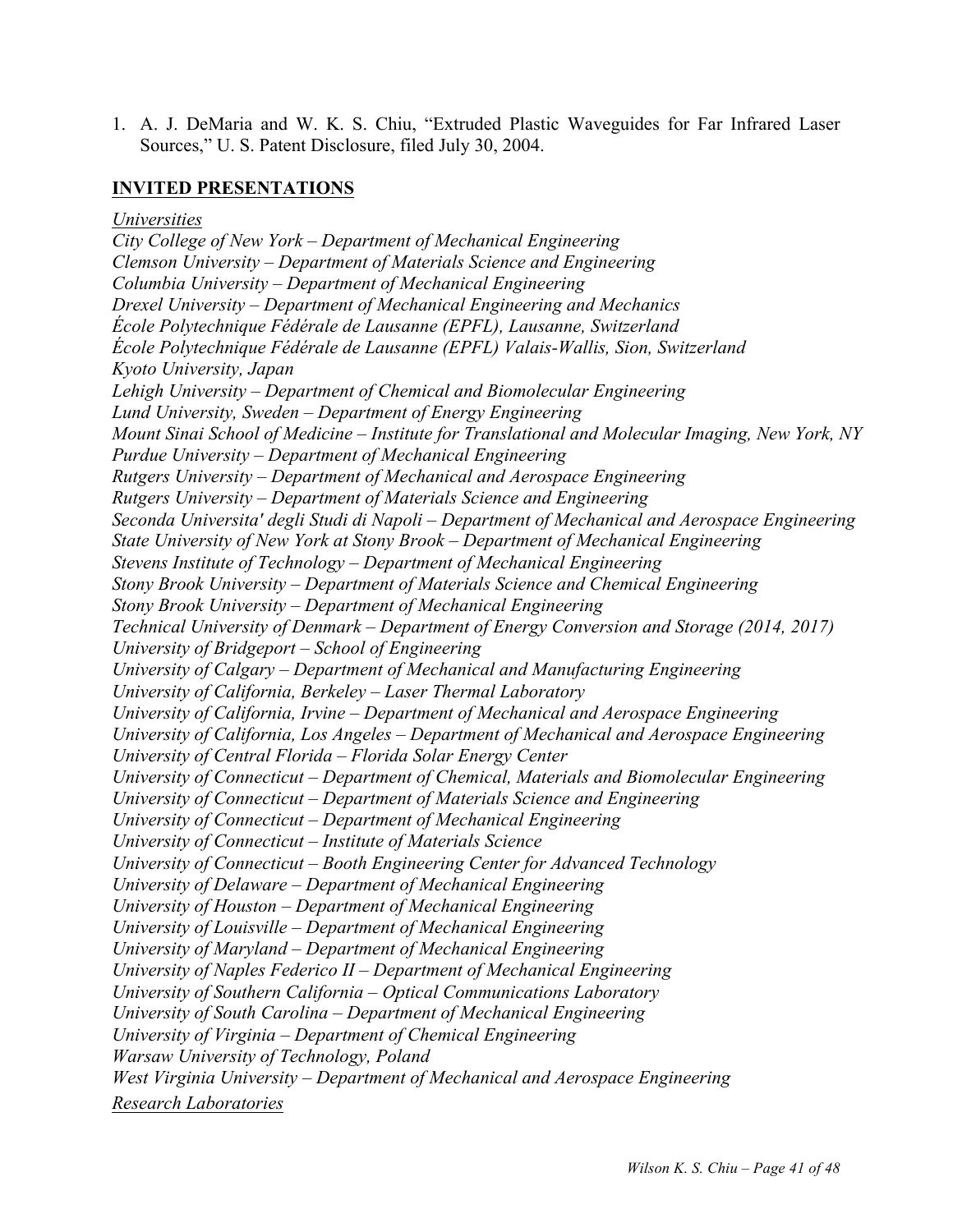*Advanced Photon Source, Argonne National Laboratory*, IL *Air Force Research Laboratory, Wright-Patterson Air Force Base*, OH *Army Research Laboratory,* Adelphi, MD *Forschungszentrum Jülich – IEK-1 Materials Synthesis and Processing, Institute of Energy and Climate Research*, Jülich, Germany *National Energy Technology Laboratory,* Morgantown, WV *National Synchrotron Light Source, Brookhaven National Laboratory*, NY *National Synchrotron Light Source II, Brookhaven National Laboratory*, NY *Naval Undersea Warfare Center*, Newport, RI *Navy MANTECH Applied Research Laboratory*, State College, PA *NIST – Building and Fire Research Laboratory*, Gaithersburg, VA *NIST – Fire Science Division and Process Measurements Division*, Gaithersburg, VA *Pacific Northwest National Laboratory,* Richland, WA *Paul Scherrer Institute*, Zurich, Switzerland *OFS Laboratories (formerly Bell Laboratories)*, Murray Hill, NJ *Saint-Gobain Research and Development Center,* Northboro, MA *Sandia National Laboratories – Combustion Research Facility*, Livermore, CA *SLAC National Accelerator Laboratory*, Stanford, CA *Stanford Synchrotron Radiation Lightsource,* Stanford, CA *SPring-8 Synchrotron Radiation Facility*, Hyōgo Prefecture, Japan *Swiss Light Source, Paul Scherrer Institute*, Zurich, Switzerland *Government Agencies Advanced Research Projects Agency – Energy, U.S. Department of Energy*, Washington, DC *National Science Foundation*, Arlington, VA *New Energy and Industrial Technology Development Organization*, Japan Office *of Naval Research*, Arlington, VA *Industries and Associations Adaptive Materials, Inc.*, Ann Arbor, MI *Cidra Corporation*, Wallingford, CT *ConocoPhillips Bartlesville Technology Center, OK Duracell Technical Center*, Bethel, CT Exa *Corporation*, Burlington, MA *General Dynamics Electric Boat*, Groton, CT *Giner Electrochemical Systems, Newton, MA Hamilton Sundstrand*, South Windsor, CT *Lucent Technologies*, Avon, CT *MIT Club of Hartford,* CT *Millstone Nuclear Power Station,* Waterford, CT *NanoSciences Corporation*, Oxford, CT *NexTech Materials, Inc.,* Lewis Center, OH *Northrop Grumman*, Linthicum, MD *OFS Specialty Photonics Division*, Avon, CT *Pratt & Whitney*, East Hartford, CT *Precision Combustion, Inc.*, North Haven, CT *Sippican, Inc.*, Marion, MA *United Technologies Research Center*, East Hartford, CT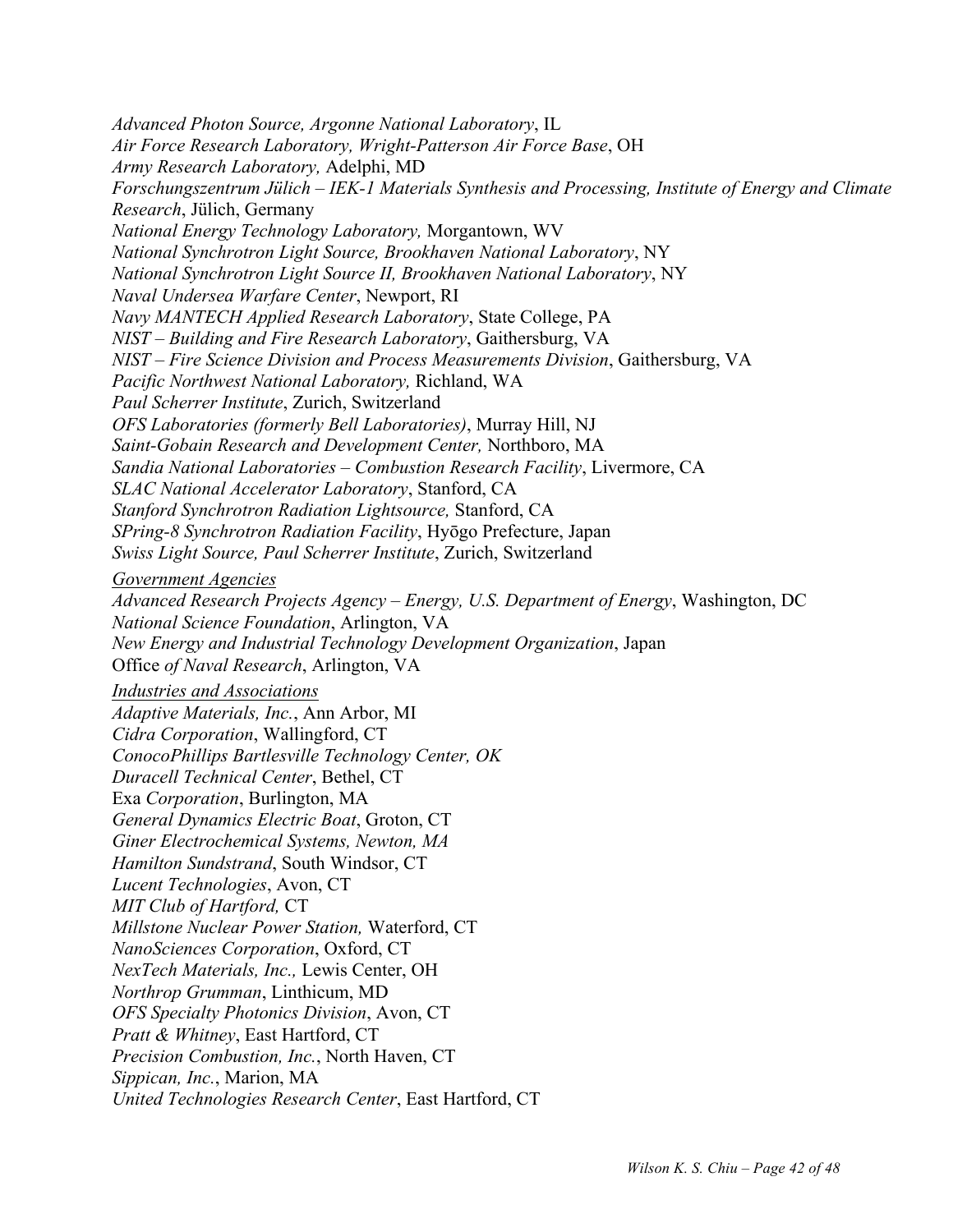#### **INTERACTION WITH INDUSTRY AND RESEARCH LABORATORIES**

*Duracell,* Bethel, CT, 2015-2016. Consulted on battery technologies.

- *Hamilton Sundstrand,* Windsor Locks, CT, 2010-2012. Develop models to predict polymer electrolyte membrane performance in electrochemical cells.
- *Zygo Incorporated,* Middlefield, CT, 2009. Consulted on laser-induced chemical vapor deposition.
- *Naval Undersea Warfare Center*, Newport, RI, 2006. Air independent direct borohydride hydrogen peroxide fuel cells.
- *NexTech Materials*, Lewis Center, OH, 2005 2008. Modeling and experimental validation of functionally graded solid oxide fuel cell electrodes.
- *Xradia*, Concord, CA, 2008 present. Three-dimensional x-ray tomographic imaging of solid oxide fuel cell electrodes at the nanometer level.
- *Advanced Photon Source, Argonne National Laboratory*, Argonne, IL, 2005 present. Structural imaging and characterization of energy materials.
- *Stanford Synchrotron Radiation Lightsource, SLAC*, Palo Alto, CA, 2009 present. Structural imaging and characterization of energy materials.
- *National Synchrotron Light Source*, Brookhaven, NY, 2009 present. Part of team that acquired a transmission x-ray microscope beamline to study energy materials.
- *National Synchrotron Light Source-II*, Brookhaven, NY, 2009 present. Development of next generation synchrotron-based nanoprobes.
- *Adaptive Materials, Inc.*, Ann Arbor, MI, 2005 present. Manufacture/performance relationships of microtubular solid oxide fuel cell electrodes.
- *Naval Undersea Warfare Center*, Newport, RI, 2004. Evaluate carbon nanotubes and its derivatives for use in fuel cells.
- *Underground Systems, Inc.*, Armonk, NY, 2004. Consulted on thermal management of wireless high voltage overhead conductor monitors.
- *Dow Corning*, Midland, MI, 2004 2006. Evaluation of advanced precursors for chemical vapor deposition of nanostructured materials.
- *Naval Undersea Warfare Center*, Newport, RI, 2003 2005. Evaluated and analyzed specialty semi-fuel cells as undersea power sources.
- *OFS Labs (formerly Bell Labs)*, Murray Hill, NJ, 2003 2007. Photonic crystal optical fiber manufacture and applications.
- *DDL Omni Engineering*, Waterford, CT, 2002 2003. Photonic crystal optical fibers for undersea acoustic sensing.
- *Saint-Gobain Research and Development Center*, Northboro, MA. 2002. Consultant to developed scaling laws for a chemical vapor deposition process.
- *Sandia National Laboratories*, Albuquerque, NM, 2001 2003. Geothermal well fiber-optic sensors.
- *Naval Undersea Warfare Center*, Newport, RI, 2001 2003. Fiber-optic sensors for undersea applications.
- *OFS Specialty Photonics Division*, Avon, CT, 2001 present. Chemical vapor deposition of carbon-coated optical fibers.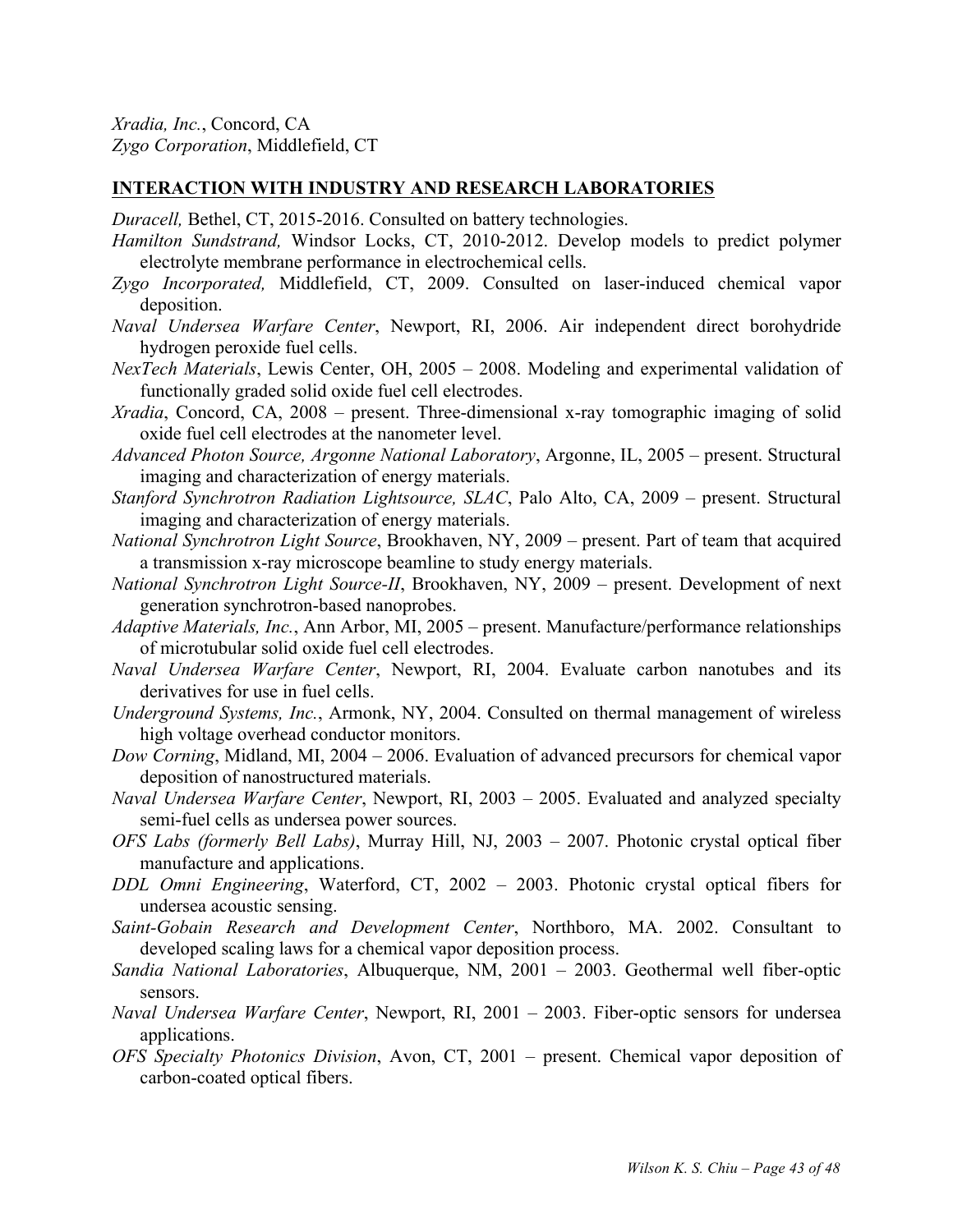*Lucent Technologies*, Avon, CT, 2001. Consulted on high speed inline coating of specialty optical fibers.

### **THESIS ADVISING ACTIVITIES**

### **Doctor of Philosophy:**

- 12. Jacob A. Wrubel, "Anion Exchange Membrane Fuel Cell Performance in the Presence of Carbon Dioxide," May 2019.
- 11. Alex P. Cocco, "Three-Dimensional Imaging Methods and Analytical Transport Network Theory to Guide the Characterization and Design of Energy Materials," December 2016.
- 10. Andrew M. Kiss, "Transport-Induced Losses in Alkaline Anion Exchange Membranes and Solid Oxide Fuel Cell Anodes," July 2014.
- 9. William M. Harris, "Synchrotron-based X-ray Imaging to Characterize Structural and Chemical Changes in Energy Materials," July 2014.
- 8. Timothy D. Myles, "Applicability of Effective Medium and Transport Theories to Fuel Cell Materials," July 2014.
- 7. Jeffrey J. Lombardo, "Synthesis, Imaging and Characterization of Energy Materials at the Nanoscale," September 2012.
- 6. John R. Izzo, Jr.<sup>#</sup>, "Microstructural Imaging and Characterization of Solid Oxide Fuel Cell Electrodes," May 2011.
- 5. Kyle N. Grew<sup>‡, $\ddagger$ </sup>, "Gas Transport and Reactive Flow in Porous Media using the Lattice Boltzmann Method," May 2010.
- 4. Srinath S. Chakravarthy, "Thermal Processing and Failure of Microstructured Optical Fibers," May 2007.
- 3. Eric S. Greene<sup>#</sup>, "Modeling and Experimental Validation of Parametric Changes on the Polarization Characteristics of Solid Oxide Fuel Cells," May 2007.
- 2. Weixue Tian, "Radiative Transfer Modeling: Numerical Techniques and Applications in Fiber Optics Manufacturing," December 2005.
- 1. King Hong Kwok, "Synthesis of Nanostructured Carbon Materials by Open-Air Laser-Induced Chemical Vapor Deposition," December 2005.
- *# ONR Naval Research Enterprise Intern Program (NREIP) Summer Internship. ‡*

*ASEE National Defense Science and Engineering Graduate Fellowship, 2007 – 2010.*

ǂ *University of Connecticut School of Engineering Outstanding Graduate Thesis Award, 2011.*

### **Master of Science:**

- 8. Timothy Lynch, "Molten Salt Property Measurement at Operationally Relevant Temperatures for Nuclear Reactor Application," expect 2021.
- 7. Peter J. Damian, "Development of a Matlab-Based Characterization Suite Application to Metal Foam and Composite Ceramic Waste Form Microstructures," December 2018.
- 6. Matthew B. DeGostin, "Microstructural Design Models for Electrochemical Electrodes," August 2015.
- 5. Andrew C. Lysaght, "Role of Surface Species and Thermophoresis in the Carbon Nanotube Chemical Vapor Deposition Process," 2008.
- 4. Christopher J. Jensen, "Carbon and Silicon Carbide-Derived Nanotube Structures by Open-Air Laser-Induced Chemical Vapor Deposition," 2005.
- 3. Craig A. Taylor, "Growth, Characterization and Analysis of Pyrolytic Carbon Films Deposited by Chemical Vapor Deposition," 2002.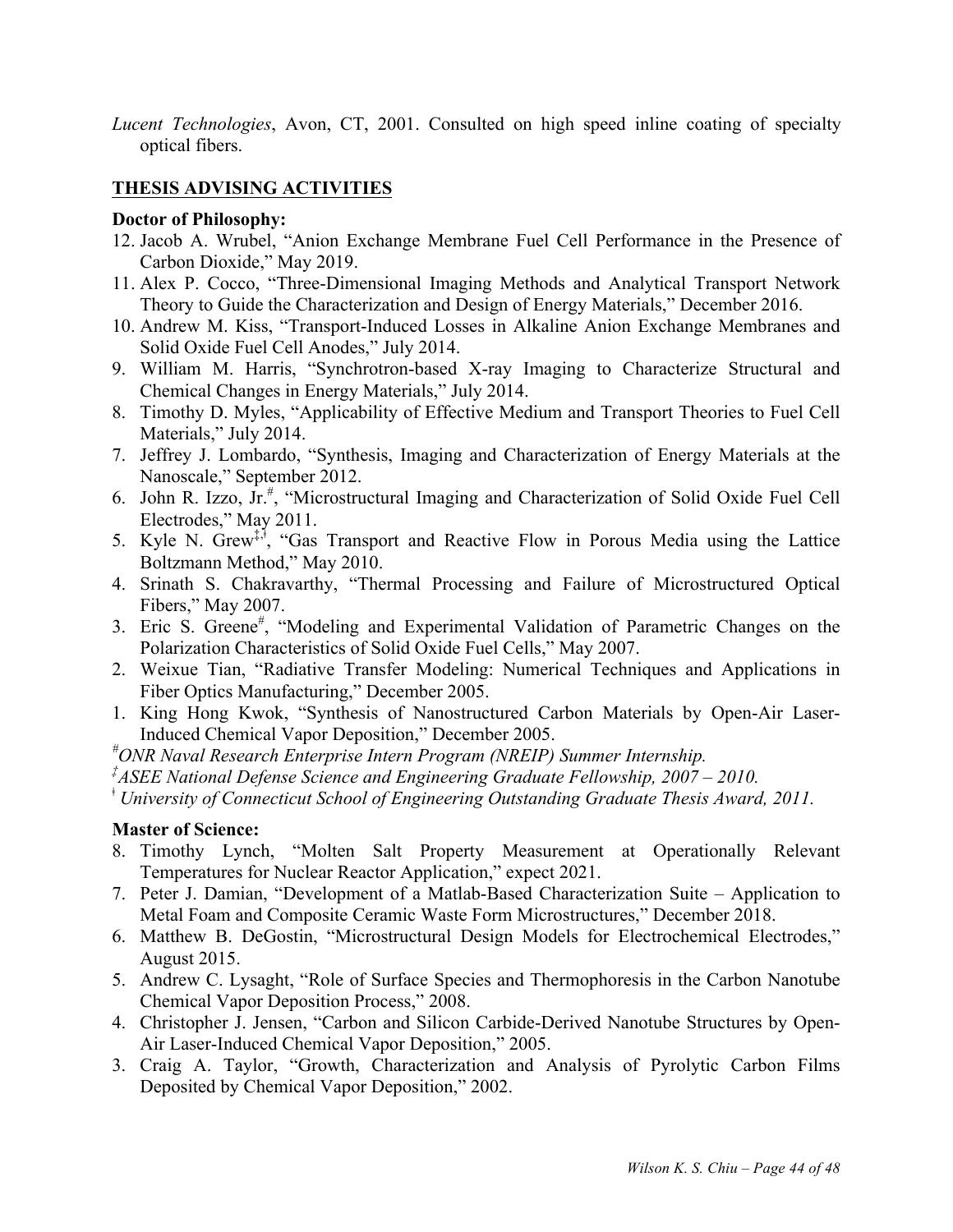- 2. Patricia O. Iwanik, "Numerical Heat Transfer Study of an Inline Optical Fiber Chemical Vapor Deposition Coating Process," 2002.
- 1. King Hong Kwok, "Laser-Induced Chemical Vapor Deposition of Carbon on Moving Fused Quartz Substrates," 2002.

#### **Research/ Visiting Professors, and Post Doctoral Researchers:**

- 7. Jacob A. Wrubel, "Synchrotron-based X-ray Absorption Fine Structure Measurement of Molten Salt Properties," 2019.
- 6. Maria del Mar Perez-Fortes, Visiting Post Doctoral Researcher (from University of California, Irvine), "Thermodynamic and Dynamic Systems Modeling," 2012-2013.
- 5. Arata Nakajo, Post Doctoral Researcher, "The Role of Porous Media Microstructure in Energy Materials,"  $2011 - 2013$ .
- 4. George J. Nelson, Assistant Research Professor, "Nano/Microstructural Design of Electrochemical Cell Electrodes," 2009 – 2012.
- 3. Brice N. Cassenti, Professor in Residence, "Analytical Theory in Charge Transfer," 2009 present.
- 2. Aldo A. Peracchio, Visiting Scientist, "Transport Phenomena in Energy Materials," 2005 present.
- 1. Abhijit S. Joshi, Post Doctoral Researcher, "Lattice Boltzmann Methods in Fuel Cell Modeling," 2005 – 2007.

#### **Associate Thesis Advising:**

University of Connecticut: Bifen Wu (Ph.D. 2020), Sajad Yazdani (Ph.D. 2018), Charles Banas (Ph.D. 2018), Richard Fu (Ph.D. 2012), Swetaprovo Chaudhuri (Ph.D. 2011), Robert Paul Brooker (Ph.D. 2009), Gregory Quinn (Ph.D. 2009), Niloufar Fekrazad (Ph.D. 2007), Fuzheng Yang (Ph.D. 2002), Yanyan Zhang (Ph.D. 2007), Mathew Andel (M.S. 2004), Andres A. Chaparro (M.S. 2004), Alper Ata (M.S. 2003), Qibo Jiang (M.S. 2004), David Nielson (M.S. 2001).

Politecnico Di Torino: Daniele Ferrario (Laurea Magistrale 2016), Flavio Caciuffo (Laurea Magistrale 2013).

University of Alberta: Junfeng Zhang (Ph.D. 2005).

University of Naples Federico II: Luigi Pecoraro (Laurea Magistrale, 2020), Giuseppe Mirra (Laurea Magistrale, 2020), Carlo Savarese (Laurea Magistrale, 2018), Alessandro Giglio (Laurea Magistrale, 2018), Fabrizio Caiazzo (Laurea Magistrale, 2017), Gabriele Guastaferro (Laurea Magistrale, 2017), Paolo Salierno (Laurea Magistrale, 2016), Giuseppe Ambrosio (Laurea Magistrale 2015), Vincenzo Vitello (Laurea Magistrale 2014), Christian Loggia (Laurea Magistrale 2014), Marcello Iasiello (Laurea Magistrale 2013), Salvatore Cunsulo (Laurea Magistrale 2013), Andrea Migliozzi (Laurea Magistrale 2012), Raffaele Capuano (Laurea Magistrale 2012).

### **External Examiner, Faculty Opponent, or Reader:**

Lund University, Sweden: Hedvig Paradis (Ph.D. 2013).

École Polytechnique Fédérale de Lausanne (EPFL), Switzerland: Giorgio Rinaldi (Ph.D. 2019), Quentin Jeangros (Ph.D. 2014), Pietro Tanasini (Ph.D. 2011).

Princeton University: Ryan S. Davis (Ph.D. 2017).

Technical University of Denmark: Salvatore De Angelis (Ph.D. 2017).

### **Undergraduate (all Research Projects):**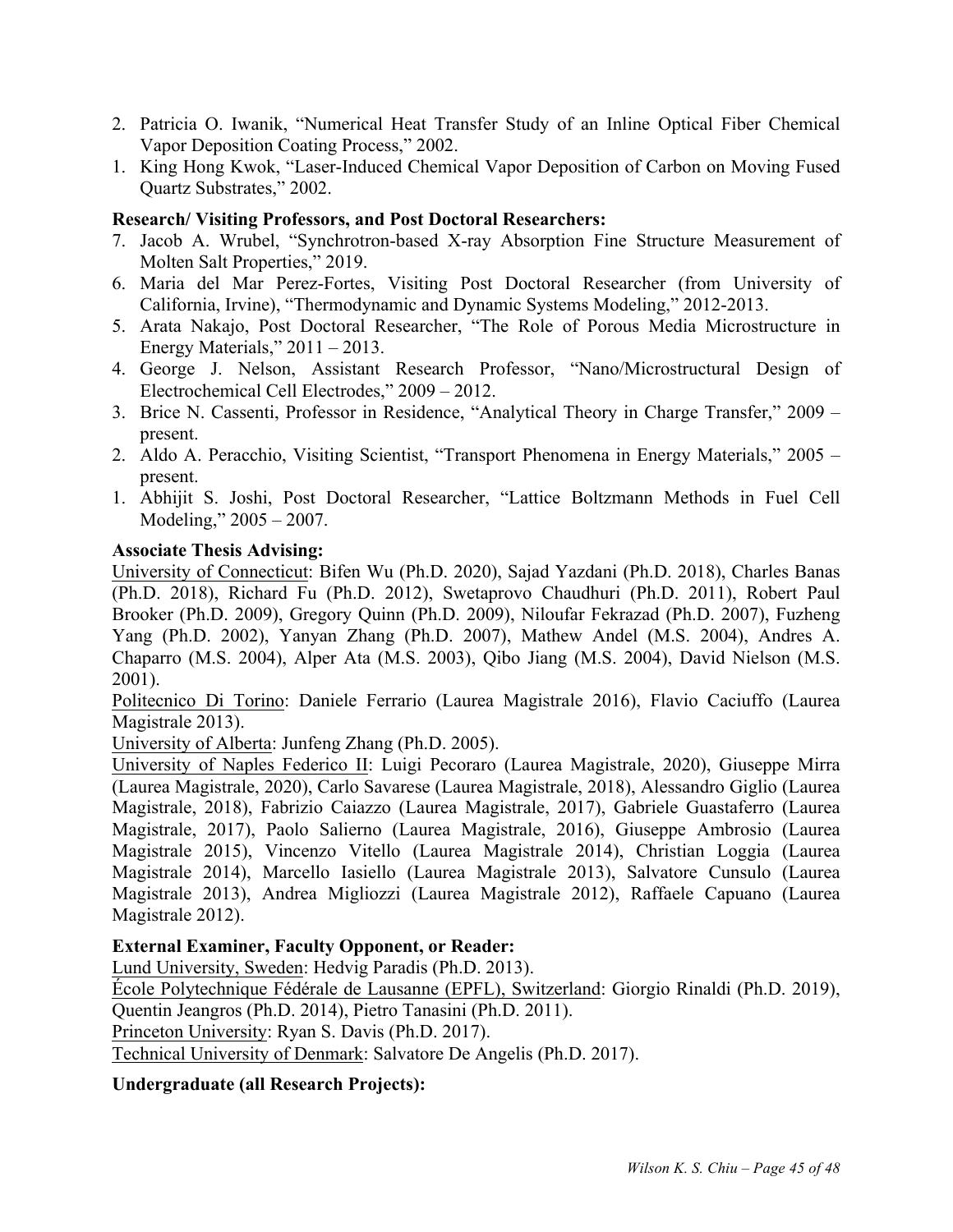Najeh Adib, Thomas Aitkin, Jason Allmaras, Kyle R. Bagshaw, David Borgeson, Brandon Chalifoux, Alex P. Cocco<sup>†,\*</sup>, Michael Collins, Peter J. Damian<sup>\*</sup>, Matthew B. DeGostin<sup>\*</sup>, Christine Dinan, Kurt Doughty, Eric S. Greene†,\*, Daniel Gynther, William M. Harris\* , Patricia O. Iwanik<sup>\*</sup>, John R. Izzo, Jr.<sup>\*</sup>, Christopher J. Jensen<sup>\*</sup>, Hyun Young Kim, Andrew M. Kiss<sup>\*</sup>, King Hong Kwok, Sean Kelley, Jeffrey J. Lombardo<sup>†,\*</sup>, Timothy J. Lynch<sup>\*</sup>, Andrew C. Lysaght<sup>\*</sup>, Ryan Murphy, Timothy D. Myles<sup>\*</sup>, Stephen Olenski, Keith Russell, Craig A. Taylor<sup>\*</sup>, Joshua Thomas, Mark F. Wayne, Timothy Webb, Samuel Wiggins. †

*University Honors Research Scholar. \**

*Accelerated Master of Science degree candidate.*

#### **High School (all Research Projects):**

Anthony J. Franco, Jonathan Russell.

### **COURSES TAUGHT**

#### *Undergraduate Courses*

ME 205 Introduction to Mechanical Engineering (Spring 2000)

ME 3242/242 Heat Transfer (Fall 1999–2003, 2005; Spring 2004, 2007, 2009, 2011, 2019, 2020)

ME 3250 Fluid Dynamics (Fall 2011; Spring 2013)

ME3264 Applied Mechanical Engineering Laboratory (Spring 2017; Spring 2018)

ME 3295/3268 Three Dimensional Imaging of Materials (Fall 2014; Spring 2016)

#### *Graduate Courses*

ME 312 Laminar Viscous Flow (Spring 2001; Fall 2004)

ME 5130/320 Advanced Heat and Mass Transfer (Fall 2006–2010, 2012, 2013, 2015, 2017, 2019) ME 323 Convection Heat Transfer (Spring 2002)

ME 5341/324 Radiation Heat Transfer (Spring 2001, 2003, 2005, 2008, 2010, 2012; Fall 2014, 2016, 2018)

ME 5895 Three Dimensional Imaging of Materials (Fall 2014; Spring 2016)

*Short Courses*

Three Dimensional Imaging of Materials, *University of Naples Federico II*, Naples, Italy, September 15-20, 2016.

Modeling Methods for PEM and SOFC Analysis, *First International Conference on Fuel Cell Development and Deployment*, Storrs, CT, March 6, 2004.

### **COURSES DEVELOPED/REVISED**

#### *ME3295/5895 Three Dimensional Imaging of Materials*

Developed a new course on fundamentals of 3-D imaging and discuss the latest state-of-the-art developments in methods for averaged and local measurement of material microstructure.

#### *ME262 Thermo-Fluids Laboratory*

Revised curriculum, developed new experiments and designed new a new undergraduate laboratory, workspace and scheduling with 5 Mechanical Engineering faculty.

#### *ME205 Introduction to Mechanical Engineering*

Revised this introductory course with Prof. E. H. Jordan to address contemporary mechanical engineering fields in nanotechnology, energy generation, electronics and photonics.

*Short Course: Fuel Cell Modeling*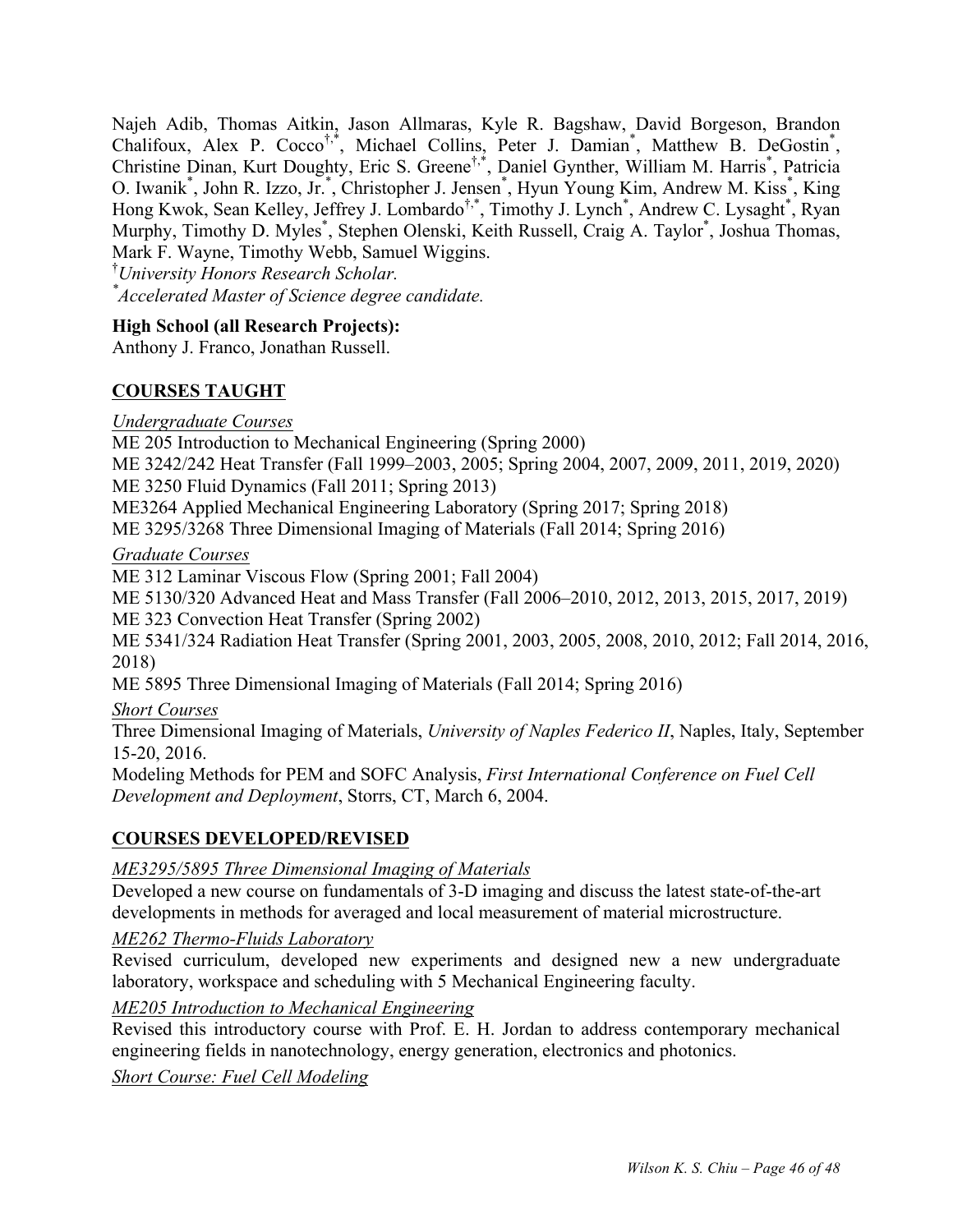Developed a new short course on modeling of transport phenomena, chemical reactions, electrochemistry and charge transfer in PEM and solid oxide fuel cells.

### **NEW INITIATIVES IN THE UNDERGRADUATE PROGRAM**

- Involved 34 undergraduate and high school students from several engineering (Mechanical, Biomedical, Chemical, Electrical, Civil) and science (physics, materials) disciplines in my laboratory during the summer and academic year. Approximately 55% of undergraduate research assistants trained in my lab pursued graduate study.
- Collaborated with local high schools to recruit high school students for summer research internships.
- Involved senior undergraduate students in my laboratory as part of their senior design project.

### **NEW INITIATIVES IN THE GRADUATE PROGRAM**

- Involved 14 undergraduate students in the *Accelerated Master's Program*, which is designed to recruit top-level undergraduate students to begin their Master's thesis and graduate course requirements during their last year of their undergraduate study, allowing them to reduce the time needed for their Master's degree by one year. Approximately 75% of candidates recruited into my lab pursued their Ph.D. degree.
- Assisted in developing an informational video highlighting the department's graduate program and research facilities.

### **UNIVERSITY ACTIVITIES**

### *Department of Mechanical Engineering*

ABET Objectives and Outcomes, Fall 2019 – Spring 2020. Advanced Manufacturing Faculty Search Committee, Fall 2012 – Spring 2013. Bio-engineering Faculty Search Committee, Fall 2011 – Spring 2012. Computing Committee, Chair: Fall 2004 – Fall 2005; Fall 1999 – Spring 2007. Course Offering Advisory Committee, Fall 2019 – Spring 2020. Courses and Curriculum Committee, Fall 2007 – Spring 2019; Fall 2004 – Summer 2005. Design and Bio-engineering Faculty Search Committee, Fall 2010 – Spring 2011. Graduate Admissions Committee, Fall 2008 – Spring 2009; Fall 1999 – Summer 2002; Fall 2005. Lab Development Committee, Spring 2000 – Summer 2003; Fall 2005 – Spring 2007. Ph.D. Qualifying Exam Committee, Chair: Fall 2003 – Spring 2004; Fall 1999 – Fall 2005, Fall  $2006$  – present. Promotion, Tenure, and Reappointment (PTR) Committee, Chair: Fall 2014; Fall 2013 – Spring 2016, Fall 2008 – Spring 2009. School of Engineering Sustainability Energy \$2M Initiative Mechanical Engineering Department Search Sub-Committee, Fall 2008 – Spring 2011. Seminar Coordinator, Fall 2000 – Spring 2002. Space Allocation Committee, Fall 2006 – Spring 2019. Student Recruitment and Student Awards, Fall 2009 – Spring 2019. Teaching Load and Merit Raise Policies Committee, Spring 2007. Thermal Fluids Group Chair, Fall 2015 – Spring 2018.